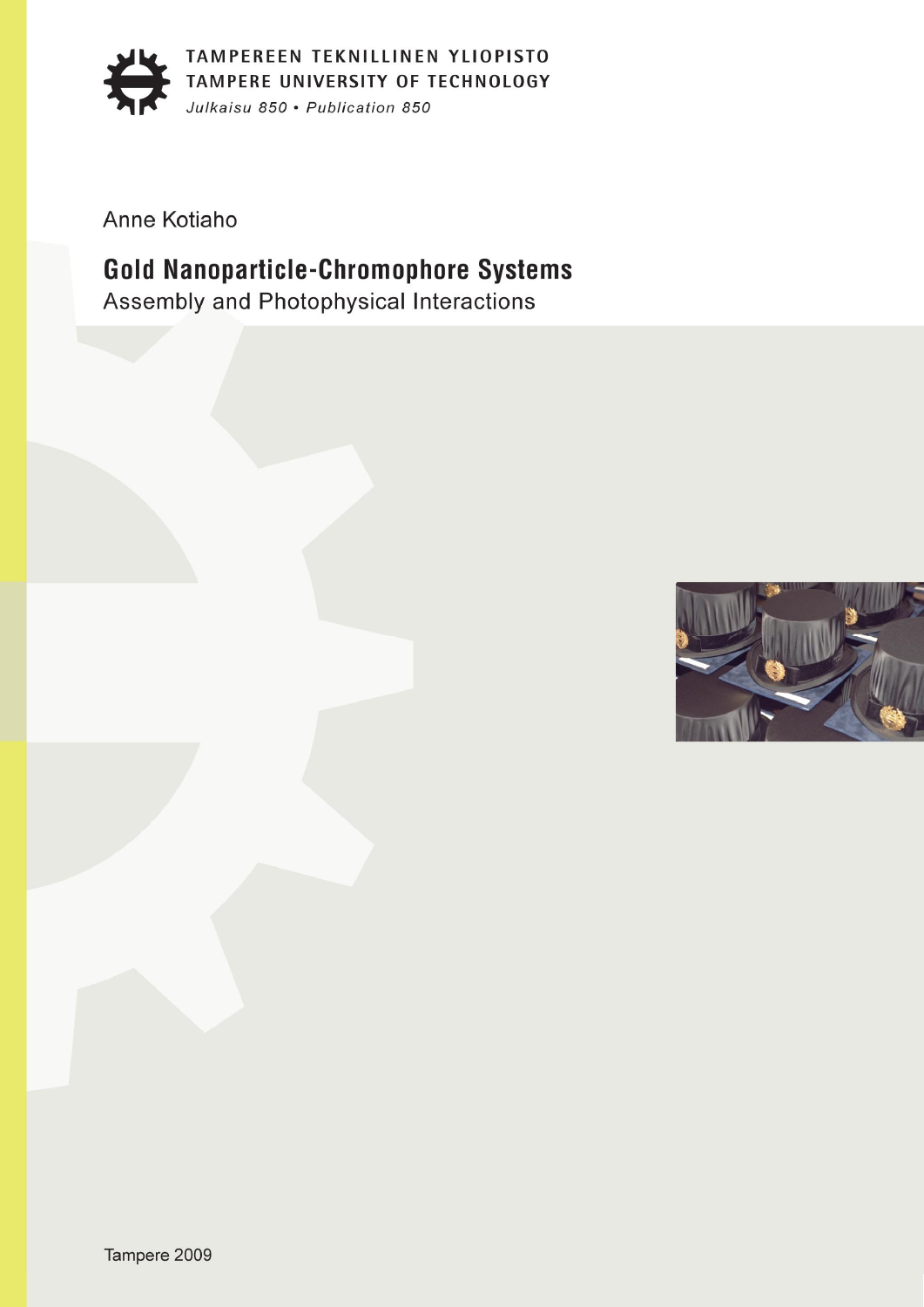Tampereen teknillinen yliopisto. Julkaisu 850 Tampere University of Technology. Publication 850

Anne Kotiaho

## **Gold Nanoparticle-Chromophore Systems**

Assembly and Photophysical Interactions

Thesis for the degree of Doctor of Technology to be presented with due permission for public examination and criticism in Festia Building, Auditorium Pieni Sali 1, at Tampere University of Technology, on the 27th of November 2009, at 12 noon.

Tampereen teknillinen yliopisto - Tampere University of Technology Tampere 2009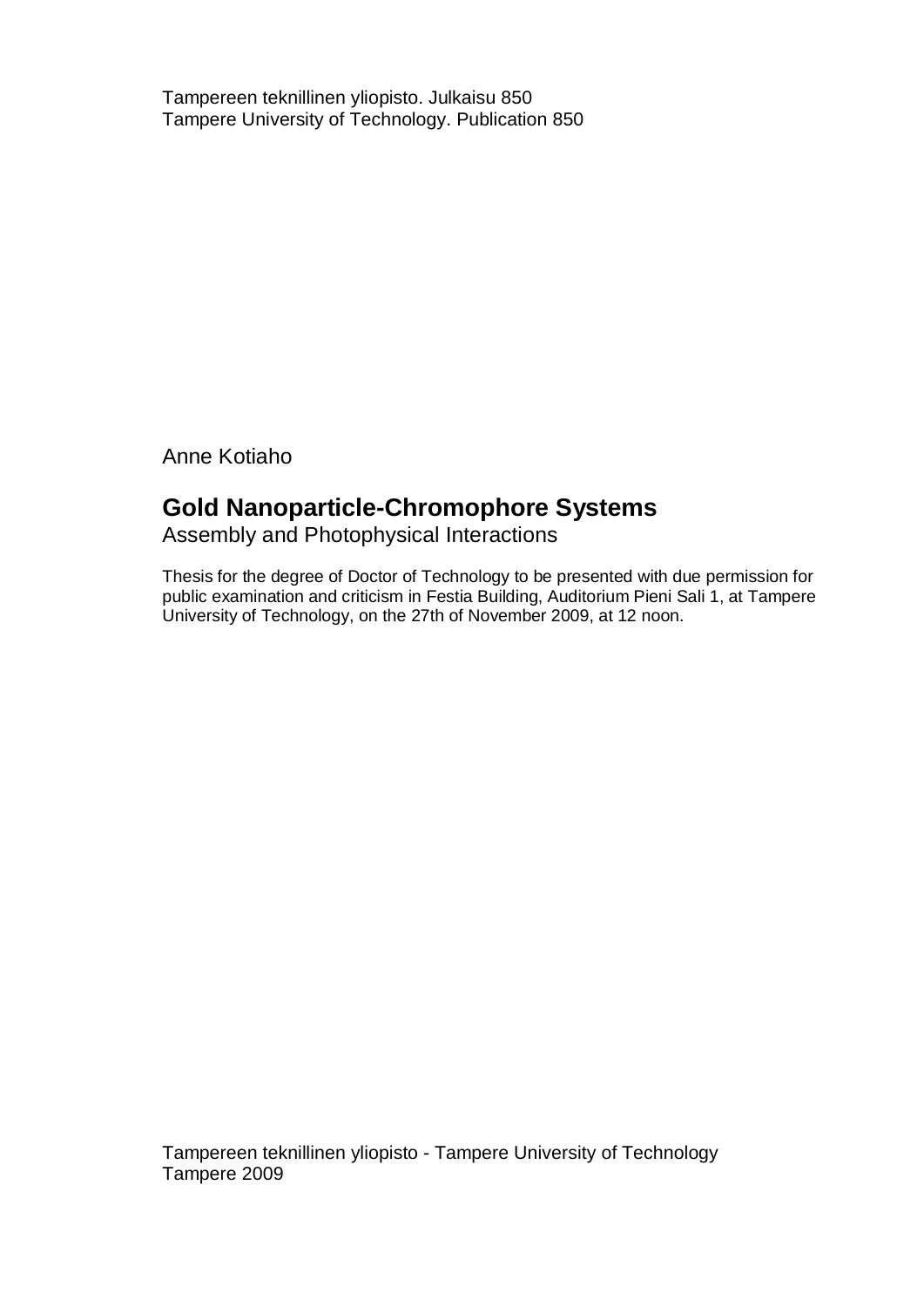ISBN 978-952-15-2266-6 (printed) ISBN 978-952-15-2278-9 (PDF) ISSN 1459-2045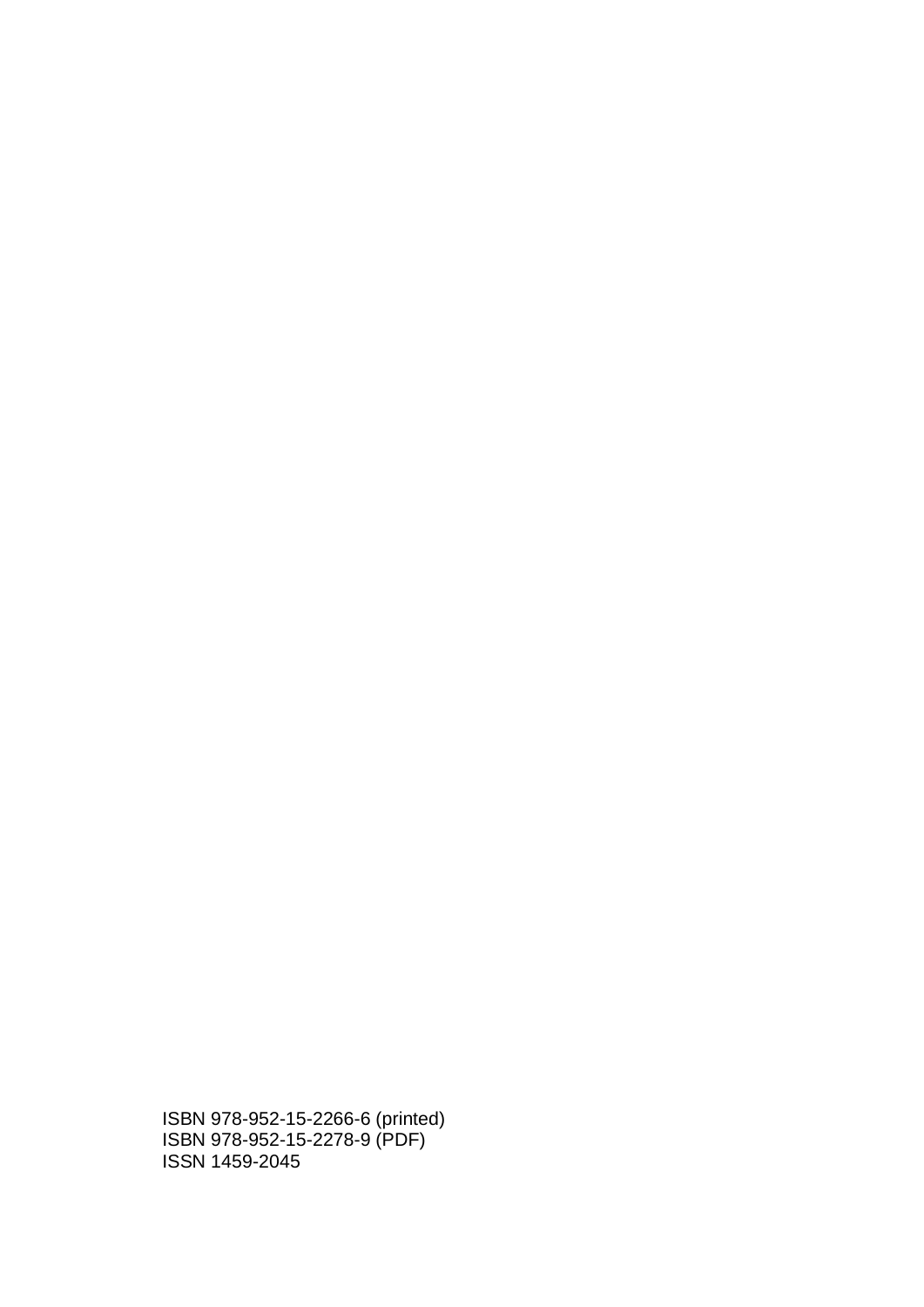## **Abstract**

Thin films of gold nanoparticles and photoactive organic molecules were prepared and studied with photoelectrical, spectroscopic and microscopic methods. Photoinduced electron transfer takes place from a poly(hexylthiophene) layer to the gold nanoparticle layer, and in the case of a porphyrin or a fullerene layer, the gold nanoparticles donate electrons to these chromophores. The photoelectrical measurements indicate that the particles can function either as electron acceptors or donors to the photoexcited chromophores. The highest photoelectrical signal was observed for films combining gold nanoparticles and porphyrin-fullerene dyads. Porphyrin-fullerene dyads are known to undergo intramolecular photoinduced charge transfer via an exciplex intermediate state. A gold nanoparticle layer enhances charge transfer of the dyad, when placed near the porphyrin moieties of the dyads. In addition, fluorescence measurements indicated that the gold nanoparticle layer affects the relaxation of the exciplex state of the dyad. The photoelectrical measurements demonstrated charge transfer in the films of porphyrins and gold nanoparticles, but energy transfer was considered to be possible as well. Time-resolved spectroscopic measurements showed that most, more than 80%, of the photoexcited porphyrins decay by energy transfer to the gold nanoparticles, whereas charge transfer is a minor relaxation route.

Porphyrin- and phthalocyanine-functionalized gold nanoparticles were prepared using a ligand exchange method and characterized with steady-state and time-resolved spectroscopic techniques. The photoexcited porphyrins transfer energy to the gold cores very rapidly, in few picoseconds. The packing of the porphyrins on the gold nanoparticle surface and their fluorescence lifetimes are dependent on position of the linkers on the porphyrin core. Timeresolved absorption measurements were used to study the fast photoinduced processes of the phthalocyanine-functionalized gold nanoparticles. The selective excitation of the gold cores leads to energy transfer to the phthalocyanines. Photoexcitation of the phthalocyanines results in energy and electron transfers to the gold cores.

As a conclusion, the photoinduced charge and energy transfer processes of the gold nanoparticle-chromophore systems studied are dependent on the choice of the chromophore and on the design of the system.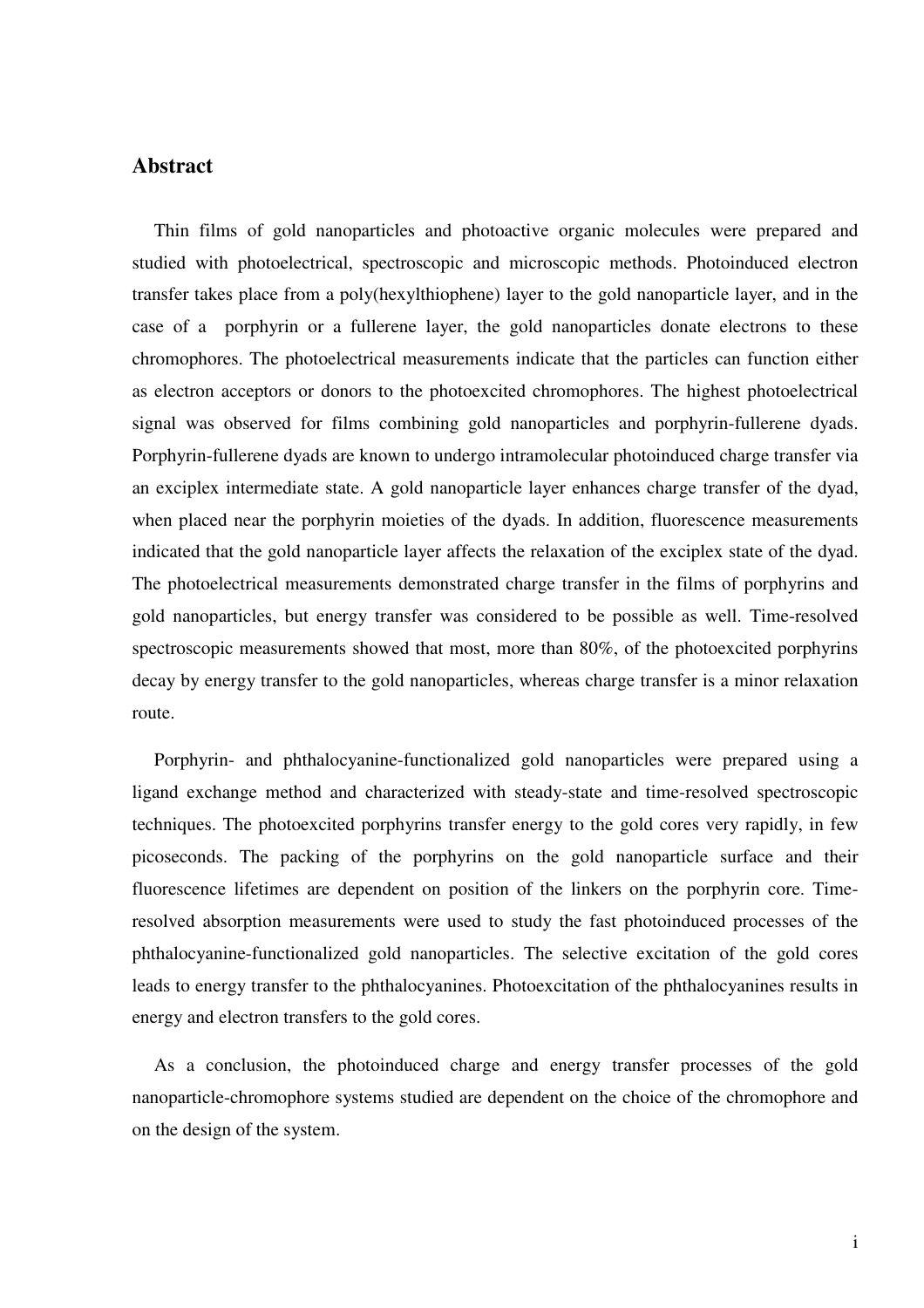## **Preface**

I thank my supervisor Prof. Helge Lemmetyinen for the possibility to join the excellent photochemistry research group and for having his office door open whenever any bigger problems occurred during my work. My co-supervisor Dr. Riikka Lahtinen I thank for being extremely supportive in all aspects regarding work and other things as well. I thank Riikka for allowing me great freedom in carrying out this work and having optimistic advices every time I got stuck with the work.

To Prof. Nikolai Tkachenko I am thankful for all the explanations on physics and for the helpful comments on my manuscripts. I thank Dr. Alexander Efimov for introducing me to the world of synthetic chemistry. I appreciate Dr. Vladimir Chukharev's help on practical matters in the lab. I thank Heli Lehtivuori for discussions on spectroscopy and other topics. Special thanks on laboratory work well done go to Essi Sariola and Hanna-Kaisa Metsberg.

I am grateful to all the people of the chemistry lab for the nice working atmosphere. Especially I thank my wonderful roommate Dr. Marja Niemi for sharing both the annoying and cheerful moments during this time and also my long term co-worker Dr. Kimmo Kaunisto.

 I thank my family for their support. My brother Tommi I thank for encouragement and pastime. My deepest gratitude I owe to my beloved husband Kalle for standing by me and for all the joy we have shared over the years.

This work was carried out at the Department of Chemistry and Bioengineering in Tampere University of Technology during years 2005-2009. The Academy of Finland is gratefully acknowledged for funding (No. 107182).

Tampere, November 2009 Anne Kotiaho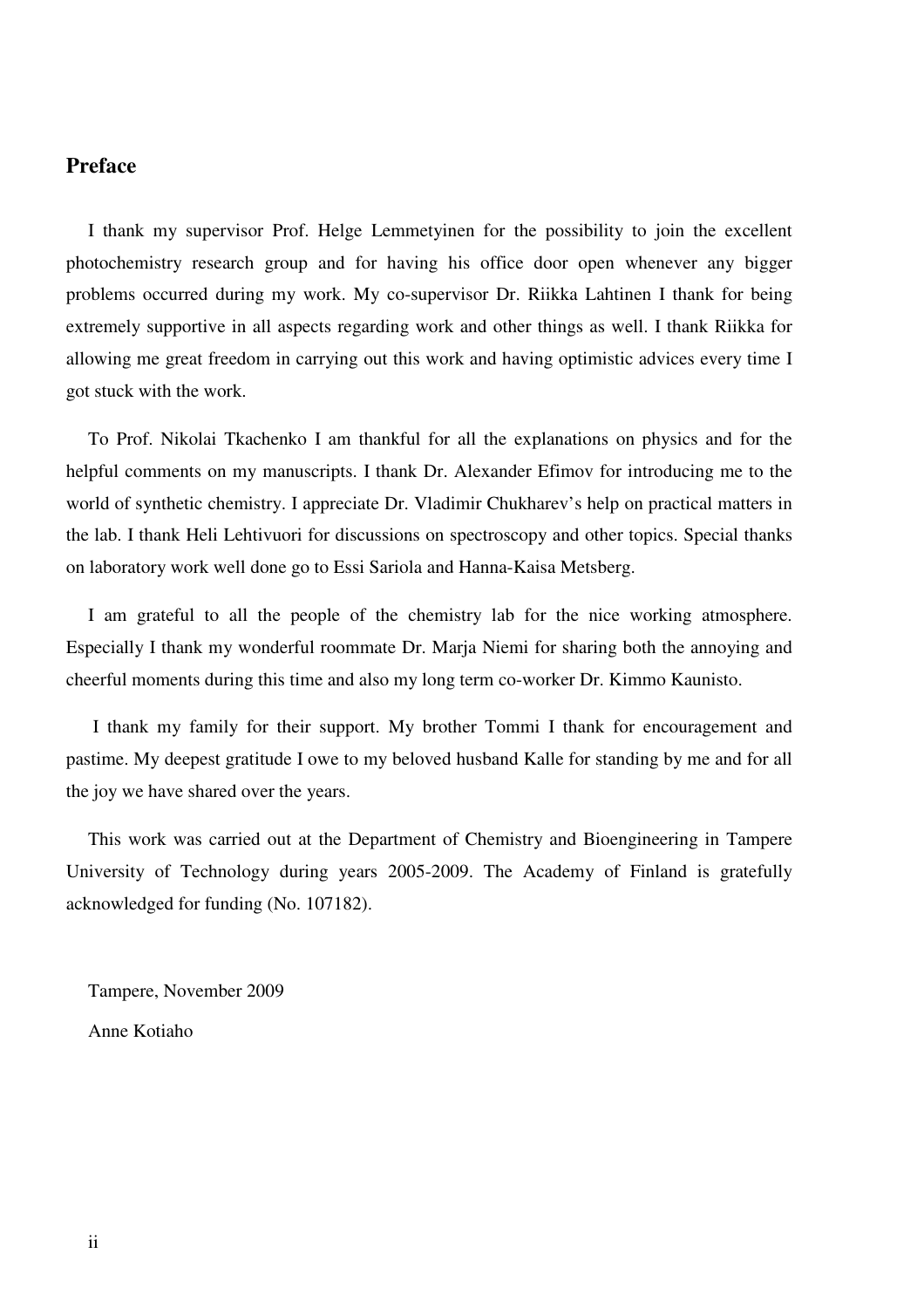## **Contents**

| $\mathbf{1}$   |         |                                                                       |     |  |
|----------------|---------|-----------------------------------------------------------------------|-----|--|
| $\overline{2}$ |         |                                                                       |     |  |
|                | 2.1     |                                                                       |     |  |
|                | 2.1.1   |                                                                       |     |  |
|                | 2.1.2   |                                                                       |     |  |
|                | 2.2     |                                                                       |     |  |
|                | 2.3     |                                                                       |     |  |
|                | 2.3.1   |                                                                       |     |  |
|                | 2.3.2   | Photophysical interactions in gold nanoparticle-chromophore systems10 |     |  |
|                | 2.3.3   | Porphyrinoid- and fullerene-gold nanoparticle assemblies12            |     |  |
| 3              |         |                                                                       |     |  |
|                | 3.1     |                                                                       |     |  |
|                | 3.1.1   |                                                                       |     |  |
|                | 3.1.2   | Covalent attachment of porphyrinoids to gold nanoparticles 16         |     |  |
|                | 3.2     |                                                                       |     |  |
|                | 3.3     |                                                                       |     |  |
|                | 3.3.1   |                                                                       |     |  |
|                | 3.3.2   |                                                                       |     |  |
|                | 3.3.3   |                                                                       |     |  |
|                |         |                                                                       | .23 |  |
|                | 3.5     |                                                                       |     |  |
| $\overline{4}$ |         |                                                                       |     |  |
|                | 4.1     |                                                                       |     |  |
|                | 4.1.1   |                                                                       |     |  |
|                | 4.1.2   |                                                                       |     |  |
|                | 4.1.2.1 |                                                                       |     |  |
|                | 4.1.2.2 |                                                                       |     |  |
|                | 4.1.2.3 |                                                                       |     |  |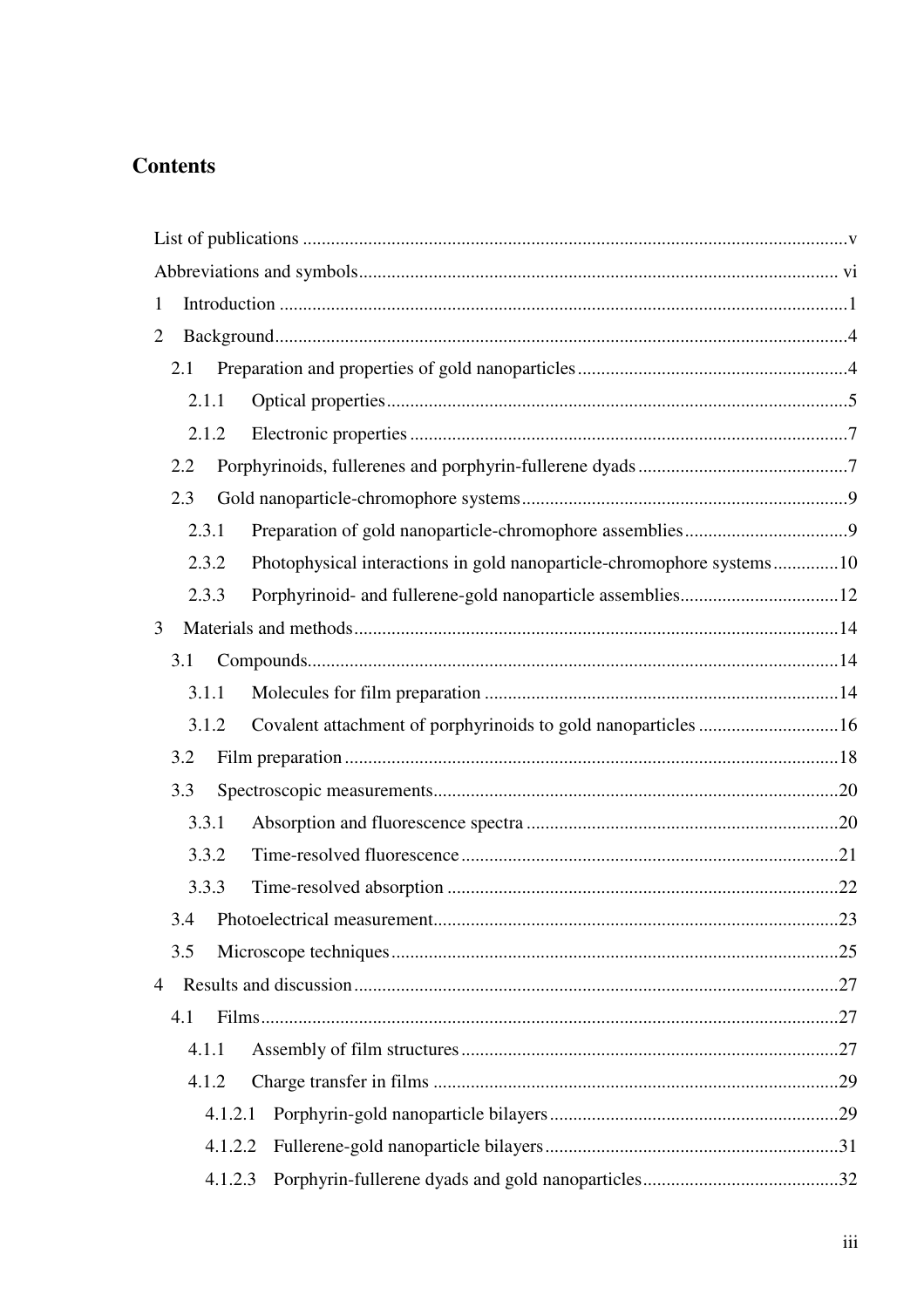|     | 4.1.3 |  |  |
|-----|-------|--|--|
|     |       |  |  |
|     |       |  |  |
| 4.2 |       |  |  |
|     | 4.2.1 |  |  |
|     | 4.2.2 |  |  |
|     |       |  |  |
|     |       |  |  |
|     |       |  |  |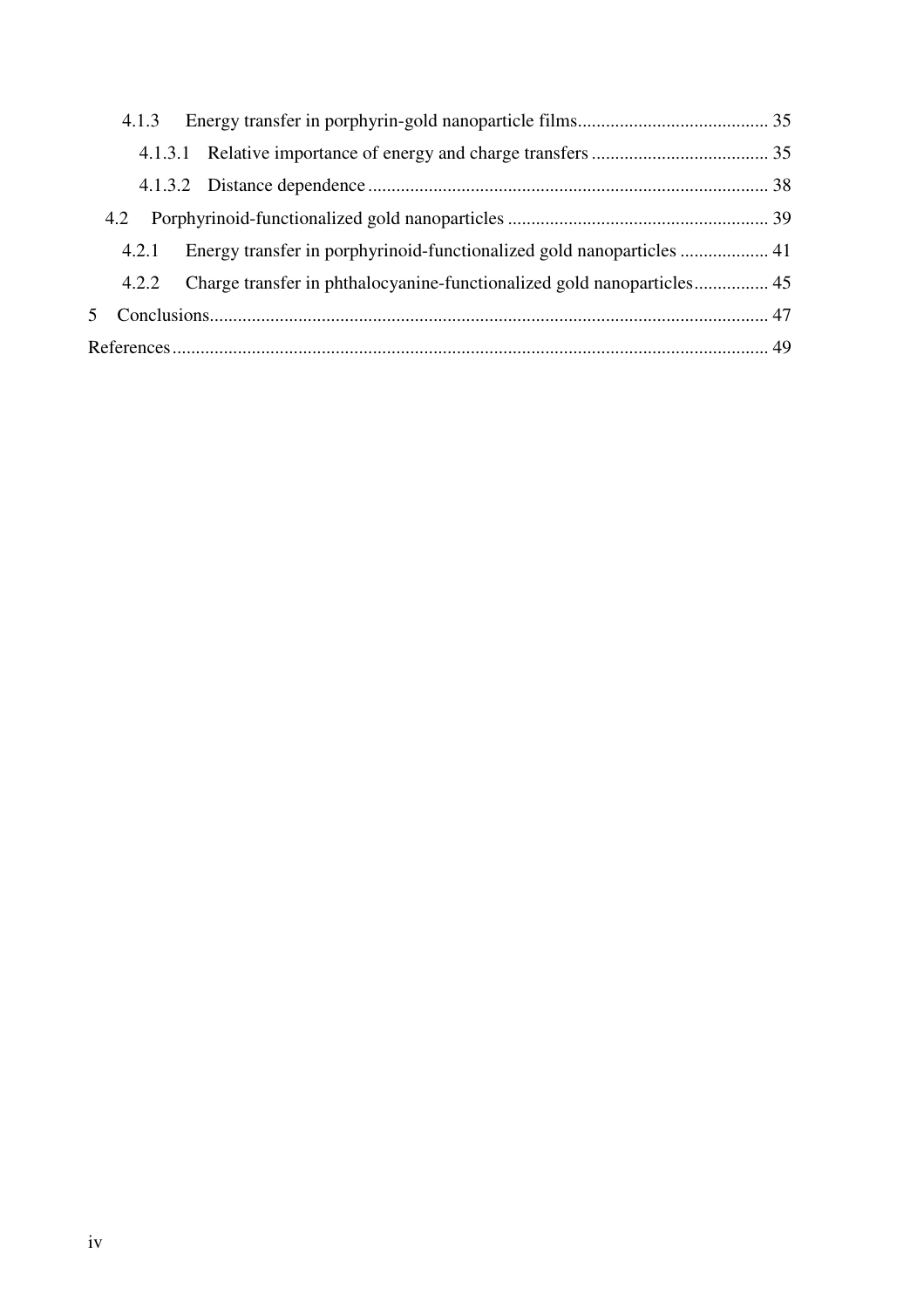## **List of publications**

The Thesis is based on the work contained in the following publications, which are hereafter referred to by their Roman numerals:

**I Gold nanoparticle enhanced charge transfer in thin film assemblies of porphyrinfullerene dyads** 

Anne Kotiaho, Riikka Lahtinen, Nikolai V. Tkachenko, Alexander Efimov, Aiko Kira, Hiroshi Imahori and Helge Lemmetyinen, *Langmuir* **2007**, *23*, 13117-13125.

**II Photoinduced energy and charge transfer in layered porphyrin-gold nanoparticle thin films** 

Anne Kotiaho, Riikka Lahtinen, Heli Lehtivuori, Nikolai V. Tkachenko and Helge Lemmetyinen, *J. Phys. Chem. C* **2008**, *112*, 10316-10322.

**III Effect of gold nanoparticles on intramolecular exciplex emission in organized porphyrin-fullerene dyad films** 

Anne Kotiaho, Riikka Lahtinen, Hanna-Kaisa Latvala, Alexander Efimov, Nikolai V. Tkachenko and Helge Lemmetyinen, *Chem. Phys. Lett.* **2009**, *471*, 269-275.

**IV Synthesis and time-resolved fluorescence study of porphyrin-functionalized gold nanoparticles** 

Anne Kotiaho, Riikka Lahtinen, Alexander Efimov, Heli Lehtivuori, Nikolai V. Tkachenko, Tomi Kanerva and Helge Lemmetyinen, *submitted for publication.*

**V Photoinduced charge and energy transfer in phthalocyanine-functionalized gold nanoparticles** 

Anne Kotiaho, Riikka Lahtinen, Alexander Efimov, Hanna-Kaisa Metsberg, Essi Sariola, Heli Lehtivuori, Nikolai V. Tkachenko and Helge Lemmetyinen, *submitted for publication.*

## **Author's contribution**

Anne Kotiaho has either planned or carried out almost all the experimental work and data analysis and written all the publications listed above.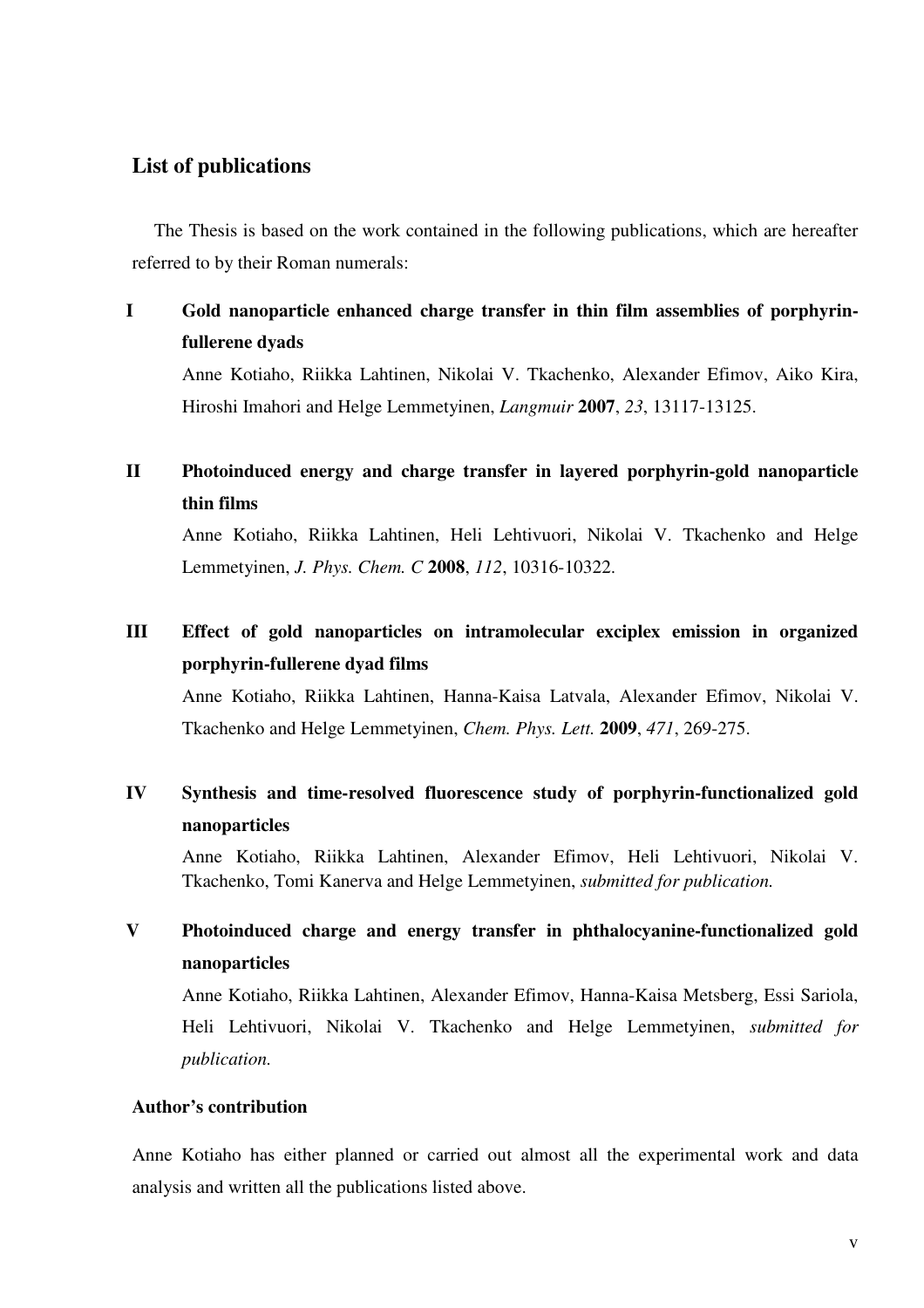# **Abbreviations and symbols**

| <b>AFM</b>            | atomic force microscopy                                                                                                                                                         |
|-----------------------|---------------------------------------------------------------------------------------------------------------------------------------------------------------------------------|
| $\mathcal{C}_{0}^{0}$ | capacitance                                                                                                                                                                     |
| $C_{60}$              | buckminsterfullerene                                                                                                                                                            |
| <b>CCD</b>            | charge coupled device                                                                                                                                                           |
| $cis$ -Por            | 2-[3-[3-[2-(3-acetylsulfanylpropanoyloxy)ethoxy]phenyl]-15,20-<br>bis(3,5-di-tert-butylphenyl)porphyrin-10-yl]phenoxy]ethyl 3-<br>acetylsulfanylpropanoate                      |
| cis-Por-AuNP          | gold nanoparticles functionalized with cis-Por molecules                                                                                                                        |
| $C_6$ SAu             | hexanethiol-protected gold nanoparticle                                                                                                                                         |
| $C_8$ SAu             | octanethiol-protected gold nanoparticle                                                                                                                                         |
| d, D                  | distance                                                                                                                                                                        |
| $d_0$                 | critical distance of energy transfer                                                                                                                                            |
| <b>DAF</b>            | 3'-cyclopropa[1,9][5,6]fullerene-C60-3',3'-dicarboxylic acid                                                                                                                    |
| <b>DAS</b>            | decay associated spectrum                                                                                                                                                       |
| DHD <sub>6ee</sub>    | $61,62$ -diethyl $[10,20-(3-(2-hydroxyethoxy)-phenyl)$ porphyrin-5,15-<br>diylbis(1-phenyl-3-oxy)diethylene] 1,9:49,59-<br>bismethano[60]fullerene-61,61,62,62-tetracarboxylate |
| $\epsilon$            | elementary charge                                                                                                                                                               |
| $\boldsymbol{F}$      | fluorescence intensity                                                                                                                                                          |
| <b>FLM</b>            | fluorescence lifetime microscopy                                                                                                                                                |
| <b>FRET</b>           | Förster resonance energy transfer                                                                                                                                               |
| g                     | amplifying factor                                                                                                                                                               |
| $\boldsymbol{h}$      | Planck constant                                                                                                                                                                 |
| <b>HOMO</b>           | highest occupied molecular orbital                                                                                                                                              |
| $I_0$                 | saturation excitation energy density                                                                                                                                            |
| $I_{\rm exc}$         | excitation energy density                                                                                                                                                       |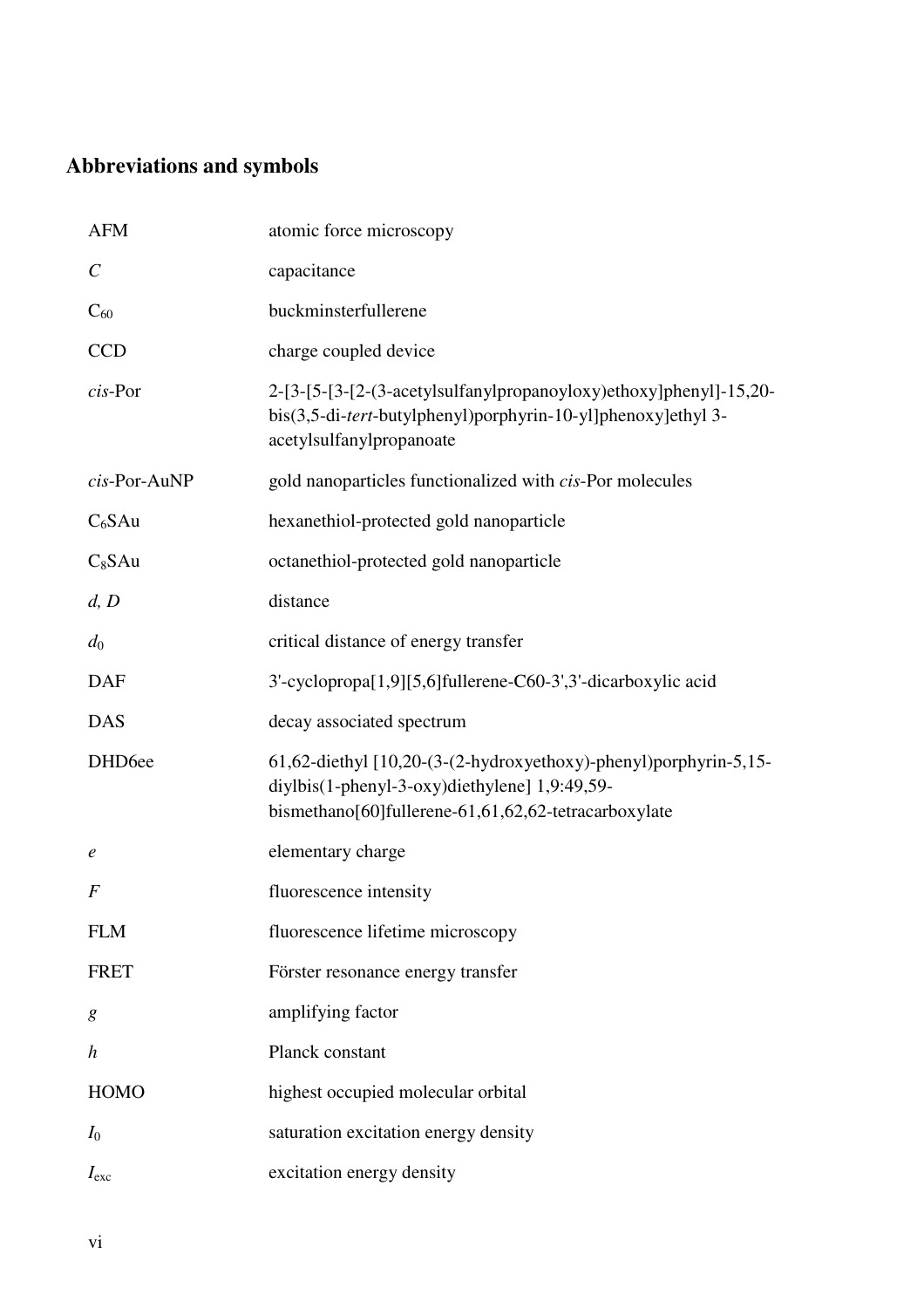| <b>ITO</b>   | indium tin oxide                                                                                                                                                  |
|--------------|-------------------------------------------------------------------------------------------------------------------------------------------------------------------|
| LB           | Langmuir-Blodgett                                                                                                                                                 |
| LS           | Langmuir-Schäfer                                                                                                                                                  |
| <b>LUMO</b>  | lowest unoccupied molecular orbital                                                                                                                               |
| <b>MCA</b>   | multichannel analyzer                                                                                                                                             |
| n            | parameter for molecular organization, surface density                                                                                                             |
| <b>NIR</b>   | near-infrared                                                                                                                                                     |
| <b>ODA</b>   | octadecyl amine                                                                                                                                                   |
| Pc           | 1,4-di[(3-acetylsulfonylpropanoate)propyloxy]-9(10),16(17),23(24)-<br>tri[tert-butyl]-phthalocyanine                                                              |
| Pc-AuNP      | gold nanoparticles functionalized with Pc molecules                                                                                                               |
| PF           | porphyrin-fullerene dyad                                                                                                                                          |
| <b>PHT</b>   | poly(3-hexylthiophene-2,5-diyl)                                                                                                                                   |
| $R_{\rm in}$ | input resistance                                                                                                                                                  |
| $S_{el}$     | electrode area                                                                                                                                                    |
| <b>SET</b>   | surface energy transfer                                                                                                                                           |
| <b>SHG</b>   | second harmonic generator                                                                                                                                         |
| <b>TAC</b>   | time-to-amplitude converter                                                                                                                                       |
| TBD6a        | $61,62$ -[10,20-(3,5-di-tert-butylphenyl)porphyrin-5.15-diylbis(1-<br>phenyl-3-oxy)diethylene] 1,9:49,59-bismethano[60]fullerene-<br>61,61,62,62-tetracarboxylate |
| <b>TBP</b>   | 5,10,15,20-tetrakis(3,5-di-tert-butylphenyl)porphyrin                                                                                                             |
| <b>TCSPC</b> | time-correlated single photon counting                                                                                                                            |
| <b>TEM</b>   | transmission electron microscopy                                                                                                                                  |
| TOABr        | tetraoctylammonium bromide                                                                                                                                        |
| TOABr-AuNP   | tetraoctylammonium bromide-protected gold nanoparticles                                                                                                           |
| trans-Por    | 2-[3-[15-[3-[2-(3-acetylsulfanylpropanoyloxy)ethoxy]phenyl]-10,20-<br>bis(3,5-di-tert-butylphenyl)porphyrin-5-yl]phenoxy]ethyl 3-<br>acetylsulfanylpropanoate     |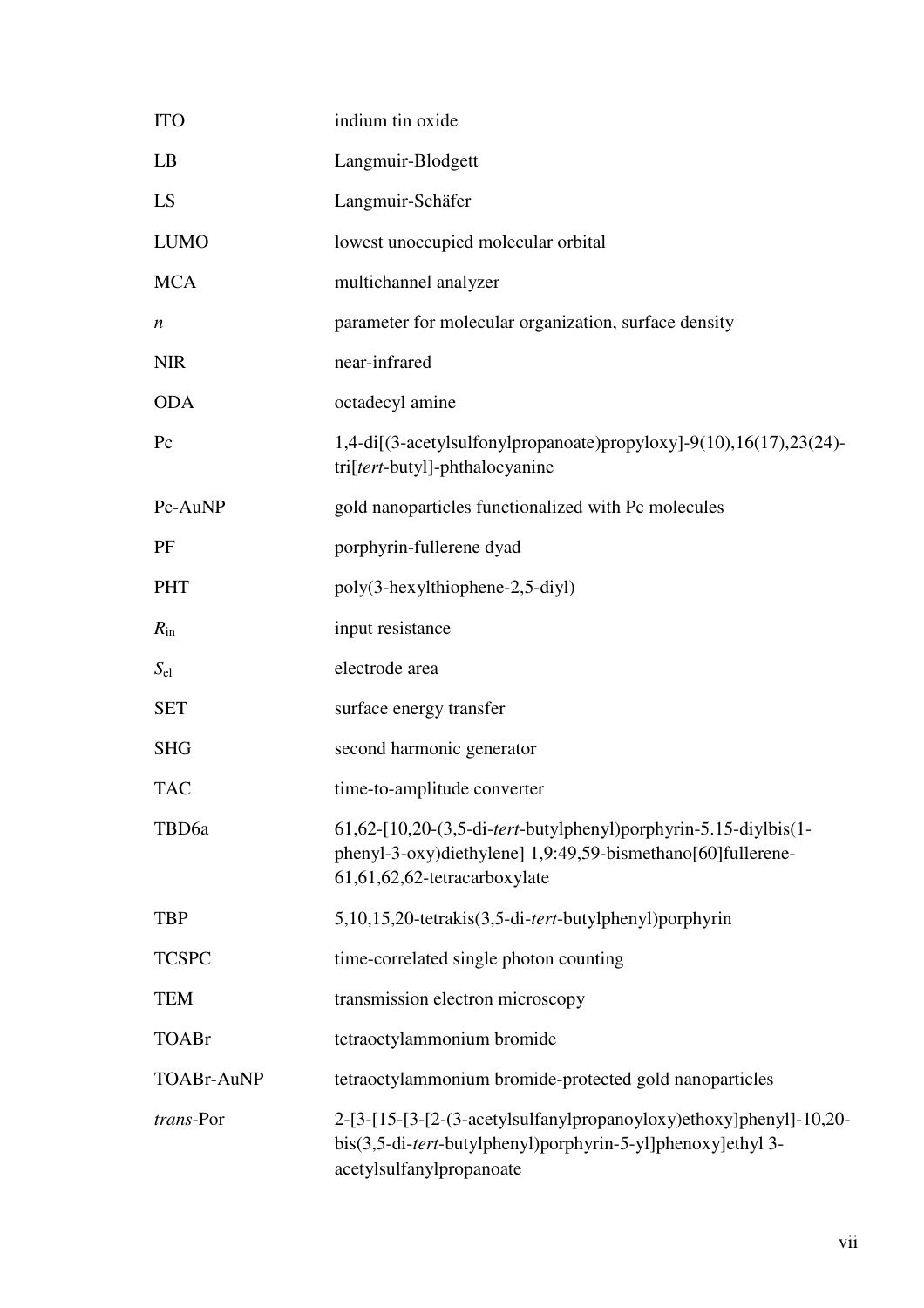| trans-Por-AuNP    | gold nanoparticles functionalized with <i>trans</i> -Por molecules |
|-------------------|--------------------------------------------------------------------|
| <b>TRMDC</b>      | time-resolved Maxwell displacement charge                          |
| $U_0$             | saturation photovoltage amplitude                                  |
| $U_{\text{bias}}$ | external voltage                                                   |
| $U_{\rm out}$     | photovoltage amplitude                                             |
| <b>UV</b>         | ultraviolet                                                        |
| $\beta$           | stretching parameter                                               |
| $\varphi$         | quantum efficiency of charge transfer                              |
| $\mathcal V$      | frequency                                                          |
| $\sigma$          | absorption cross section                                           |
| τ                 | lifetime                                                           |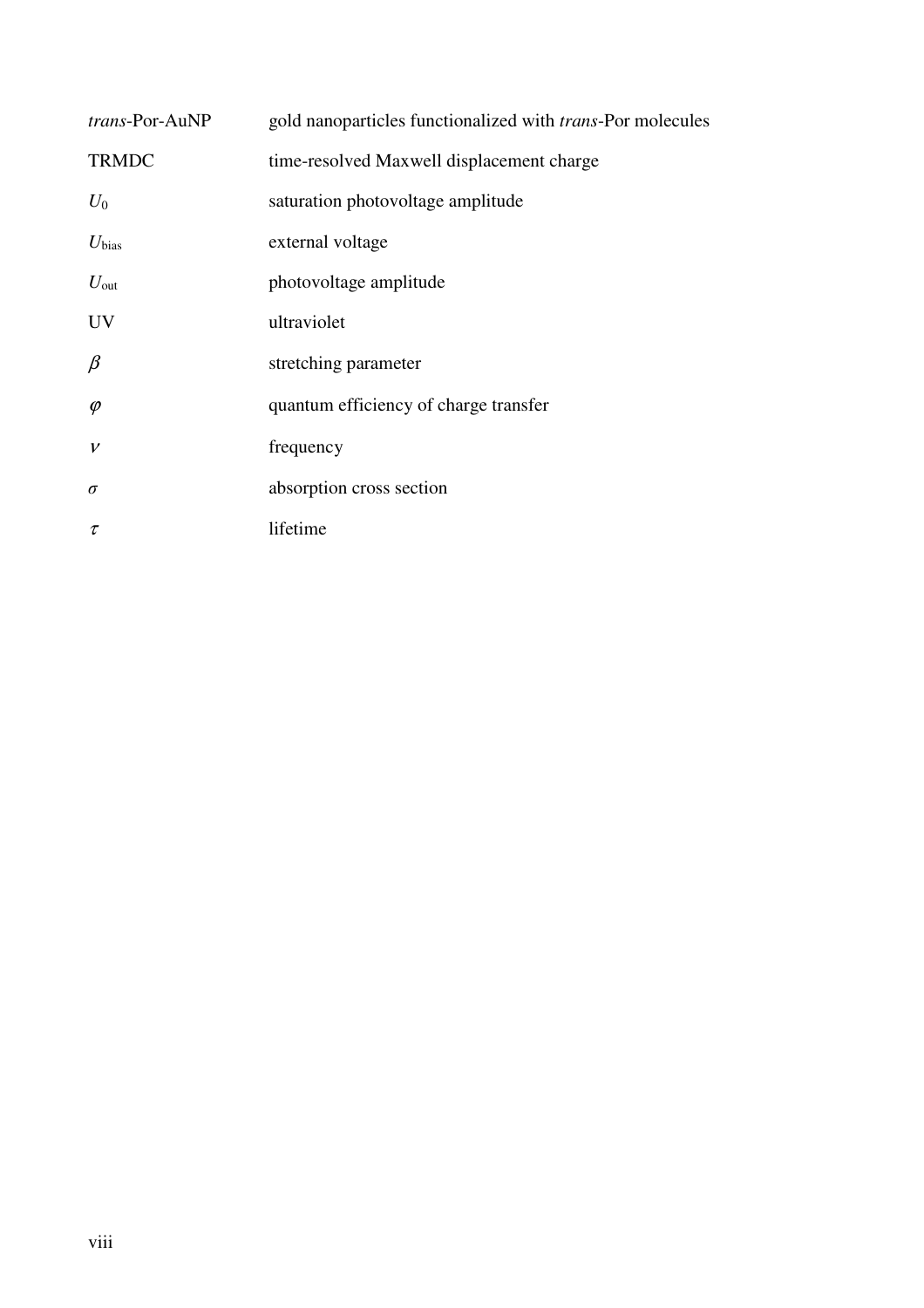## **1 Introduction**

Dream of alchemists was to transform less-valuable materials into precious gold. A surprise for them would be that modern science has come up with a form of gold that might turn out to be even more valuable than shiny gold, that is, gold nanoparticles.

Gold colloids, which contain fine pieces of gold dispersed in a liquid, have been known for centuries for their magnificent colours and used in staining glass. The scientific approach towards gold colloids dates back to 1850's, and to Michael Faraday, who discovered the relation between the colour and the small size of the colloidal particles.<sup>1</sup> Nanoparticles as a term refer to particles with size from few to several hundreds of nanometers  $(10^{-9}$  m). The intriguing properties of nanoparticles rise from them being bigger than molecules, but too small to have properties of bulk material.

Since 1990's, the number of publications related to gold colloids and nanoparticles has increased rapidly.<sup>2</sup> Research field focused on gold nanoparticles is expanding and evolving with 3M principle: make, measure and model.<sup>3</sup> These three factors lead to continuous progress within the research field, where discoveries and development<sup>4</sup> in controlled preparation, observed phenomena and theoretical explanations will combine into successful applications.

There are two principal strategies for preparing metal nanostructures: top-down and bottomup approaches. The top-down methods, such as laser ablation<sup>5</sup> and lithography<sup>6</sup>, remove portions of material to create smaller structures. The bottom-up methods, for example chemical synthesis and self-assembly, combine atoms and molecules into nanostructures. The most popular metals for chemically prepared nanoparticles have been gold and silver, with gold nanoparticles having the advantage of being chemically stable.

Metal nanoparticles have size-dependent optical and electronic properties. An important feature of metal nanoparticles is the localized surface plasmon band resonance<sup>6</sup>, which is seen as high extinction coefficients of metal nanoparticles. Smaller metal nanoparticles absorb light intensively, whereas scattering of light becomes an important factor for bigger nanoparticles. The surface plasmon band resonance causes enhancement of electromagnetic field near the metal nanoparticles. Applications utilizing the surface plasmon resonances of metal nanoparticles include imaging, sensing, medicine, photonics and optics.<sup>7-8</sup> The electronic properties of metal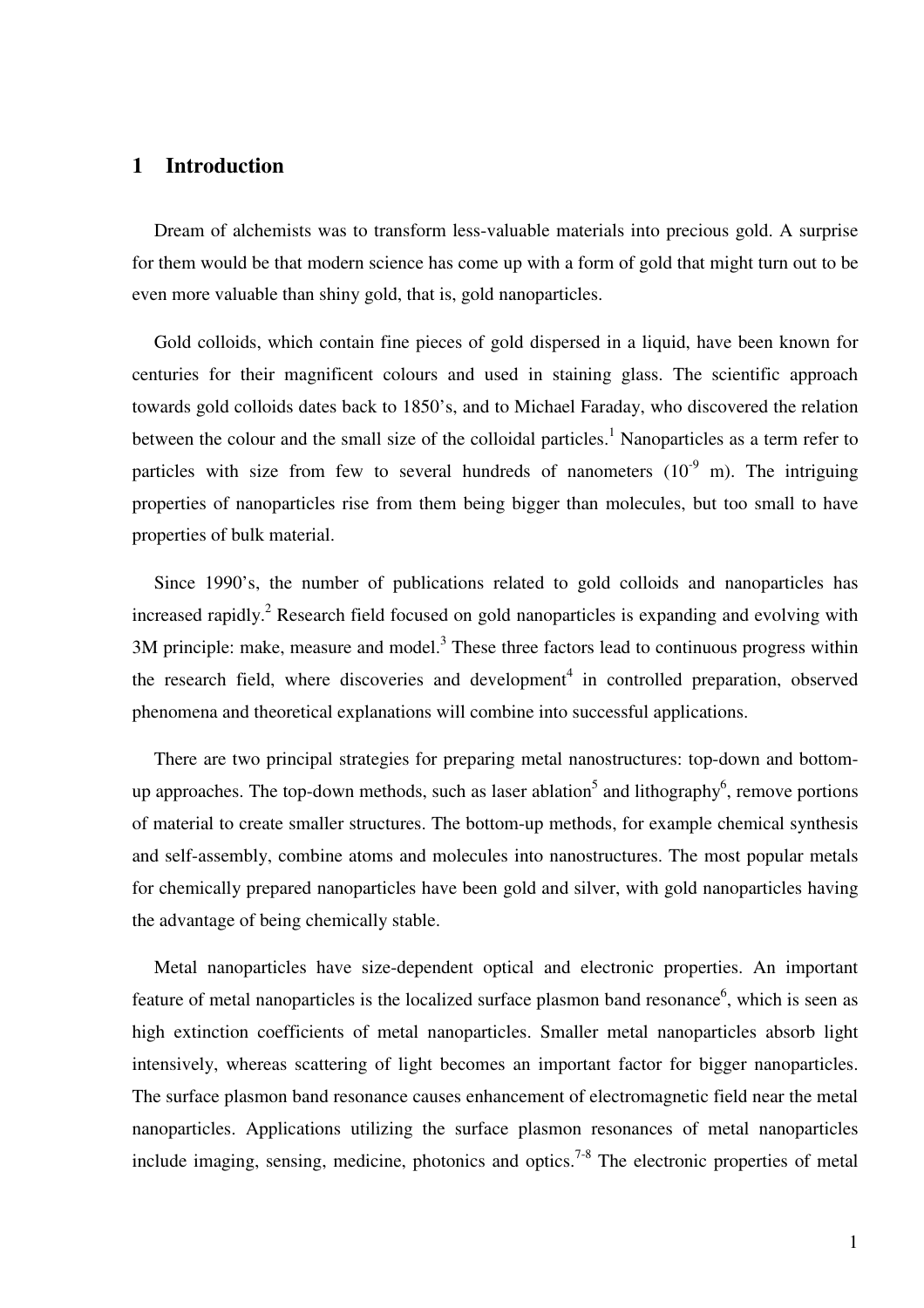nanoparticles include charge storage and conductivity,  $9$  which have been utilized for example in memory devices<sup>10-12</sup> and molecular switches<sup>13</sup>. One significant feature of gold nanoparticles is their catalytic activity<sup>2,14-15</sup>, which is an ability that bulk gold is lacking.

The wide application range of gold nanoparticles themselves can be broadened by combining them with organic molecules having specific chemical functions, for example photoactivity or recognition properties. Functionalization of gold nanoparticles offers a route to modify properties of both the gold core and the functional molecules, leading to formation of hybrid materials with new properties. Functionalized gold nanoparticles have at least sensing<sup>16</sup> and biological<sup>17-18</sup> applications and they serve as building blocks for materials with nanoscale organization<sup>19-21</sup>.

Visible light is one form of electromagnetic radiation and it can initiate chemical reactions. The most important of light-initiated processes is photosynthesis, where plants use energy from sunlight to produce sugar and oxygen from carbon dioxide and water. Green plants have in them a light-absorbing compound, chlorophyll. Synthetic chemists have made their artificial analogues of chlorophyll, for example porphyrin and phthalocyanine. Porphyrin and phthalocyanine absorb light effectively and can participate in photoinduced charge and energy transfer reactions.<sup>22</sup> Photoinduced charge separation can be effectively reached in porphyrin-fullerene donor-acceptor molecules<sup>23</sup>, where the photoexcited porphyrin transfers an electron to the fullerene. Efficient formation of the charge-separated state with a long lifetime in the porphyrin-fullerene dyad can be utilized in photovoltaic applications, where energy from light is converted into electrical potential.<sup>24</sup>

The combination of photoactive molecules, chromophores, with gold nanoparticles into hybrid systems can lead to several interaction mechanisms. Typical photoinduced processes of the hybrid systems are charge or energy transfer<sup>25</sup> and fluorescence enhancement<sup>26-27</sup>. Photoinduced charge and energy transfer from the chromophores to the particles result in quenching of the chromophore fluorescence. Charge and energy transfer are favoured by a smaller core size  $( $30 \text{ nm}$ )$  of the gold nanoparticles and a short distance  $( $10 \text{ nm}$ )$  between the chromophores and the particles. Fluorescence enhancement, on the other hand, is supported by bigger gold nanoparticles at longer distances from the chromophores.

In the present study, two strategies to combine chromophores and gold nanoparticles were used: deposition as adjacent thin films and covalent attachment of the chromophores on the gold nanoparticle surfaces. The chromophores chosen for detailed studies of films were porphyrin and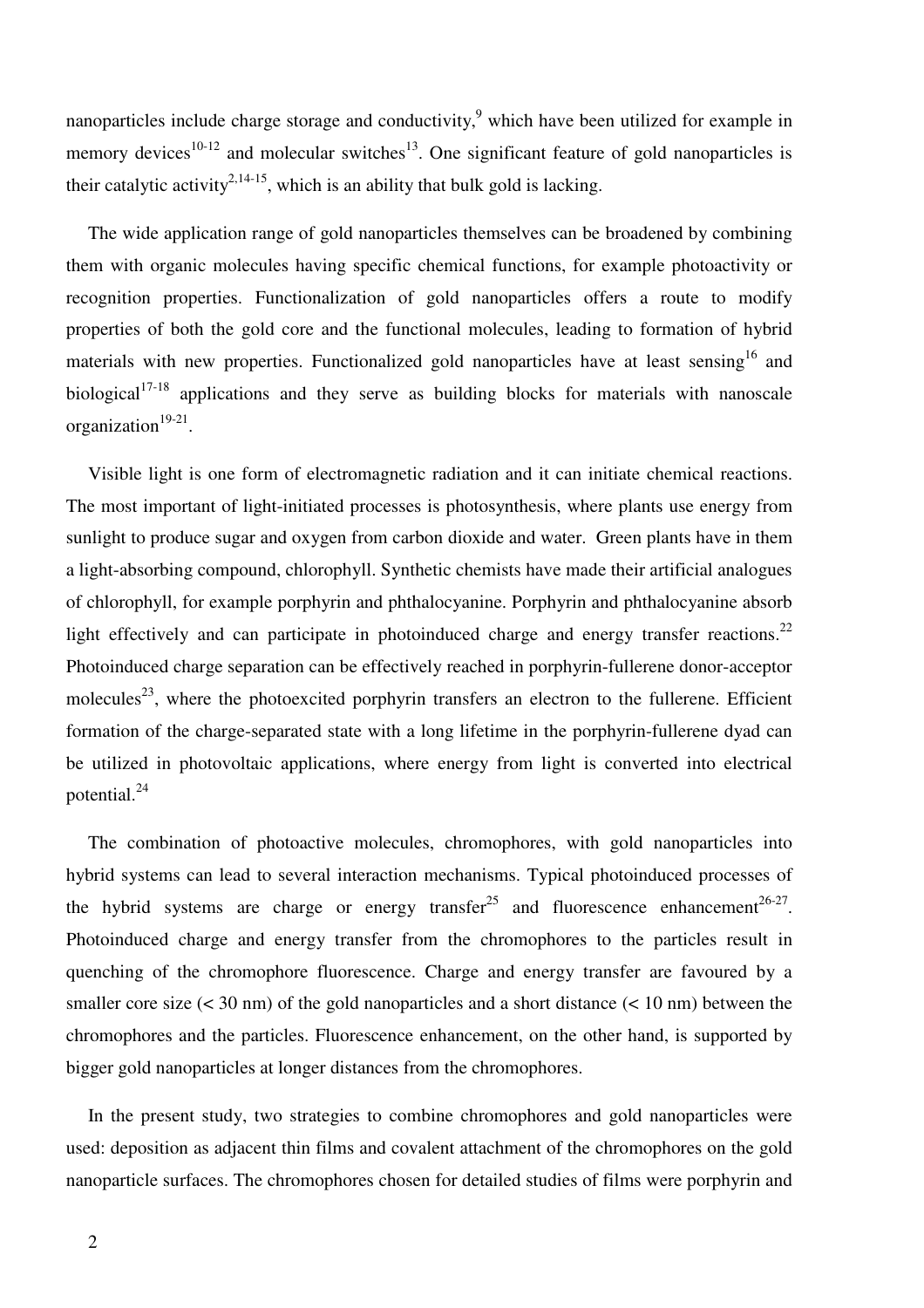porphyrin-fullerene dyads. Porphyrin and phthalocyanine molecules were utilized in the covalently attached assemblies. The effect of photoexcitation on the hybrid systems was studied with steady-state and time-resolved spectroscopic measurements, and in case of films, also with time-resolved photoelectrical measurements. The energy and charge transfer processes were observed both in films and in covalently linked assemblies, indicating applicability of both preparation strategies. The gold nanoparticles show indeed promise for building block preparation, because they can participate in energy and electron transfer reactions, which are controlled by the selection of the accompanying chromophore and by the organization of the gold nanoparticle-chromophore structure.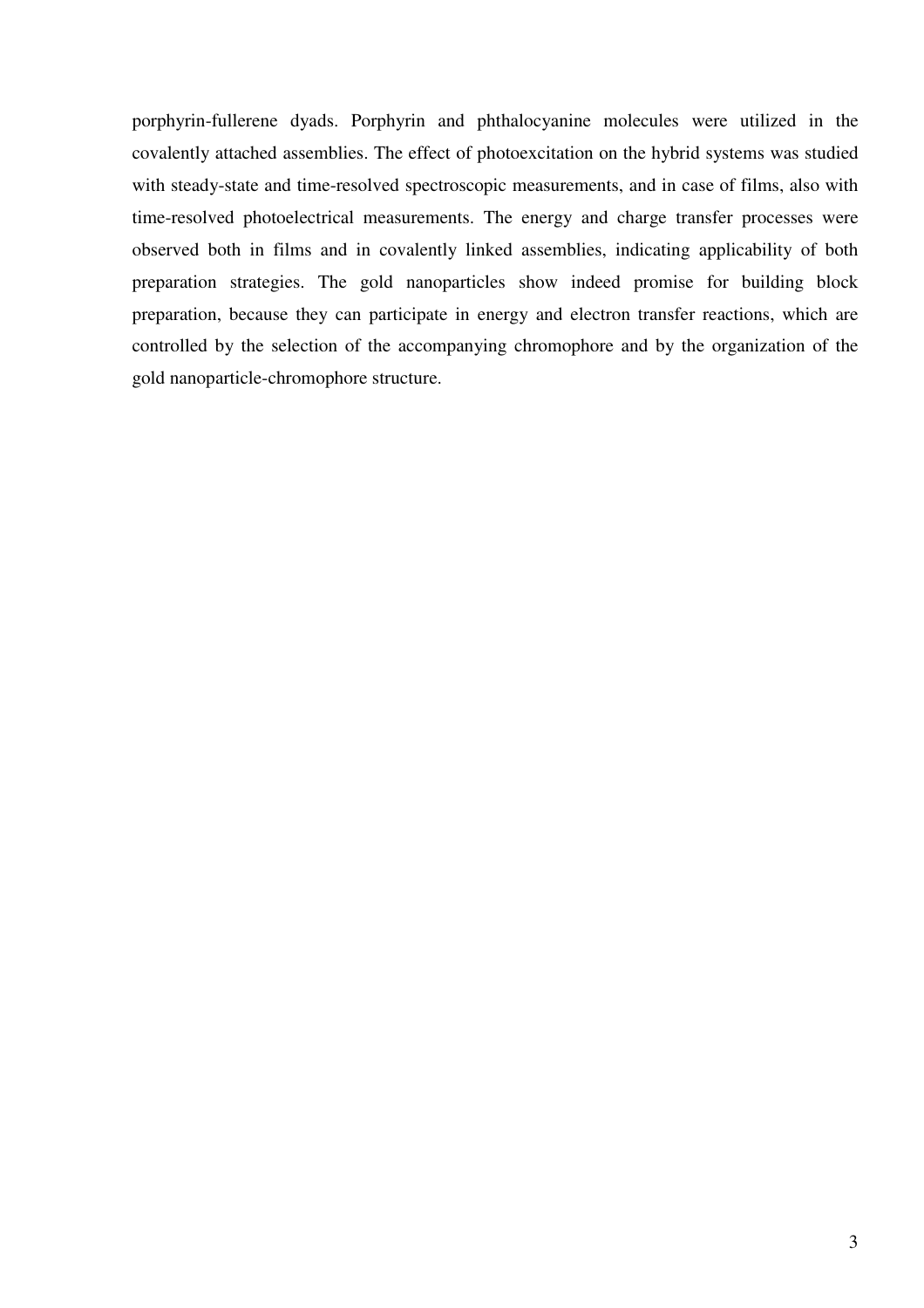## **2 Background**

Absorption and emission are important properties for the use of gold nanoparticles in photoactive devices. The electronic properties of gold nanoparticles give rise to their usability in charge transfer systems. Understanding the principal properties of these particles helps in getting a grasp of the properties of chromophore-gold nanoparticle systems. Most of the processes considering interaction of chromophores with gold nanoparticles are well characterized, but the fine details of the mechanisms are not fully understood. In the next paragraphs the preparation and properties of gold nanoparticles and their interaction with chromophores are discussed from the literature point of view and the chromophores used in this work are introduced in more detail.

## **2.1 Preparation and properties of gold nanoparticles**

The ease and controllability of metal nanoparticle preparation has been greatly enhanced due to discovery and improvement of several synthetic methods. A variety of metals can be used for chemical preparation of nanoparticles, including gold, silver, platinum, copper, cobalt, palladium, nickel and iron.<sup>28</sup> The most popular metal has been gold due to the stability of the nanoparticles. Silver has also been widely used, despite its tendency for oxidation. With different synthetic procedures<sup>29-33</sup>, it is possible to produce spherical gold nanoparticles with desired solubility and size. Furthermore, gold nanoparticles can be prepared in rod, prism, cubic and branched shapes.<sup>34</sup>

Widely used methods for preparation of spherical gold nanoparticles are citrate reduction introduced by Turkevitch<sup>35</sup> *et al.* in 1951 and a two-phase method using thiols suggested by Brust<sup>36</sup> *et al.* in 1994. In both of these reactions, the particles are formed by reduction of gold precursors and stabilized against aggregation with organic molecules. The Turkevitch method produces water soluble particles stabilized electrostatically by citrate molecules. The particles prepared with the Brust method are stabilized by covalently bound thiols and are called monolayer-protected clusters<sup>37</sup>. The monolayer-protected clusters have proven to be versatile materials, because the thiol monolayer acts as efficient stabilizer that endures chemical modification. Other stabilizers for gold nanoparticles besides thiols and citrate include, for example, amines, phosphines, polymers and dendrimers.<sup>15</sup> The Brust reaction without addition of thiols produces particles stabilized by surfactant molecules.<sup>38</sup>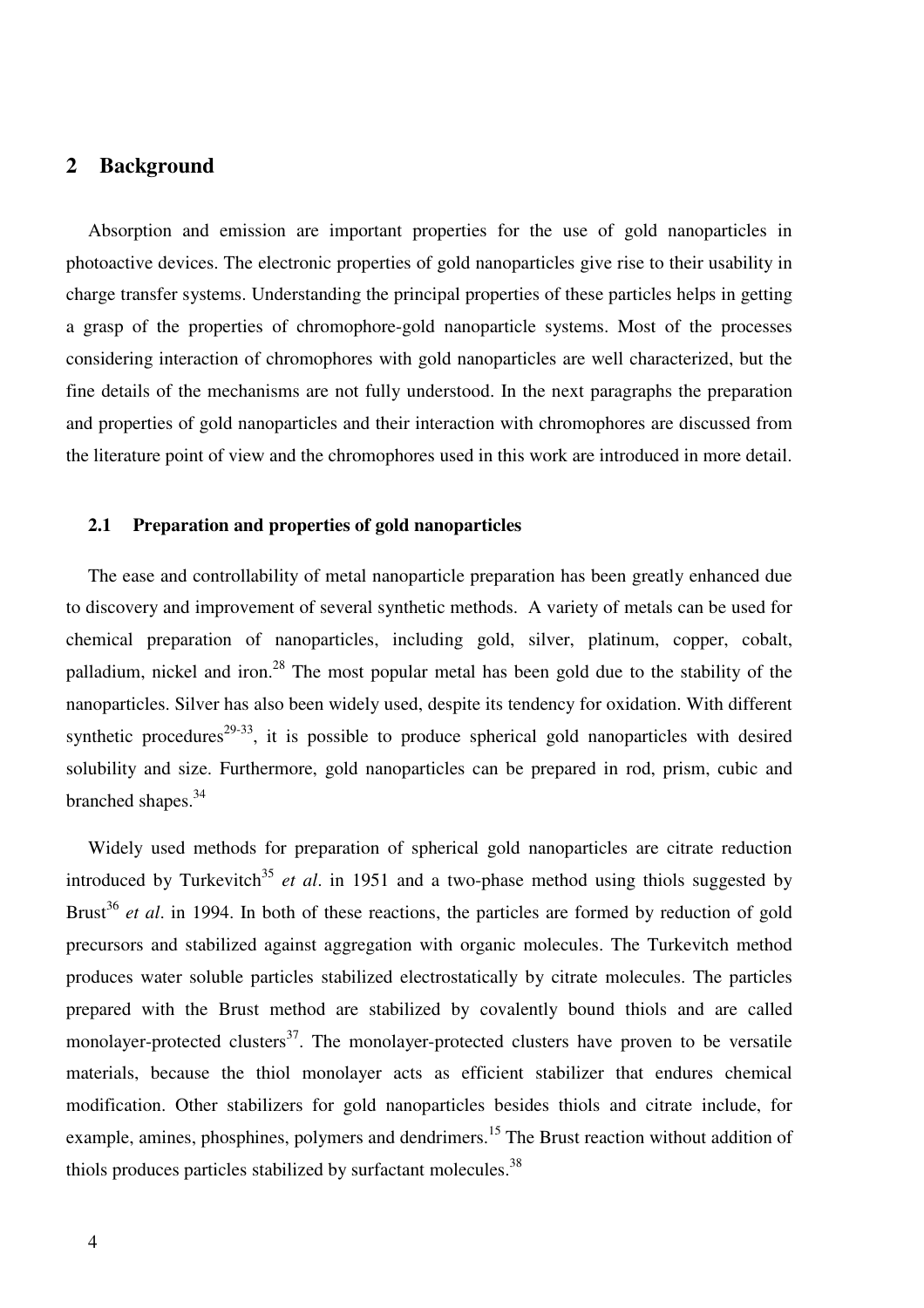Though routes to metal nanoparticles have been known for some time, the detailed optical and electrochemical studies have been possible only after the synthetic methods for producing particles monodisperse in size were developed. Size distribution of gold nanoparticles can be controlled by the choice of reaction conditions<sup>39-41</sup> or post-synthetic treatments. For example, heat treatment after the initial formation of the particles can be used to control both the size and dispersity of the particles.<sup>42-44</sup> Purification and separation according to size can be carried out using fractional precipitation<sup>45</sup> or size exclusion chromatography<sup>46</sup>.

#### **2.1.1 Optical properties**

Gold nanoparticle solutions have an intense red colour, which changes to brown when the particles are small  $(\sim 2 \text{ nm})$  and to violet in the case of big nanoparticles. The red colour originates from absorption or scattering of light around 520 nm by localized surface plasmons. Because the particles absorb strongly green light, they appear red. Surface plasmon band is a characteristic, size-dependent property of metal nanoparticles. The surface plasmon band arises from collective oscillations of conduction band electrons. The conduction band electrons are considered to be free electrons, which can follow oscillations of an electric field. The electric field of incident light couples with the conduction band electrons and polarizes them relative to the heavy centre of the nanoparticle.<sup>47</sup> This leads to a charge difference between the opposite surfaces of the nanoparticle, which then acts as a restoring force and causes dipolar oscillation of the electrons.<sup>47</sup> Valence band electrons, on the contrary to conduction band, are considered as bound electrons, but they can be optically excited as well. Upon excitation, the valence band electron is promoted to a state of higher energy, that is, to conduction band. Steady rise of gold nanoparticle absorption at blue wavelengths is due to these interband transitions, whose absorption onset is around  $520 \text{ nm}^{48}$ .

Interaction of electromagnetic field with small, metallic spheres was first theoretically described by Mie, by solving Maxwell's equations, and his theory still remains well applicable with some improvements<sup>49</sup>. The Mie theory predicts the dependence of the plasmon band position and intensity on the size and surroundings of the metal sphere. According to Mie theory, smaller (< 40 nm) gold spheres mainly absorb light, whereas bigger gold spheres are efficient light scatterers.<sup>50</sup> As the size of the particle increases, extinction (absorption + scattering) coefficient increases and the plasmon band shifts to red.<sup>50</sup> Extinction coefficients of gold nanoparticles of core diameters 4-40 nm are  $10^6$ - $10^9$  M<sup>-1</sup> cm<sup>-1</sup>.<sup>51</sup> The extinction coefficients of gold nanoparticles are orders of magnitude higher than those of traditional organic dyes.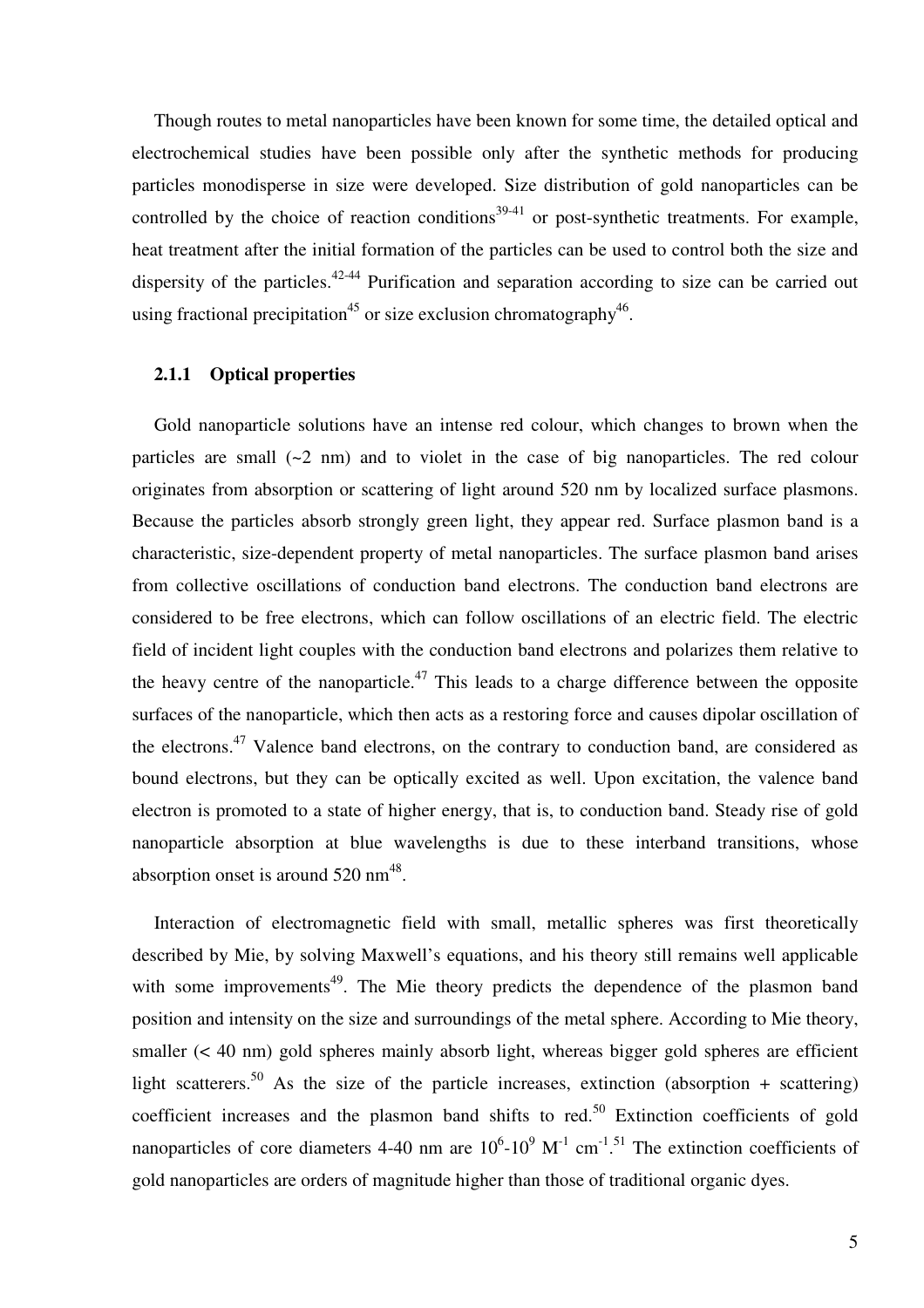The surface plasmon band is not present for small gold nanoparticles  $(< 2$  nm), but there is an onset of absorption at the energy corresponding to interband transition edge.<sup>45,52</sup> Absorption spectrum of small particles has a step-like structure, which indicates discrete energy levels.<sup>45,52</sup> Behaviour of gold clusters of core diameter < 1 nm turns from metallic into non-metallic and a clear band gap is observed.<sup>53</sup> Thus, 1 nm diameter can be considered as a limit for quantization of energy levels.

Excitation of gold nanoparticles with short laser pulses increases energy, i.e. temperature, of the electrons. In order to return to their initial state, the electrons have to lose the gained energy either as heat (phonons) via collisions or as light (photons) by emission. Relaxation of the excited gold nanoparticles without emission of photons proceeds through three steps. First, the high temperature electrons distribute their energy among all the electrons by electron-electron scattering in less than a picosecond.<sup>54-55</sup> Second, energy is transferred from electrons to whole of the particle via electron-phonon scattering during few picoseconds.<sup>48,56</sup> The transfer of heat from the particle to the surrounding medium via phonon-phonon scattering is the third step, which proceeds in hundreds of picoseconds.<sup>48,56</sup> The relaxation time constants are dependent on the excitation energy<sup>57-58</sup>, excitation wavelength<sup>54</sup> and surrounding medium<sup>59</sup>.

The alternative pathway for relaxation of excited electrons in gold nanoparticles is photon emission. Fluorescence has been observed for small, molecular and for bigger, metallic gold nanoparticles, but the emission mechanisms for these two size regimes are different. Small particles have a distinct HOMO-LUMO gap, and a photon is released as a result of recombination of the excited electron with a hole,  $60-63$  just as in simple fluorescent molecules the photoexcited electron returns back to ground state via photon emission. The protecting ligand has a significant effect on the luminescence of small particles  $(< 2 \text{ nm})$ .<sup>64-65</sup> Very small gold nanoclusters can yield high emission, because as the energy levels become more separated, the non-radiative decay is depreciated.<sup>66</sup> The factors limiting the fluorescence quantum yield of gold nanoparticles can be transformation of energy to heat through ligand or solvent<sup>63</sup> or insufficient purification<sup>61</sup>. The fluorescence of big gold nanoparticles is quite a controversial issue<sup>67</sup> with different mechanisms, such as recombination of an electron and a hole<sup>68</sup> and plasmon emission  $69-70$ , proposed.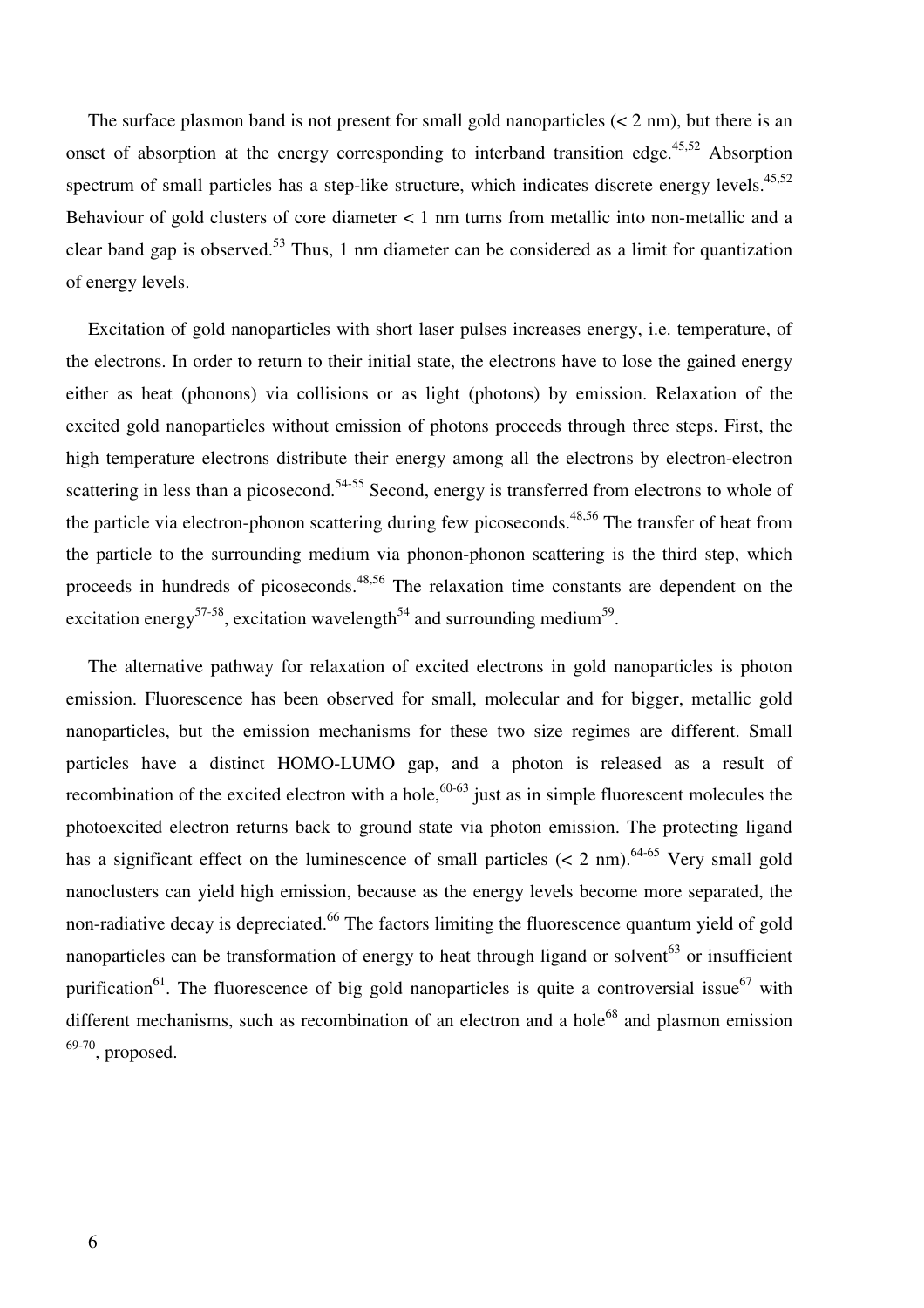#### **2.1.2 Electronic properties**

Electronic and optical properties of gold nanoparticles are size-dependent. Thiol-protected gold nanoparticles have a metallic core surrounded by an insulating monolayer. Ions of a conducting electrolyte surround the thiol-protected gold nanoparticles in electrochemical measurements, where it is possible to charge the gold cores. Very small particles (~1 nm) show redox character, similar to electrochemical charging of electroactive molecules.<sup>71</sup> A band gap similar to that obtained from the absorption spectrum is observed in electrochemical measurements.<sup>71</sup> The electrochemical behaviour of particles that are large enough to be metallic, but have high enough capacitance (core diameter  $<$  4 nm<sup>72</sup>) for the single electron charging to be visible at room temperature can be described as quantized double layer charging.<sup>73</sup> Up to 15 redox states have been observed for 2 nm particles with a narrow size distribution.<sup>74</sup> Gold nanoparticles can be used to store charge<sup>75</sup>, similarly to a capacitor in electrical circuits. It has been assumed that the charge state of thiol-protected gold nanoparticles prepared via the Brust reaction is  $-1$  due to the strong reducing agent used in the reaction.<sup>74</sup>

 The electrochemical measurements of thiol-protected gold nanoparticles show charging of the gold cores and they can show conductivity in solid form. The conductivity of solid gold nanoparticles is controlled by two factors: the number of charge carriers and the distance between the gold cores. Charge carriers in films of gold nanoparticles are created by a disproportionation reaction, where two neutral cores produce one negatively and one positively charged core.<sup>76</sup> Alternatively, gold cores can be charged electrochemically in a solution, then dried and deposited as a film, to increase the number of charge carriers.<sup>76</sup> Disproportionation is a thermal reaction, and higher temperatures produce a large number of charge carriers. The charge carriers can hop to a neutral core, giving rise to an increase in conductivity.<sup>77</sup> For transfer from one core to the next one, electrons (or holes) have to tunnel through the dielectric thiol-layer between the gold cores.<sup>77</sup> Tunneling is more efficient at short distances. Therefore, the conductivity of solid thiol-protected gold nanoparticles increases with decreasing length of the protecting thiol<sup>77</sup> or in the case of Langmuir films, mechanical compression of gold cores closer to each other increases conductivity of the film<sup>78-79</sup>.

#### **2.2 Porphyrinoids, fullerenes and porphyrin-fullerene dyads**

Porphine (Figure 2.1A) is a planar, conjugated macrocycle, to which chlorophyll of green leaves and hemoglobin of human blood have structural similarities. Substituted porphines are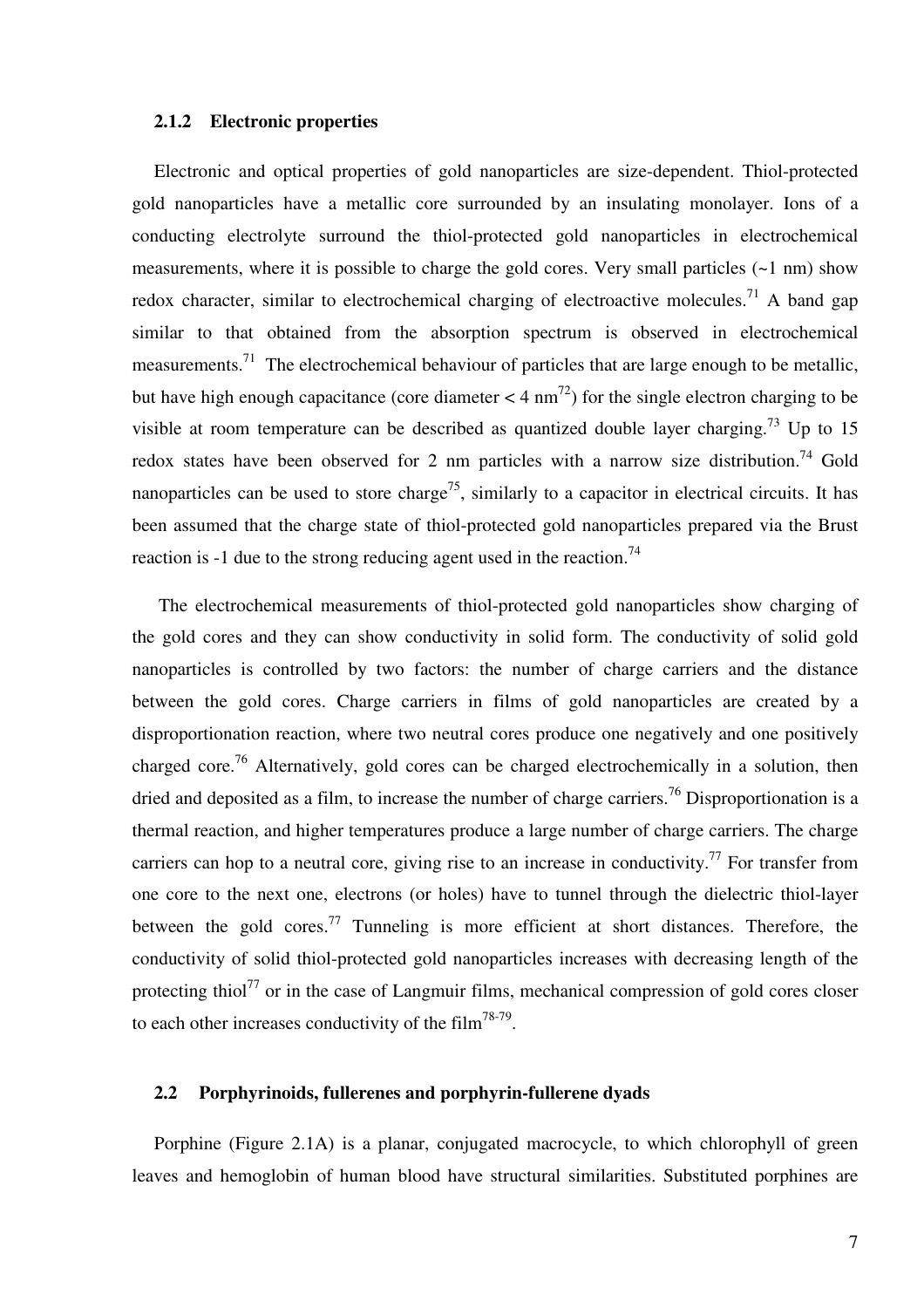called porphyrins, and together with other porphine derivatives such as phthalocyanine (Figure 2.1B) they form a class of compounds called porphyrinoids.

Synthetic methods for production of porphyrins and phthalocyanines have been available from the beginning of the  $20<sup>th</sup>$  century, allowing detailed characterization and development of a wide range of applications to date. The intense colour of porphyrins (red) and phthalocyanines (blue-green) arise from the highly conjugated structure. Porphyrins absorb light intensively around 400 nm (Soret-band) due to electronic transition from ground state to the second excited singlet state. Molar absorption coefficient of porphyrin at the Soret-band is high,  $> 200 000 M^{-1}$ cm<sup>-1</sup>. In addition to the Soret-band, porphyrins have weaker Q-bands at longer wavelengths. The Q-band absorbance corresponds to electronic transitions to the first excited singlet state. Relaxation of the first excited singlet state of porphyrins is relatively slow and thus the excited state has time to react with other molecules, for example via energy or electron transfer. Phthalocyanines absorb light on a wider wavelength range compared to porphyrins due to stronger Q-bands. Porphyrins and phthalocyanines can accommodate a metal atom inside their ring structure instead of the hydrogen atoms shown in Figure 2.1A and B. The central metal atom affects the properties of porphyrinoids together with the peripheral groups. Despite the structural similarities of porphyrins and phthalocyanines, their redox properties are different.<sup>22,80-</sup> 82

The history of fullerene  $(C_{60}$ , Figure2.1C) does not date as far as that of porphyrinoids, since it was discovered in the middle  $80^\circ s^{83}$ . Fullerenes in general consist of twelve 5-membered rings and an unspecified number of 6-membered rings that together form an enclosed structure.<sup>84</sup> Buckminsterfullerene,  $C_{60}$ , is a ball-shaped molecule composed of 60 carbon atoms. Fullerene is one of the crystalline forms of carbon, in addition to graphene and diamond. Fullerene is a good electron acceptor: up to 6 electrons can be accommodated on a fullerene molecule.<sup>85</sup> Fullerene shows also photochemical activity due to strong absorption in the UV-range.<sup>84</sup>



Figure 2.1. Chemical structures of (A) porphine, (B) phthalocyanine and (C) fullerene  $(C_{60})$ .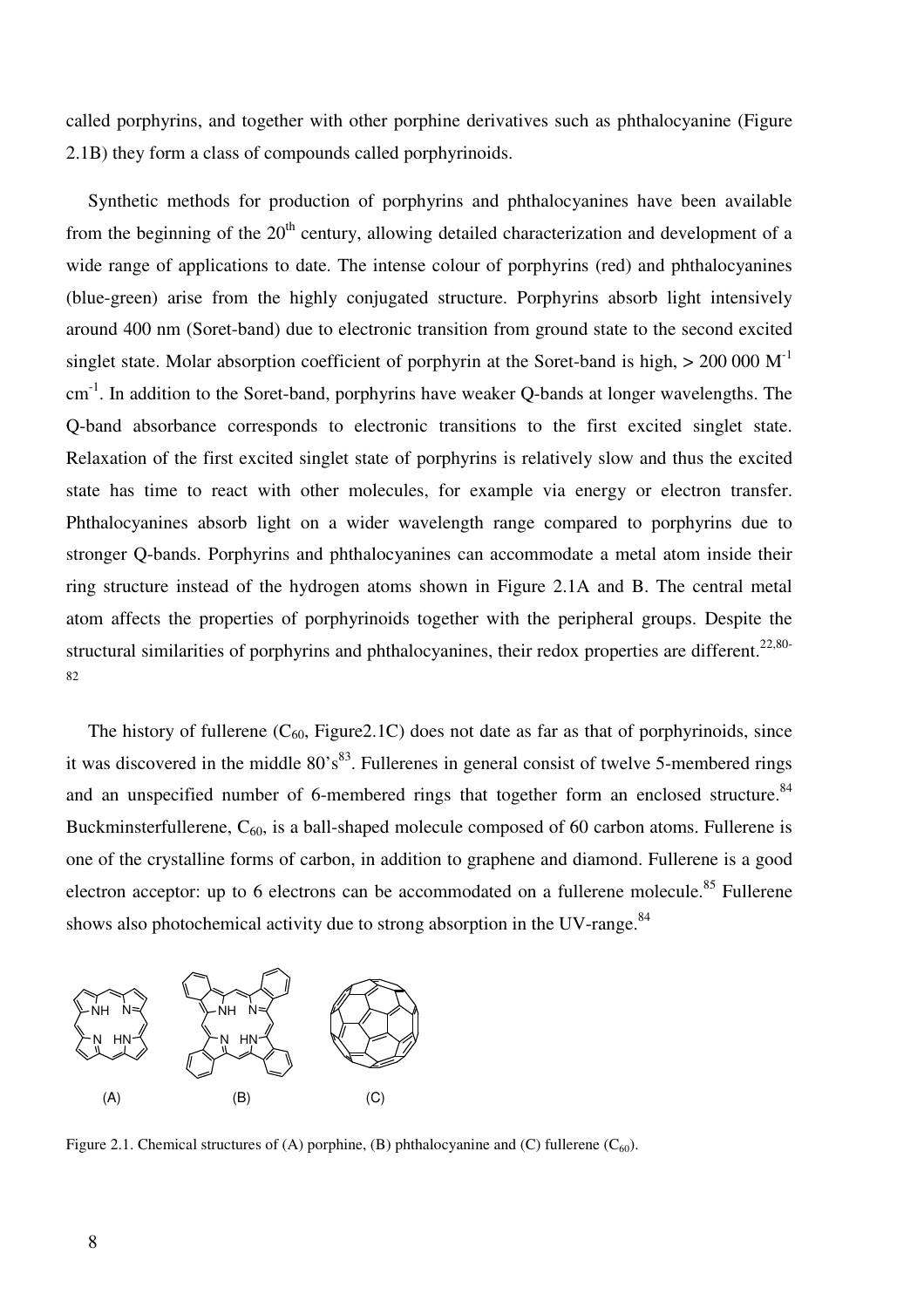Porphyrin and fullerene make a good pair for photoinduced electron transfer. Photoinduced charge transfer between porphyrin and fullerene can be optimized in donor-acceptor molecules, called dyads, by forcing the molecules close to each other using a linker. Porphyrin-fullerene dyads undergo fast and efficient intramolecular charge transfer in polar solvents.<sup>86-90</sup> Importantly, the charge recombination is slower than the charge separation, which results in relatively long-living charge separated states. $86-90$  Porphyrin-fullerene dyads have been selfassembled for photocurrent generation.<sup>91-92</sup> The earliest dyads had one linker, which allows movement of the fullerene and porphyrin relative to each other. Charge separation efficiency is improved, when two linkers are used. $93-95$ 

#### **2.3 Gold nanoparticle-chromophore systems**

Chromophore as a term points usually to the part of a molecule responsible for the colour of the compound. Here, a chromophore denotes light-absorbing molecules in general. Gold nanoparticle-chromophore systems are discussed mostly in terms of functionalized gold nanoparticles. Film assemblies of chromophores and gold nanoparticles are not discussed here in detail, except for the combinations of porphyrin, phthalocyanine and fullerene with gold nanoparticles. Metal nanoparticles in films can increase performance of solid organic photovoltaic devices, where they function as light absorbers<sup>96-99</sup>, recombination centres<sup>100-101</sup>, buffer layers<sup>102-103</sup> or improvers of conductivity<sup>104</sup>.

#### **2.3.1 Preparation of gold nanoparticle-chromophore assemblies**

Chromophore-functionalized gold nanoparticles can have the chromophore attached either by electrostatic<sup>105-107</sup> or covalent binding<sup>108-112</sup>. The chromophores serve also as a protecting layer in the functionalized particles. The electrostatic assemblies are relatively easy to prepare by mixing gold nanoparticles protected with charged ligands with the oppositely charged chromophores. The downside of the electrostatic assemblies is that they cannot be dried from the solution. The gold nanoparticles protected with covalently bound chromophores are in principle stable enough to be extracted from solution and even processed into films.

There are several strategies to prepare covalently linked chromophore-gold nanoparticle assemblies. The chromophore-functionalized particles can be formed just in the same way as simple thiol-protected particles if a chromophore with a thiol group is used. The compatibility of the reducing agent and the chromophore has to be taken into account: the reduction step should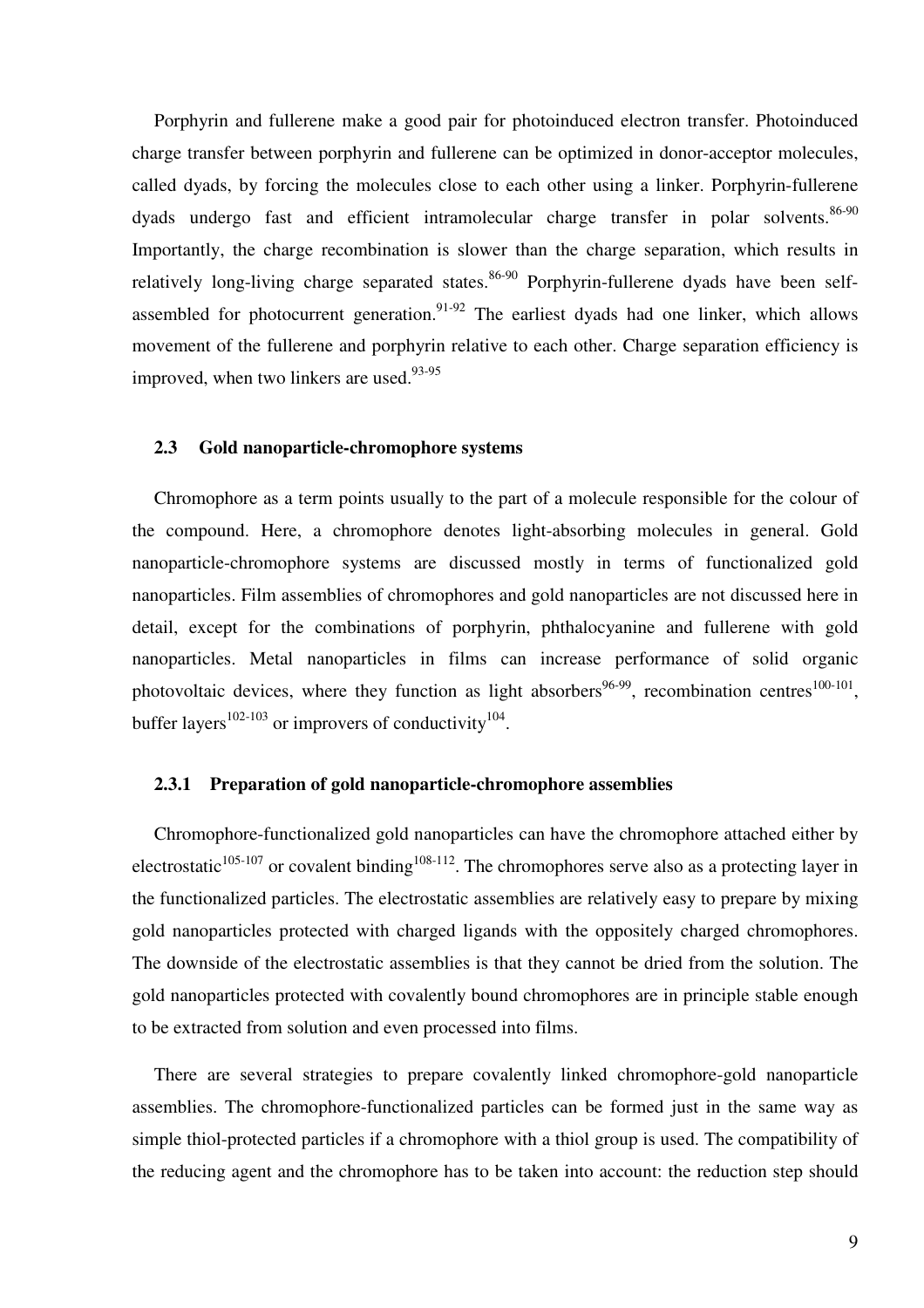not destroy the photoactive thiol.<sup>113</sup> An alternative route to functionalized gold nanoparticles is ligand exchange<sup>114</sup>. Thiol exchange is in principle very simple: by placing thiol-protected gold nanoparticles in a thiol solution, part of the attached thiols are exchanged by thiols in the solution. The limitation of the thiol exchange method is the requirement of similar polarity and size of the attached and the incoming ligands in order to achieve an efficient exchange<sup>115-116</sup>. Protecting thiols of the gold nanoparticles can be tailored to have functional groups such as carbonyl, carboxyl or amine, which undergo, for example, addition reactions and amide or ester coupling reactions with functional groups in the chromophores.<sup>117-118</sup> The reactive functional groups of the protecting monolayer of the gold nanoparticles allow attachment of chromophores using routine chemical reactions.

Gold nanoparticle films can be prepared on solid substrates for example, by solvent evaporation (drop-casting), by Langmuir film methods<sup>119</sup> or by layer-by-layer<sup>120</sup> deposition. In principle, all of these techniques can be applied on the assembly of chromophores together with gold nanoparticles.

#### **2.3.2 Photophysical interactions in gold nanoparticle-chromophore systems**

Fluorescence of chromophores is usually efficiently quenched when they are self-assembled on bulk gold surfaces but in spite of this, chromophore layers self-assembled on gold films have applications, for example, in sensors, photocurrent generation and catalysis.<sup>121</sup> The vicinity of a metal nanoparticle to a photoexcited chromophore can affect the relaxation of the chromophore at least via three processes: 1) charge transfer, 2) energy transfer and 3) modification of the radiative rate of the chromophore. Energy and charge transfer are both non-radiative relaxation routes that become available for the chromophore when combined with gold nanoparticles.

Pyrene-functionalized gold nanoparticles were the first gold nanoparticle systems for which photoinduced electron transfer was observed from optical measurements.<sup>108</sup> Electron transfer takes place from photoexcited pyrenes to 2-3 nm gold nanoparticles but this requires a small distance between the nanoparticle and the pyrene molecules.<sup>122</sup> Chlorophyll molecules assembled electrostatically on 8 nm diameter gold nanoparticles transfer electrons to the particles after photoexcitation.<sup>107</sup> In all these systems, close proximity of chromophores and gold nanoparticle is a prerequisite for electron transfer to take place.

Reports on photoinduced energy transfer in gold nanoparticle-chromophore systems outnumber those on charge transfer. Energy transfer has been observed in several gold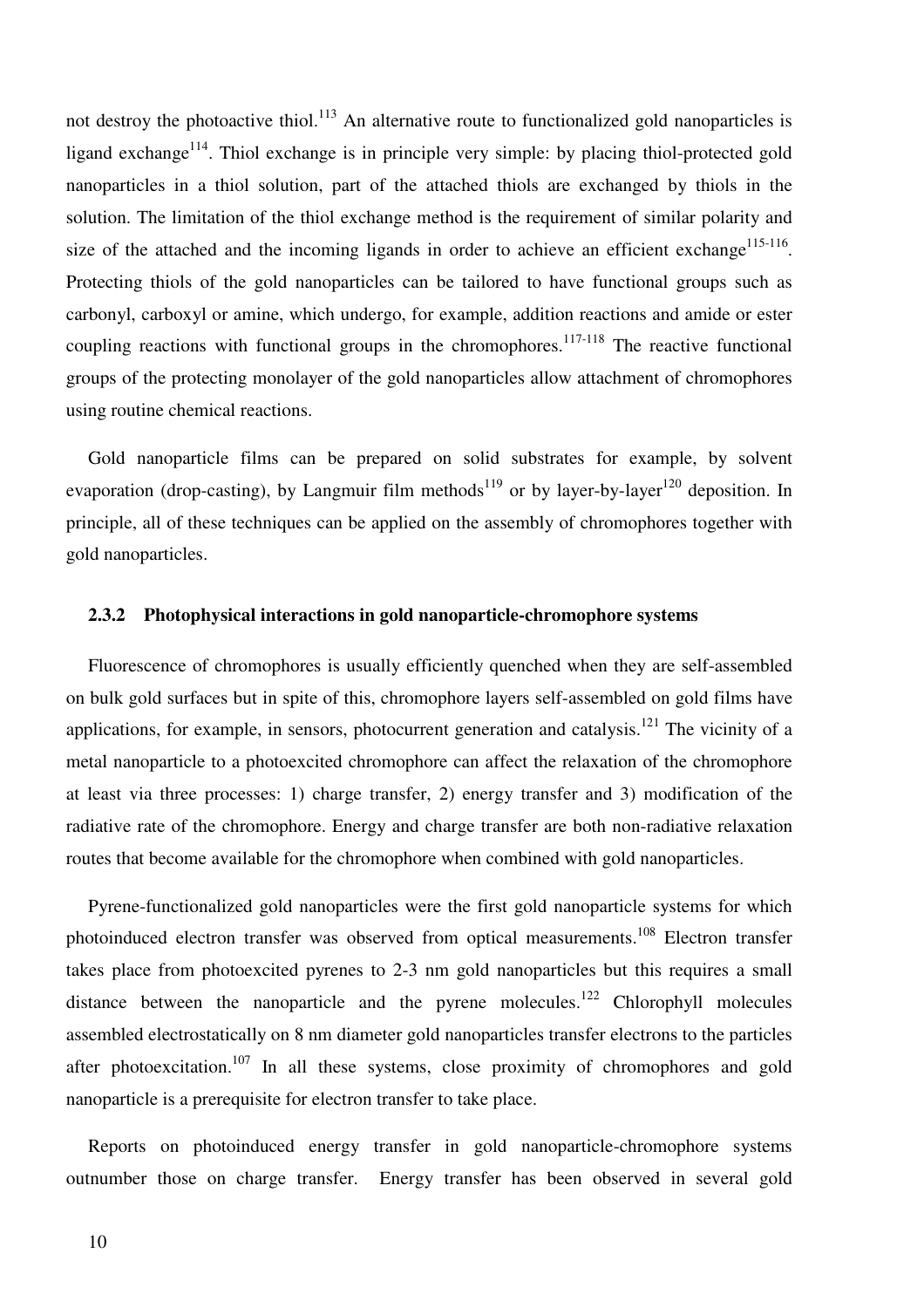nanoparticle-chromophore systems, where particle size and distance between the chromophores and the particles varies over a wide range. Different types of fluorescent compounds, including small dyes<sup>109-112</sup>, conjugated polymers<sup>106</sup>, semiconductor quantum dots<sup>123</sup> and large molecules such as porphyrin<sup>124</sup> and fullerene<sup>125</sup> show quenching of fluorescence on gold nanoparticle surfaces due to energy transfer. The main direction of energy transfer is from the excited chromophore to the gold nanoparticles, but in principle, energy transfer can also occur from excited gold nanoparticles to close-by chromophores.

Energy transfer can take place via two principal mechanisms,  $126$  called Dexter and Förster energy transfers. The Dexter energy transfer is a short range  $(< 1 \text{ nm})$  electron exchange mechanism. The Dexter mechanism requires overlap of molecular orbitals of donor and acceptor. The Förster type energy transfer can take place over longer distances, up to 10 nm, and it is based on Coulombic dipole-dipole interactions. The rate of Förster energy transfer is inversely proportional to distance, *rate*  $\propto (d_0/d)^n$ . The exponent *n* is determined by the dimensionality of the system: energy transfer between two isolated molecules (point dipoles) results in  $n = 6$ , while energy transfer between a molecule and a surface gives  $n = 4$  and for energy transfer between two planes,  $n = 2^{127-128}$  *d*<sub>0</sub> is called the critical distance or the Förster radius, which depends on the spectral overlap of donor fluorescence and acceptor absorption spectra, the relative orientation of the molecular dipoles and on fluorescence quantum yield of the donor.

Förster resonance energy transfer (FRET) between two dipoles can be applied in principle to gold nanoparticle-chromophore energy transfer. Experiments have shown, however, that energy transfer in gold nanoparticle containing systems can range up to  $20 \text{ nm}$ ,  $^{129}$  which is beyond the Förster range. A better way is thus to treat the chromophore as a dipole and the gold nanoparticle as a surface, which leads to a  $d<sup>4</sup>$  dependence of energy transfer rate. This mechanism is called surface energy transfer (SET) and has been applied to several chromophore-gold nanoparticle systems.<sup>129-130</sup> This has clearly some analogy with FRET, but the critical distance is determined from different physical parameters: the donor quantum yield, the frequency of donor electronic transition, Fermi frequency and wave vector of the metal.<sup>129</sup> In SET, by contrast with FRET, the electromagnetic field of the donor dipole interacts with the conduction electrons of the metal and therefore resonant electronic transition is not needed.<sup>129</sup>

The total decay rate of a photoexcited chromophore is the sum of non-radiative and radiative rates. When a chromophore is placed near a gold nanoparticle, relaxation paths via either electron or energy transfer become available, thus increasing the rate of the non-radiative decay.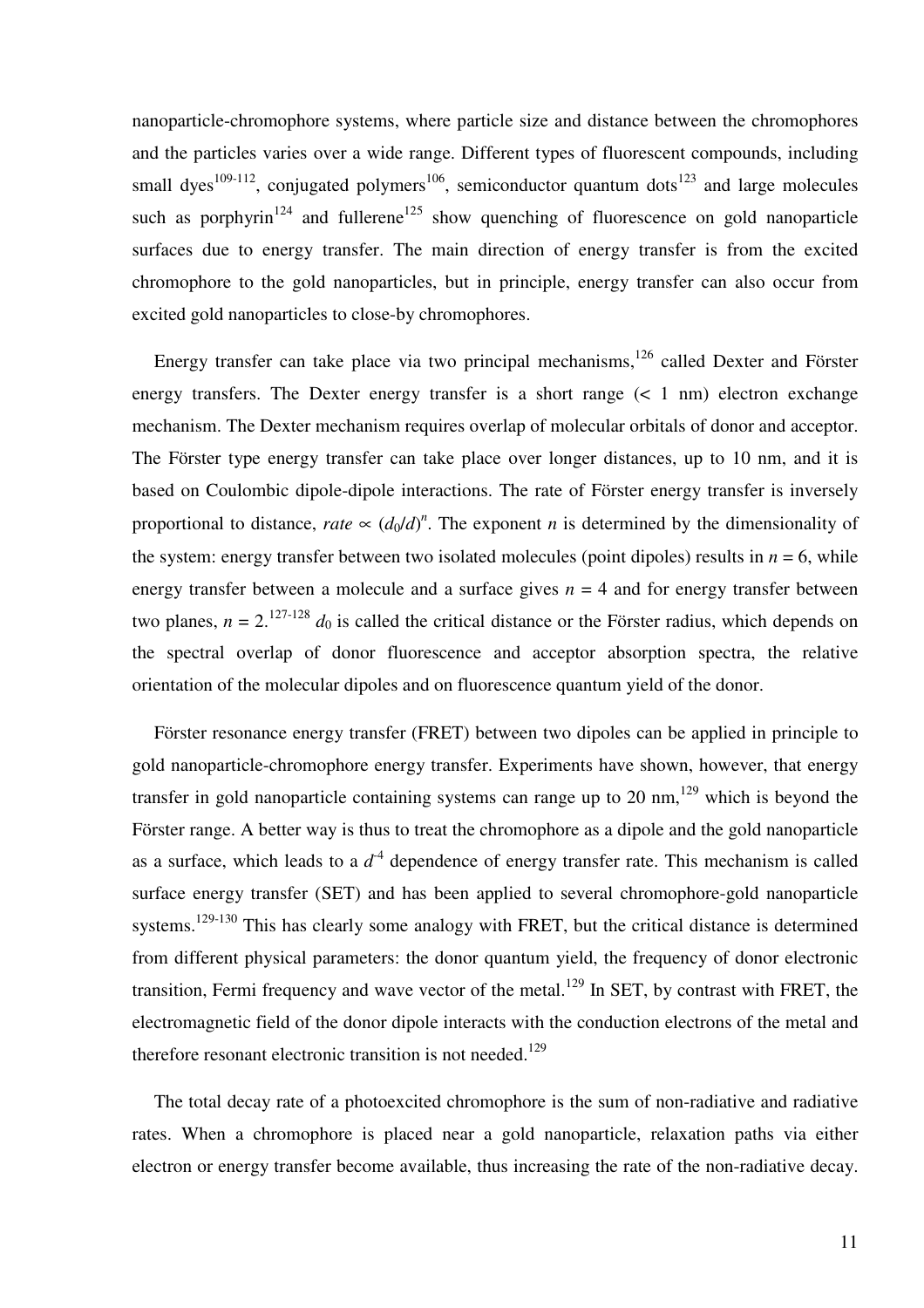Gold nanoparticles can affect also the radiative rate of a chromophore.<sup>131-132</sup> Modification of the chromophore radiative rate by the gold nanoparticles can lead in optimal conditions to an enhancement of fluorescence intensity.<sup>133</sup> Change of the chromophore radiative rate is explained in terms of coupling of molecular and nanoparticle dipoles: $131$  constructive interference of the dipoles corresponds to increased radiative rate and possible enhancement of fluorescence intensity. Both radiative and non-radiative decay rates are dependent on the distance between the particle and the chromophore and on the orientation of the chromophore dipole relative to the particle surface.<sup>134</sup>

There has been efforts in developing a general theory to explain both quenching and enhancement of fluorescence in gold-chromophore and gold nanoparticle-chromophore systems. One of these theories is based on radiating plasmons, a phenomenon called surface-plasmoncoupled emission.<sup>135</sup> It is proposed that energy from a chromophore is always transferred to a plasmon. Then, depending on the physical constraints of the sample, this plasmon either radiates or decays non-radiatively. Non-radiative plasmon decay corresponds to fluorescence quenching, which is observed with gold films and gold nanoparticles having absorption as the dominant feature of extinction. Radiative plasmons, and enhanced fluorescence can be observed when gold particles have scattering as the main feature of extinction. For gold nanoparticles, this presumes a core diameter larger than 40 nm.<sup>135</sup>

## **2.3.3 Porphyrinoid- and fullerene-gold nanoparticle assemblies**

Combination of porphyrins and gold nanoparticles has yielded applications in photocurrent generation<sup>136</sup>, catalysis<sup>137</sup> and anion sensing<sup>138</sup>. In porphyrin-functionalized gold nanoparticles, the fluorescence of porphyrins at short distances from the particle surface is quenched due to fast energy transfer.<sup>124</sup> A longer linker between the porphyrin and the particle diminishes energy transfer.<sup>139</sup> Porphyrin-functionalized gold nanoparticles with relatively long linkers can be used as building blocks for molecular organization for photocurrent generation: fullerene molecules become trapped between the porphyrin rings due to  $\pi$ - $\pi$  interactions.<sup>140-141</sup> The organized assembly of porphyrins on gold nanoparticle surfaces is useful also in anion sensor applications, where sensitivity of porphyrins to certain anions is increased due to the controlled assembly.<sup>138</sup> Very strong interaction due to orbital overlap between porphyrin and gold nanoparticles is observed in porphyrins attached with multiple linkers parallel to the particle surface.<sup>142</sup>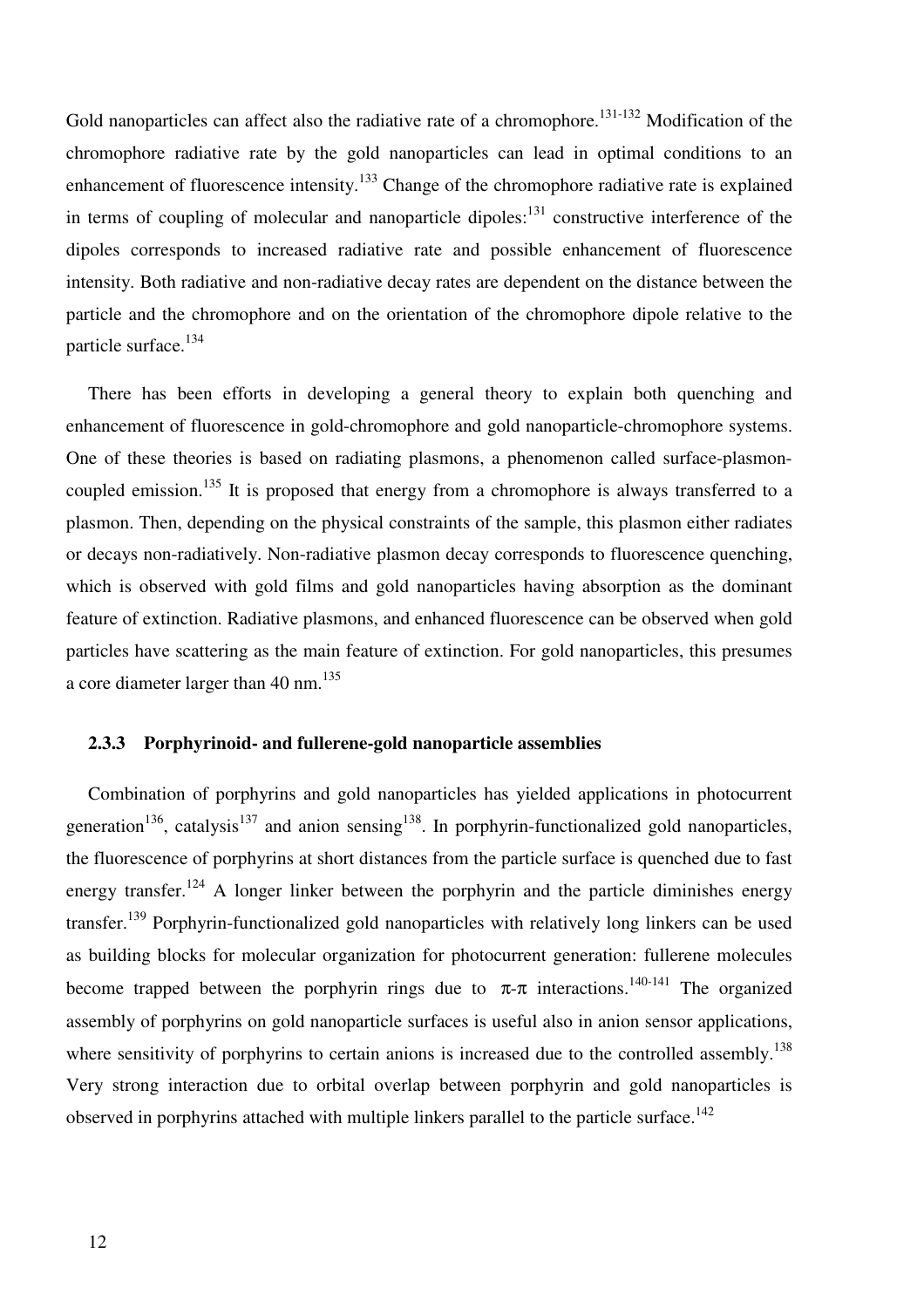There are fewer reports on phthalocyanine-functionalized gold nanoparticles than those for porphyrin-functionalized gold nanoparticles. Phthalocyanines can be used as sensitizers in photodynamic therapy for cancer treatment, where cytotoxic singlet oxygen destroys the cancer cells. Phthalocyanines absorb light at the red end of the visible spectrum, where human tissue has a high transmission. Photoexcited phthalocyanines transfer energy to oxygen, resulting in the production of singlet oxygen. Since phthalocyanine is hydrophobic, a delivery vehicle for its introduction inside the cells is required. The assembly of Zn-phthalocyanines on 4 nm gold nanoparticles with 12-atoms linker results only in weak energy transfer and the more impressive result from the assembly is an increased yield of singlet oxygen after photoexcitation of the phthalocyanine. Moreover, three-component assembly of phthalocyanine, gold nanoparticles and phase transfer agent is soluble in polar solvents, enabling delivery into cells.<sup>143-144</sup>

Porphyrins and phthalocyanines have been incorporated in films together with 14-18 nm gold nanoparticles for photovoltaic devices. The films were prepared using a self-assembly method. The gold nanoparticles increase the photocurrent of these systems and the proposed explanation is enhancement of the dye excitation due to localized surface plasmon resonance of the gold nanoparticles.<sup>145-146</sup>

Fullerenes show high affinity for gold nanoparticles and mixing fullerene with TOABrprotected gold nanoparticles produces large aggregates, where the individual particles are linked together by fullerenes.<sup>147</sup> Fullerenes modified with a thiol linker and attached to gold nanoparticles as mixed layers with dodecanethiols show energy transfer from photoexcited fullerene to the particle.<sup>125</sup> Assembly of these fullerene-functionalized particles in photoelectrochemical cells shows photocurrent generation, because the interaction of the electrolyte with the excited fullerenes leads to charge separation. The role of the gold nanoparticles is to promote charge separation and facilitate electron transfer within the film.<sup>125</sup> Somehow contradictory results have been obtained for fullerenes attached to 2 nm core diameter gold nanoparticles via a short phenyl linker, for which fluorescence enhancement was observed.<sup>148</sup> In studies for non-linear absorption of fullerene-functionalized gold nanoparticles, excitation at the surface plasmon band wavelength leads to energy transfer from the particles to fullerene.<sup>149</sup> Fullerenes clearly interact with gold nanoparticles, but the nature of the interaction seems to be dependent on the structure of the fullerene-functionalized particles.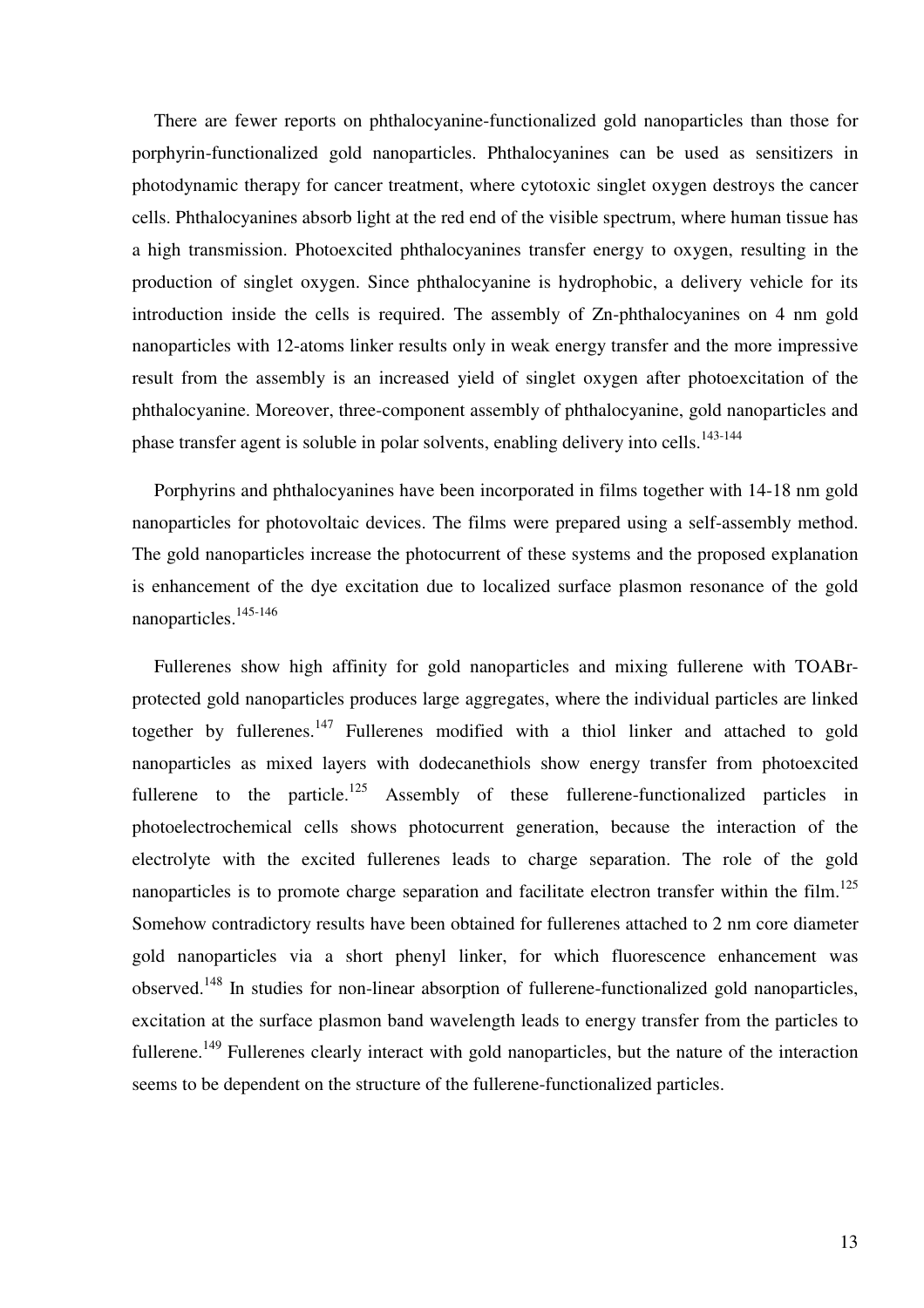## **3 Materials and methods**

The experimental aspects of the work are described in this section, including the compounds and instruments used in the studies. Important experimental techniques for sample preparation were film deposition by Langmuir methods and ligand exchange reaction in the case of the porphyrinoid-functionalized gold nanoparticles. Spectroscopic methods were utilized for the characterization of both films and functionalized gold nanoparticles. The films were also characterized extensively from photoelectrical measurements. The microscope techniques used are also briefly described.

#### **3.1 Compounds**

Two different types of chromophores were required for the present work. The first set includes porphyrin, fullerene and porphyrin-fullerene dyad molecules that were known from previous studies to have good film forming properties. For the functionalization of gold nanoparticles, a method for modification of porphyrin molecules with a suitable linker was developed. Also a phthalocyanine with a linker for attachment to gold was used. Thiol-protected gold nanoparticles were utilized in the film preparation, whereas gold nanoparticles with a weakly bound ligand were used for the syntheses of chromophore-functionalized particles.

#### **3.1.1 Molecules for film preparation**

Porphyrin TBP (Figure 3.1A) has been synthesized by a condensation reaction of 3,5-di-*tert*butyl benzaldehyde.<sup>150</sup> TBP contains *tert*-butyl-phenyl-groups, which improve solubility and reduce tendency for aggregation. Buckminsterfullerene is very hydrophobic, and cannot be used for film preparation by Langmuir film methods (described in detail in Chapter 3.2). Therefore a fullerene derivative with two carboxyl-groups, DAF, (Figure 3.1B) was used. The synthesis of DAF has been described in the literature.<sup>151</sup>

Porphyrin-fullerene dyads have been prepared by attaching a fullerene to a porphyrin with two linkers modified with malonate-groups that bind to fullerene.<sup>150</sup> Two different porphyrin fullerene dyads, denoted as DHD6ee and TBD6a (Figure 3.1C and D), were used. These molecules are similar in the number of linker atoms between the porphyrin and the fullerene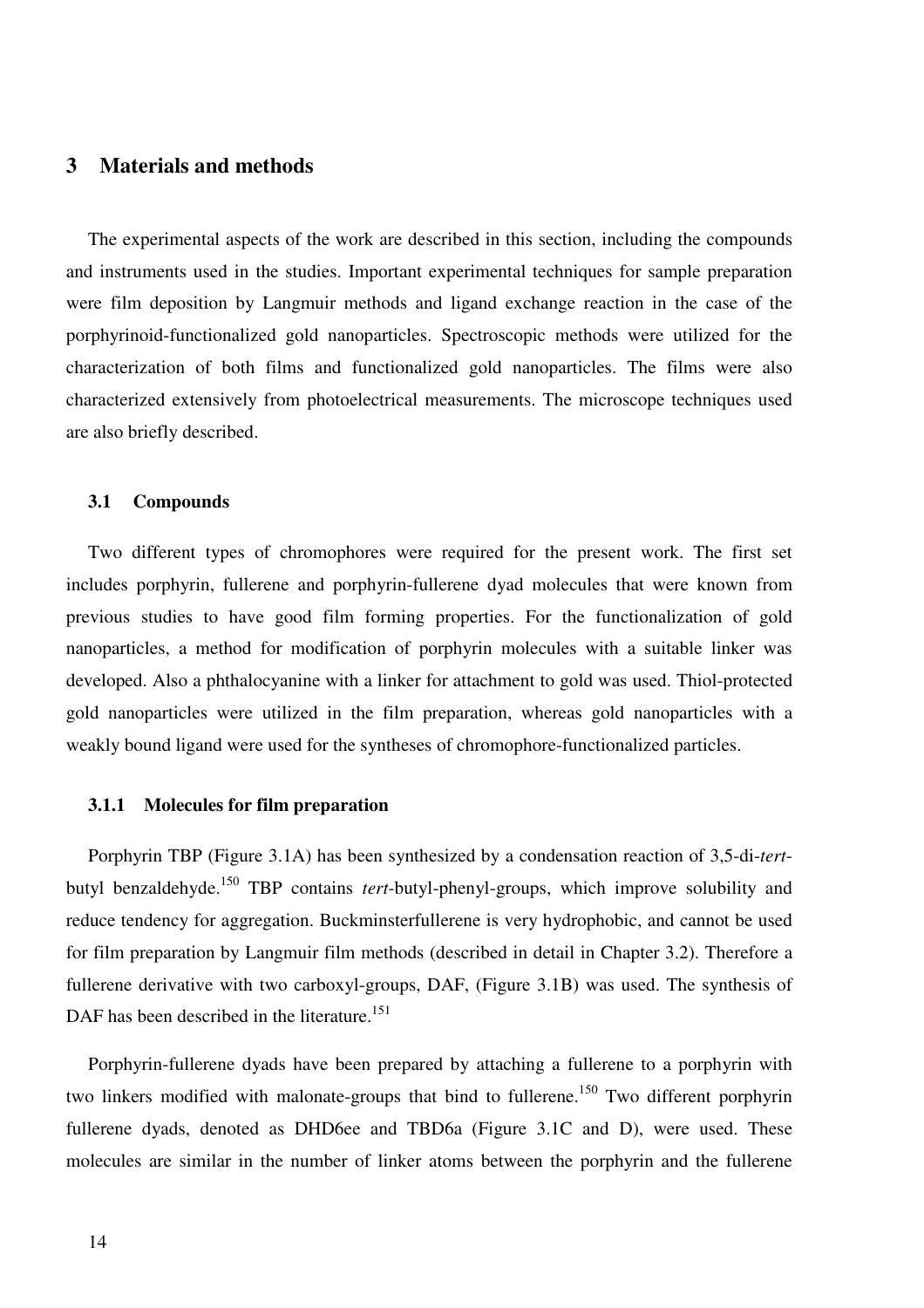moieties. The fullerene and the porphyrin have face-to-face orientation due to the two linkers. The difference between the DHD6ee and TBD6a molecules is in the position of hydrophilic OHgroups. The dyad molecules are overall quite hydrophobic, but it has been shown that the OHgroups affect significantly their orientation at the air-water interface.<sup>152</sup> DHD6ee is oriented with the porphyrin moiety towards water, whereas TBD6a has the fullerene moiety located near the water surface.



Figure 3.1. Molecular structures of (A) TBP, (B) DAF, (C) DHD6ee and (D) TBD6a and (E) schematic illustration of an octanethiol-protected gold nanoparticle  $(C_8SAu)$ .

Octanethiol-protected gold nanoparticles were prepared with the two-phase Brust method<sup>36</sup>, which can easily produce thiol-protected gold nanoparticles with core diameters from 1.5 to 20 nm<sup>153</sup>. The core size is determined by the thiol-to-gold ratio used in the reaction; the bigger the ratio is, the smaller the nanoparticle size. The Brust reaction begins by dissolving the gold precursor, HAuCl4, in water. A toluene solution of a phase transfer agent, tetraoctylammonium bromide (TOABr) is added and the  $AuCl<sub>4</sub>$  ions are transferred to the toluene phase. After this, thiol is added, which forms a polymer with the gold precursor<sup>41</sup>. As a final step, an aqueous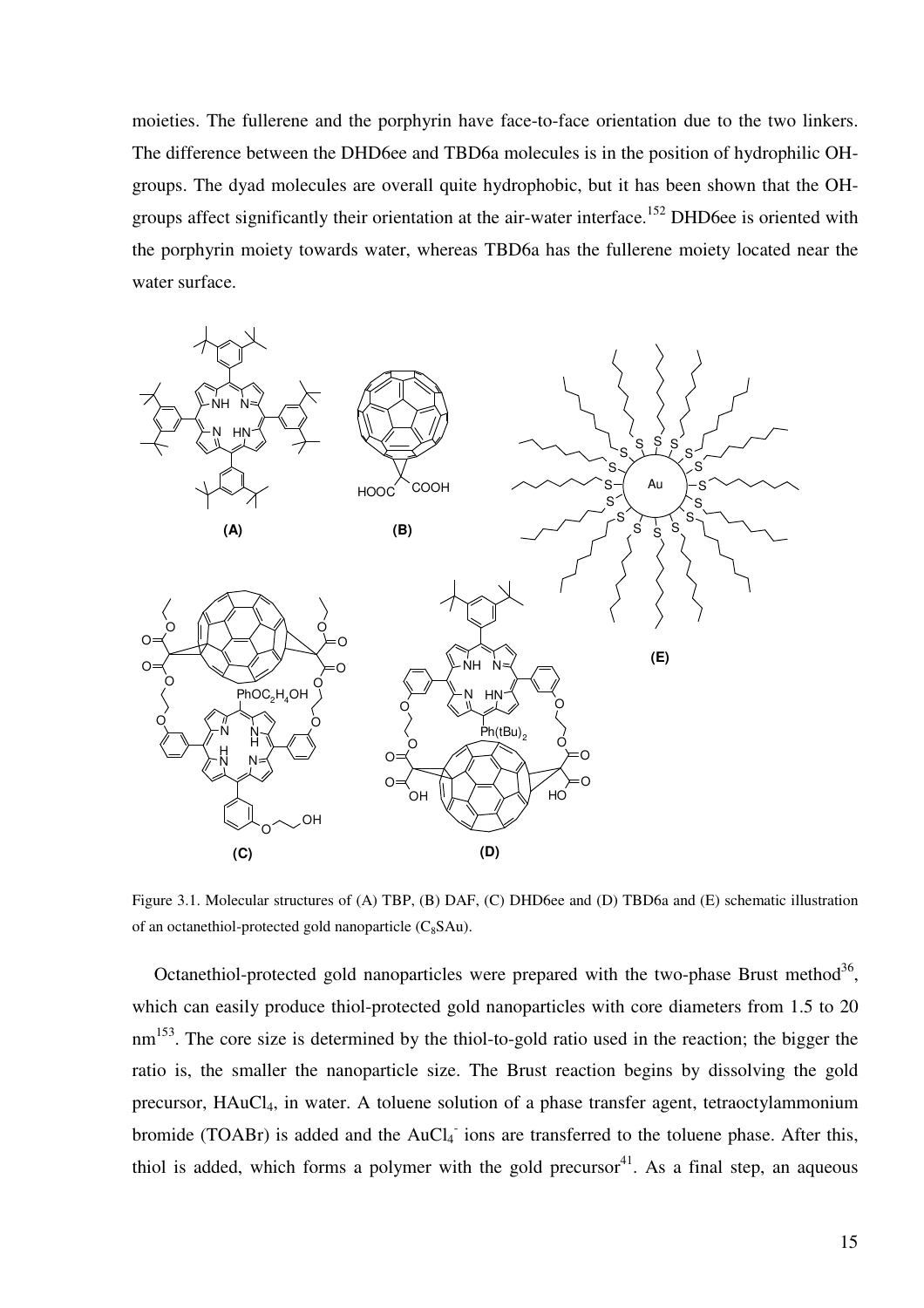solution of reducing agent, NaBH<sub>4</sub>, is added and the gold nanoparticles are formed in toluene. After washing and fractional precipitation, the particles are ready for use. The prepared octanethiol-protected gold nanoparticles  $C_8$ SAu have core diameters of 2 or 3 nm according to transmission electron microscope (TEM) images. A schematic illustration of an octanethiolprotected gold nanoparticle is shown in Figure 3.1E. In reality the surface of gold nanoparticles is not smooth, but consists of planes and edges formed by gold atoms.<sup>154</sup>

#### **3.1.2 Covalent attachment of porphyrinoids to gold nanoparticles**

Thiols readily bind to gold nanoparticles, making them popular as protecting layers. Other sulfur-compounds such as disulfides, thioethers or thioacetates can also stabilize gold nanoparticles.<sup>15</sup> Thioacetates form similar bonds to gold as thiols due to the cleavage of the acetyl-group in contact with gold surfaces, but their reactivity is lower compared to that of thiols.<sup>155</sup> On the other hand, thioacetates are easier than thiols to prepare and handle.

A general route for formation of a thioacetate terminated linker starting from a hydroxylgroup is shown in Figure 3.2. The linker formation includes two fairly simple reaction steps that have reasonable yields. $^{IV}$ 



Figure 3.2. Reaction scheme for formation of thioacetate terminated linkers from hydroxyl-groups via two reaction steps.

The reaction scheme presented was used for the preparation of thioacetate porphyrins *cis*-Por and *trans*-Por (Figure 3.3A and B).<sup>IV</sup> These modified porphyrins have two similar linkers but on different positions of the porphyrin core. In addition to thioacetate porphyrins, thioacetate phthalocyanine  $Pe^{156}$  (Figure 3.3C) was used for preparation of chromophore-functionalized gold nanoparticles.<sup>V</sup>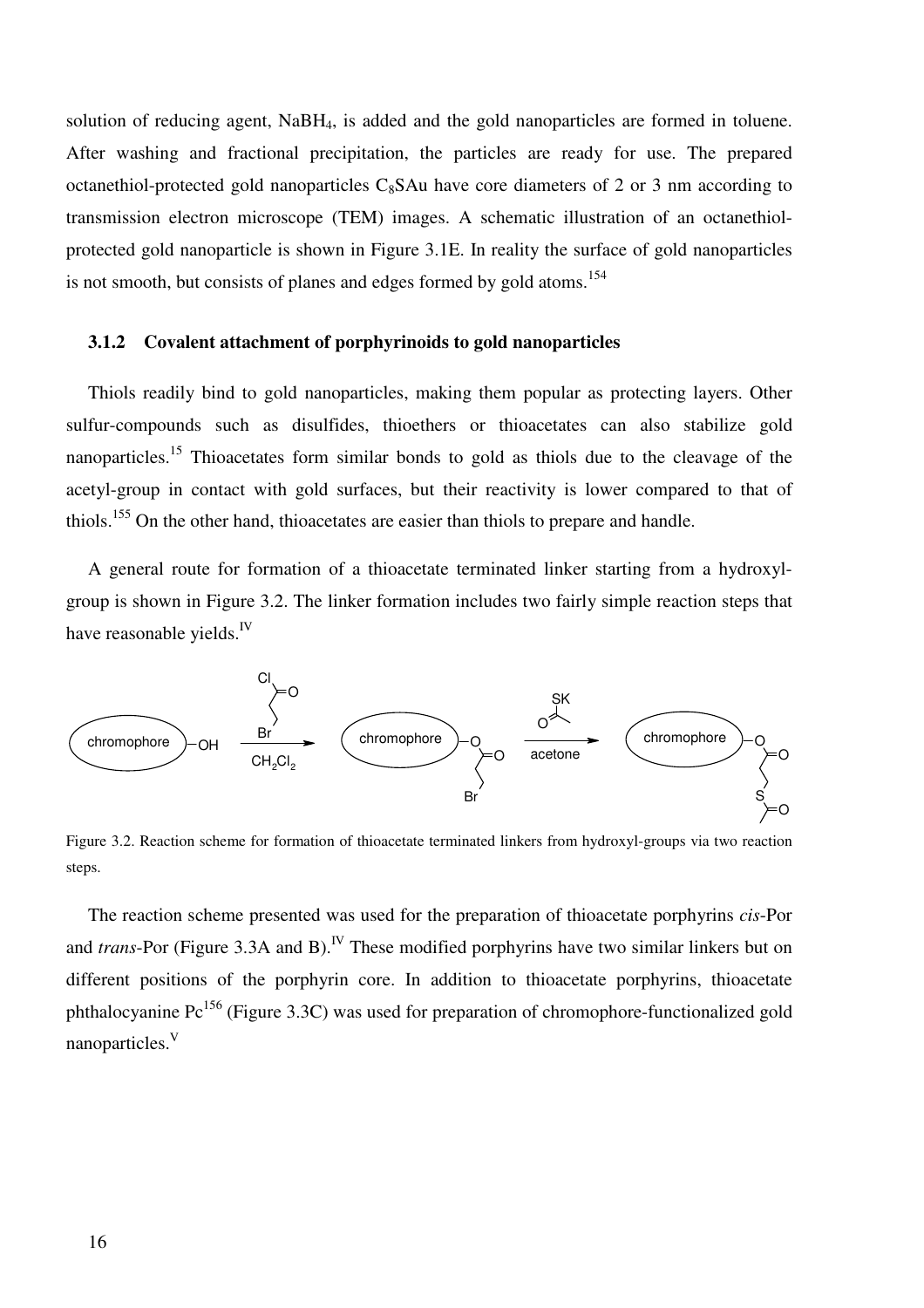

Figure 3.3. Molecular structures of compounds used for covalent attachment to gold nanoparticles (A) *cis*-Por, (B) *trans*-Por and (C) Pc**.** 

Gold nanoparticles protected with TOABr molecules were prepared with a method similar to  $C_8$ SAu, except that no thiol was added and the amount of TOABr used in the reaction was higher. The TOABr-protected gold nanoparticles have a core diameter of approximately 5 nm, as determined by TEM. In contrast to  $C_8SAu$ , which can be dried and redissolved as any chemical compound, TOABr-AuNP were kept in toluene solution in order to prevent them from forming aggregates.

The porphyrinoid-functionalized gold nanoparticles were prepared via a ligand exchange reaction, where the loosely bound TOABr ligands are partially exchanged by porphyrinoids that bind covalently to the particle surface. Thioacetate porphyrinoids were stirred for 24 h with TOABr-AuNP in a toluene solution. An excess of the thioacetate porphyrinoids was used to obtain as high a surface coverage as possible. The unreacted thioacetate porphyrinoids were separated from the reaction mixture using size-exclusion chromatography. A schematic illustration of the structure of a phthalocyanine-functionalized gold nanoparticle<sup>V</sup> is shown in Figure 3.4.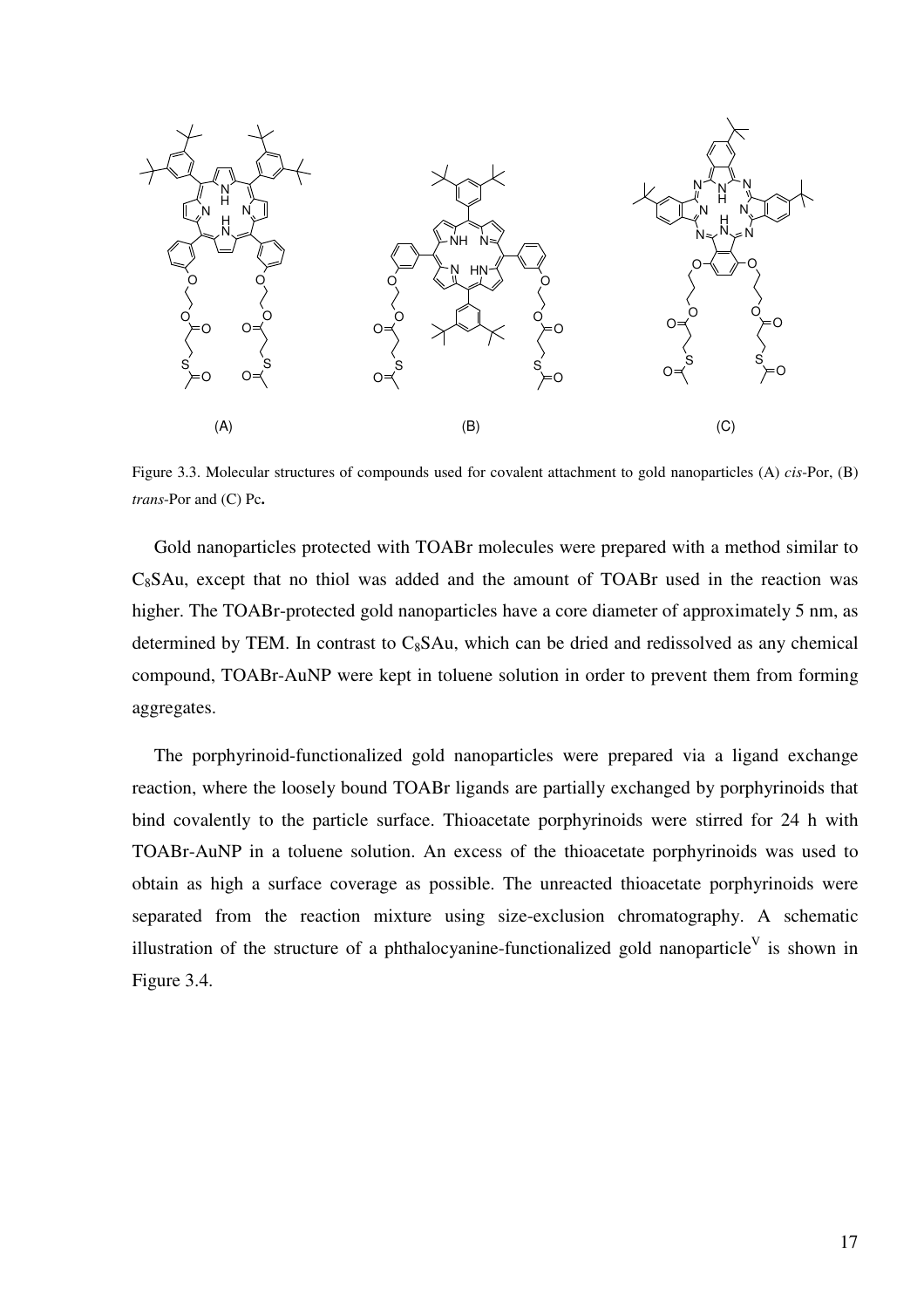

Figure 3.4. Schematic illustration of a phthalocyanine-functionalized gold nanoparticle. Gold nanoparticle core size is not in proportion to the size of the phthalocyanine molecules, and ratio and packing density of TOABr and phthalocyanine molecules are not represented accurately.

#### **3.2 Film preparation**

Well-controllable molecular film preparations can be achieved with Langmuir methods. Langmuir films, also called floating monolayers, are prepared by spreading amphiphilic molecules on a water surface from an organic solvent. As the solvent evaporates, the molecules are left floating on the water subphase. Langmuir films are formed in a trough, which is limited from one or two sides by barriers sliding along the trough edges. With these barriers, the molecules on the water surface are compressed to a smaller area, leading to an increase in surface pressure and to a decrease in the mean molecular area (that is, area per molecule). Ideally, four phases can be distinguished during compression. The first is a gaseous phase, Figure 3.5A. As the organization of the molecules increases, a liquid phase, Figure 3.5B, is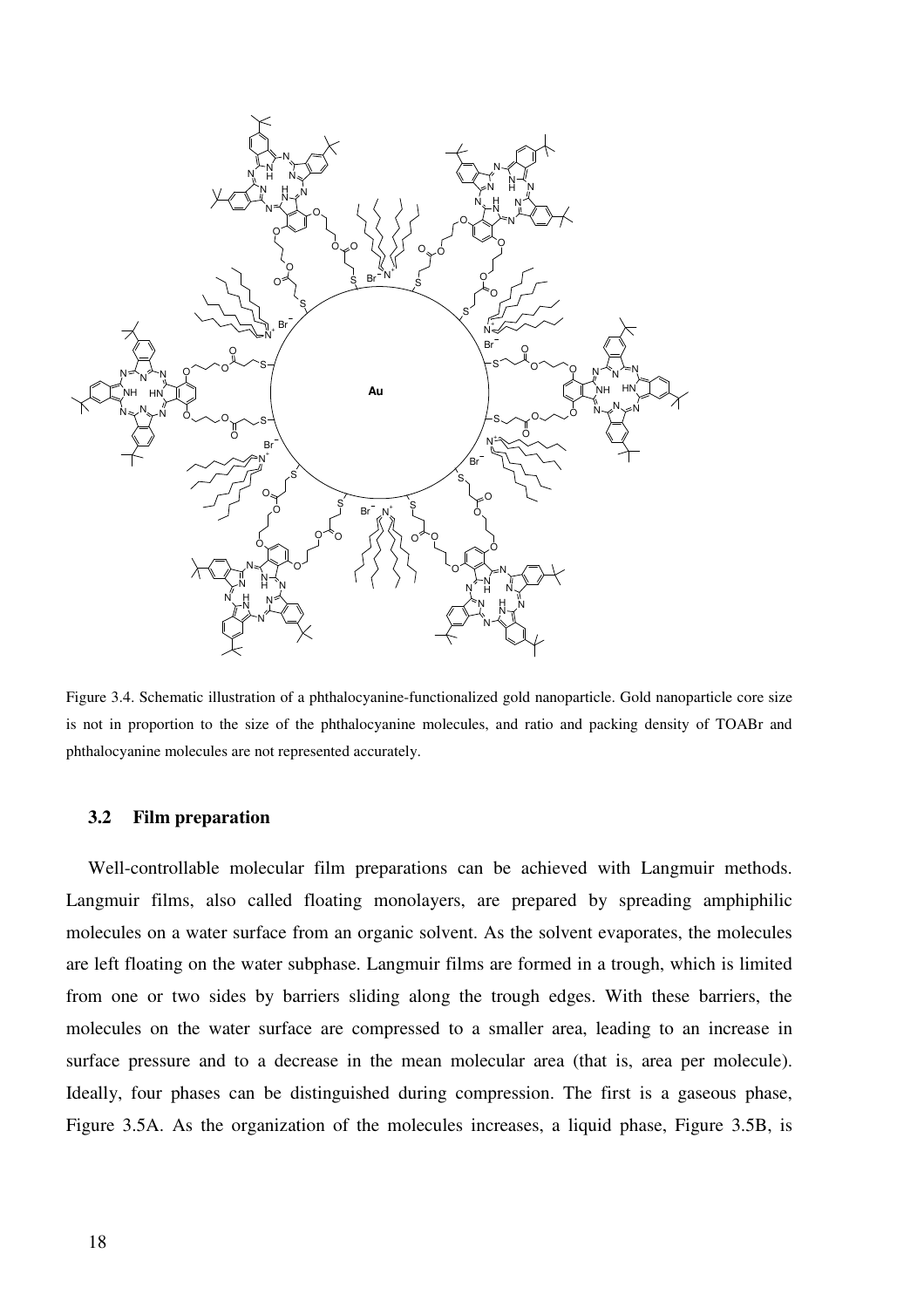observed. Full organization is reached when a solid phase is formed, Figure 3.5C. After further compression, the film collapses and organization is lost.<sup>157-158</sup>

Films that are deposited on a solid substrate by moving the substrate vertically from air to water (or *vice versa*) are called Langmuir-Blodgett (LB) films. An alternative method of transferring films from the water surface to a substrate is the Langmuir-Schäfer (LS) method, where the substrate is lowered parallel to the water surface until it is in contact with the film and then lifted up.  $157-158$ 



Figure 3.5. Schematic surface pressure-mean molecular area isotherm and organization of amphiphilic molecules at the air-water interface during compression proceeding from point (A) to (C).

Ideally, Langmuir films are formed employing amphiphilic molecules. Hydrophobic molecules will float on the water surface, and in some cases a Langmuir film is formed, though organization of the molecules is not well controlled. These Langmuir films are often rigid, and thus the LS method is preferable for film deposition on solid substrates. It is possible to prepare LB films of hydrophobic molecules by mixing them with an amphiphile in an appropriate molar ratio, but this might lead to the formation of island-like films due to poor mixing of the two compounds.

A Langmuir film of pure TBP is so rigid that film deposition is not at all possible. When TBP is mixed with an amphiphile, octadecylamine (ODA), it can be deposited as a LB film at a molar ratio of 10% of TBP in ODA. LS deposition can be done with 30% TBP films. DAF films were deposited as pure LS films. The optimal LB deposition of the porphyrin-fullerene dyad films is carried out with low molar ratios,  $\sim 10\%$ .<sup>152</sup> On the other hand, LS deposition can be applied on pure dyad films. DHD6ee films were deposited as 10% LB films and TBD6a as 100% LS films.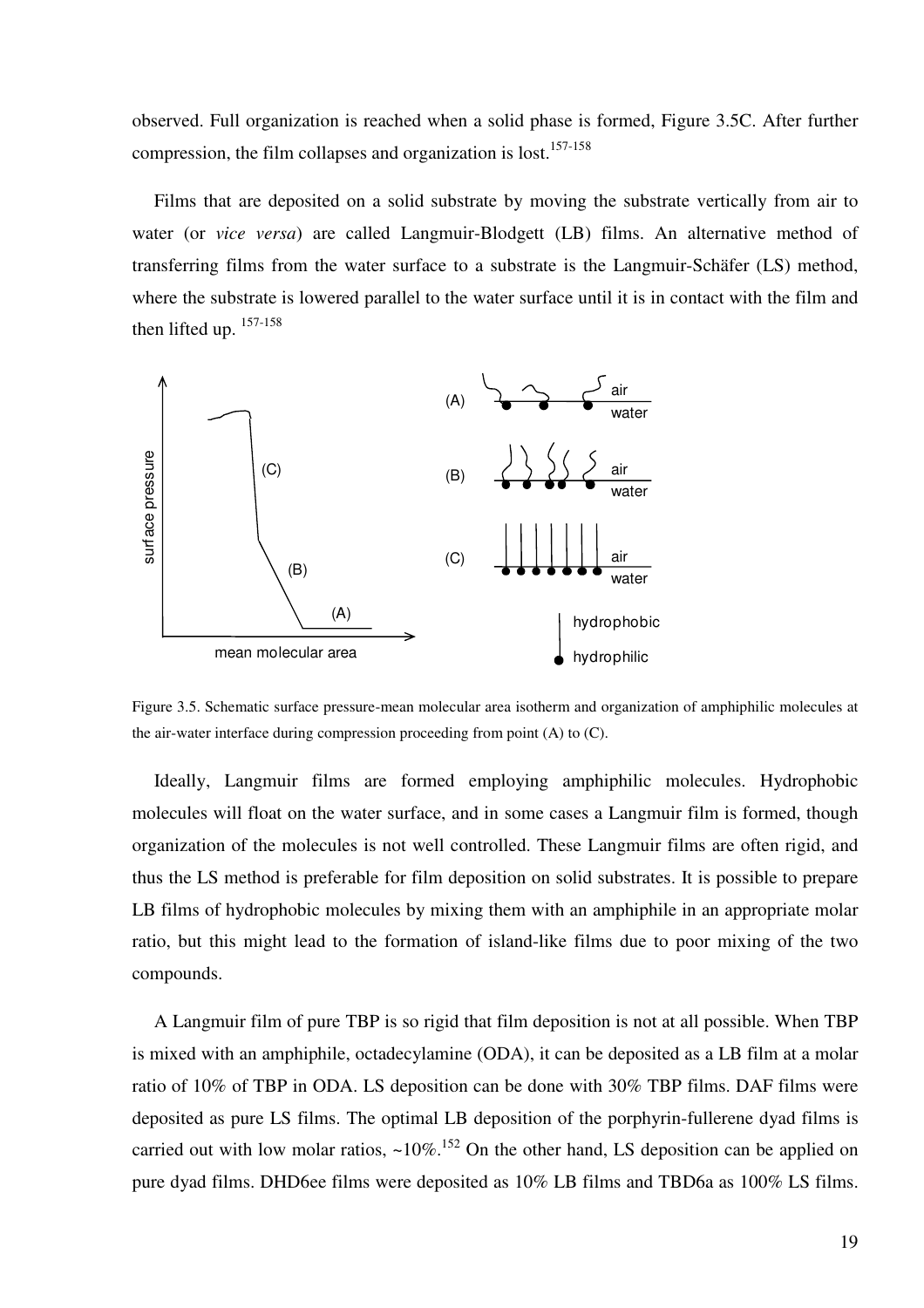The  $C_8$ SAu films were prepared either as  $2\%$  LB films or as pure LS films. Glass plates were used as substrates for the optical measurements, and indium tin oxide (ITO) covered glass plates for the photoelectrical measurements.

Films of PHT and  $C_6$ SAu were prepared on ITO plates for the photoelectrical measurements. The PHT layer was deposited by the LB method with a 60% molar ratio of PHT in ODA. The surface pressure for the PHT deposition was 20 mN  $m^{-1}$  and the subphase was a phosphate buffer containing  $0.5$  mM Na<sub>2</sub>HPO<sub>4</sub> and  $0.1$  mM NaH<sub>2</sub>PO<sub>4</sub> in MilliQ water. The core diameter of the C6SAu particles was estimated to be approximately 3 nm from absorption spectrum measured in toluene. The C<sub>6</sub>SAu LB deposition was possible, when a mass ratio of 80% of C<sub>6</sub>SAu in ODA was used. The C<sub>6</sub>SAu layer was deposited at a surface pressure of 7 mN  $m^{-1}$  and phosphate buffer was used as a subphase.

#### **3.3 Spectroscopic measurements**

Spectroscopic methods refer here to measurements related to interaction of matter with light. The wider definition of spectroscopy is measurement of a property as a function of wavelength or frequency. Time-resolved measurements were used in order to find out the characteristic timescales of the photoinduced processes. Different measurement setups are required for different timescales. Time-resolved absorption on the ps-timescale was measured with a pumpprobe setup, whereas a flash-photolysis setup was used when resolution on the µs-timescale was needed. Two time-resolved fluorescence methods were also used: up-conversion on the pstimescale and time-correlated single photon counting (TCSPC) on the ns-timescale. Here only the pump-probe and TCSPC methods are described in more detail, because these methods were mainly used. In addition, the principal difference of the time-resolved fluorescence (or absorbance) methods is not in the measured quantity, but in the technical implementation of the measurement.

#### **3.3.1 Absorption and fluorescence spectra**

Film deposition was monitored with absorption measurements. Absorption spectra of the functionalized gold nanoparticles were measured to determine how well the functionalization had proceeded. Absorption spectra were also used for selecting the excitation wavelength for example in steady-state fluorescence measurements and in photoelectrical measurements.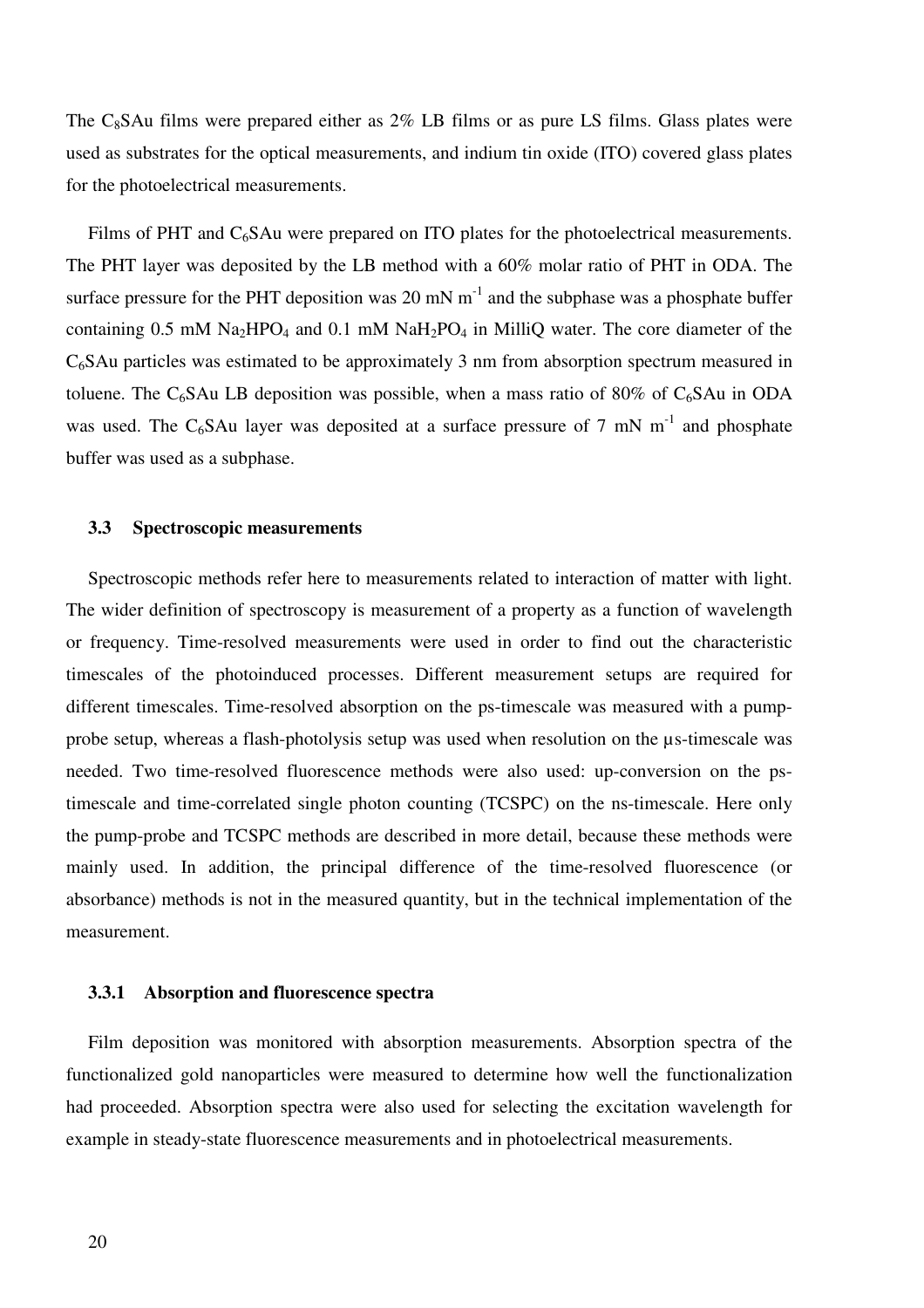Steady-state fluorescence spectra were used for studying the interaction between two layers. Porphyrin is fluorescent and changes in the relaxation of excited porphyrin caused by gold nanoparticles will be seen as a modification of fluorescence intensity. Porphyrin-fullerene dyads also show fluorescence, which is effected by a gold nanoparticle film. For solutions of porphyrinoid-functionalized gold nanoparticles, emission quenching was used as an indication of the attachment of the chromophores to the particles.

#### **3.3.2 Time-resolved fluorescence**

Fluorescence lifetimes on ns-timescale were measured using the TCSPC system. Timeresolved fluorescence measurements on ps-timescale were carried out using the up-conversion setup described elsewhere<sup>159</sup>. The scheme of the TCSPC measurement is shown in Figure 3.6. The sample is excited by a laser pulse, and the same laser pulse is used as a trigger pulse for the time-to-amplitude converter (TAC). The triggering pulse starts the generation of a linearly rising voltage in the TAC and the pulse from emitted photon stops the rising potential in the TAC. The emitted photons are detected with a photomultiplier tube, which works in photon counting mode and thus produces an electrical pulse after each detected photon. Because the rise of TAC output voltage is linear in time, a certain output voltage corresponds to a certain delay time, ∆*t*, between the excitation pulse and the emitted photon. The output voltage of TAC ( $U(\Delta t)$ ) as a function of the delay time is processed by the multichannel analyzer (MCA), where each channel is associated to some voltage interval and therefore to some delay time interval. Each output voltage value adds one to the value stored at the corresponding channel. For example, the time step of the instrument can be set to 16 ps and then each channel stores the counts at this resolution. The measurement results, after repeated excitation pulses, in a decay curve with number of counts as a function of delay time. The time resolution of the instrument can be found out by measuring the instrument response function (that is, the decay profile of scattering of the excitation pulse), and for the used setup it was ~100 ps.

The fluorescence decays obtained from the TCSPC measurements were fitted with mono- or multi-exponential functions to obtain fluorescence lifetimes. Porphyrin fluorescence lifetime can be monitored with this measurement, and interaction of porphyrins with gold nanoparticles results in a change of fluorescence lifetime.<sup>I,II</sup> The effect of attachment of porphyrinoids to gold nanoparticles on their fluorescence lifetimes was studied with the TCSPC method.<sup>IV,V</sup> Another measurement type, in addition to measuring single decay curves at a chosen wavelength, is the determination of decay associated spectra (DAS). This measurement is useful for samples where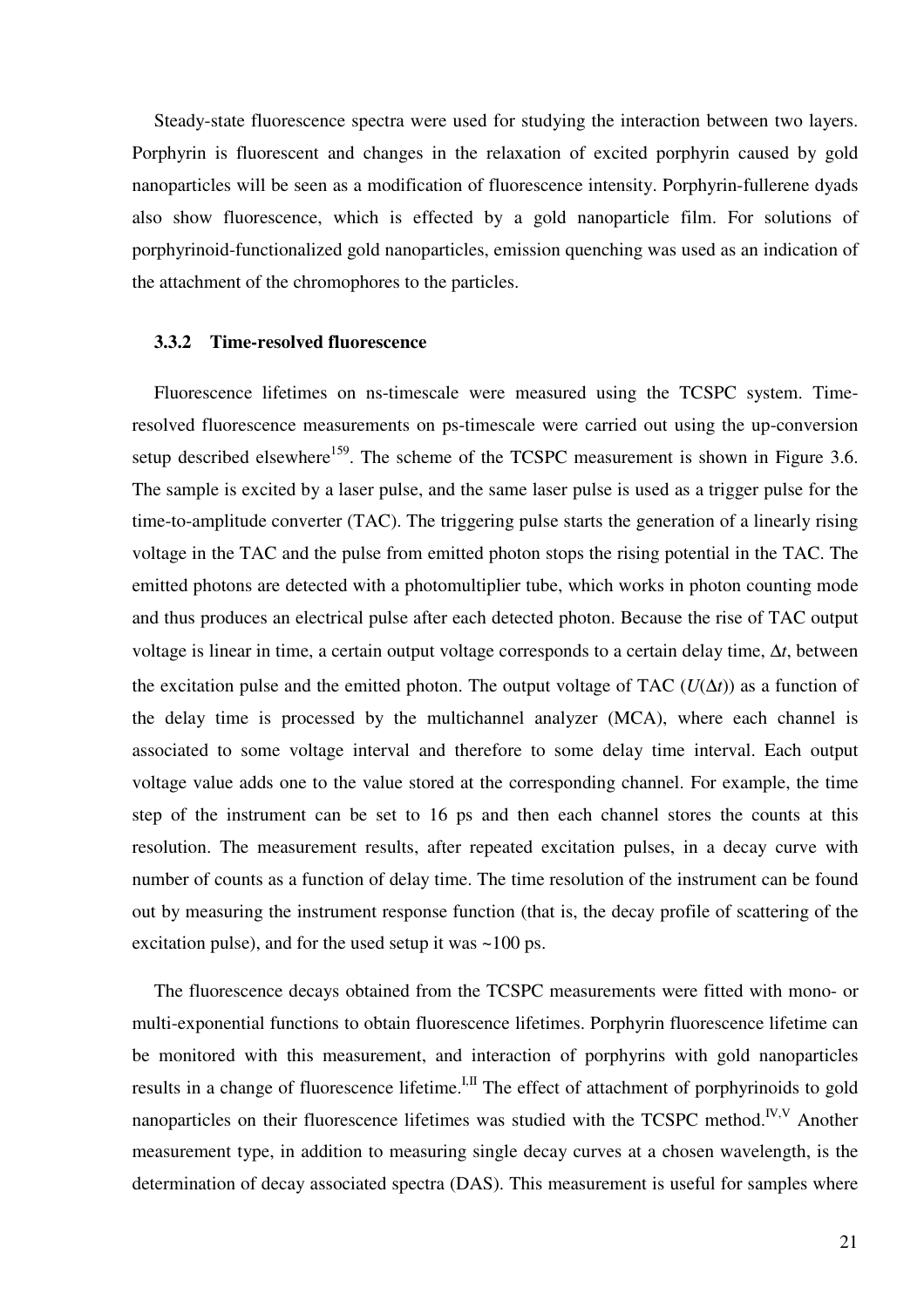there are more than one emitting species present. Fluorescence decays at a chosen wavelength range are measured so that the collecting time is the same for each wavelength. As a result, the number of emitted photons at each wavelength can be compared, as well as the lifetimes. When the obtained decays are fitted simultaneously, each of the emitting species will show characteristic fluorescence lifetime and spectral shape. Porphyrin-fullerene dyads have many emitting species, and the effect of gold nanoparticles on the dyad fluorescence was studied by measuring the decay associated spectra.<sup>III</sup>



Figure 3.6. Scheme of the time correlated single photon counting (TCSPC) setup. TAC is the time-to-amplitude converter and MCA is the multichannel analyzer. Figure modified from Ref. 159.

#### **3.3.3 Time-resolved absorption**

The general idea of time-resolved absorption measurements is to monitor the change in the absorption spectrum of the sample at different times after excitation. Time-resolved absorption measurements on ps-timescale can be done with the pump-probe measurement setup, as shown schematically in Figure 3.7. A description of the time-resolved absorption measurements on  $\mu$ stimescale employing a flash photolysis setup can be found elsewhere<sup>159</sup>. In the pump-probe setup, the base pulses come from a fs-pulsed laser. The base pulses are split between a white continuum generator and a second harmonic generator (SHG). In the setup used, the wavelength of the base pulses was 800 nm and the second harmonic used was 400 nm. The beam from the SHG is called the pump, that is, the excitation beam and it is guided into a delay line. The delay line is built with a moving mirror, whose position determines the path length of the pump beam and thus the relative delay time between the pump and the probe pulses. The pump beam is focused on the same spot in the sample as the signal beam. The beam from the white continuum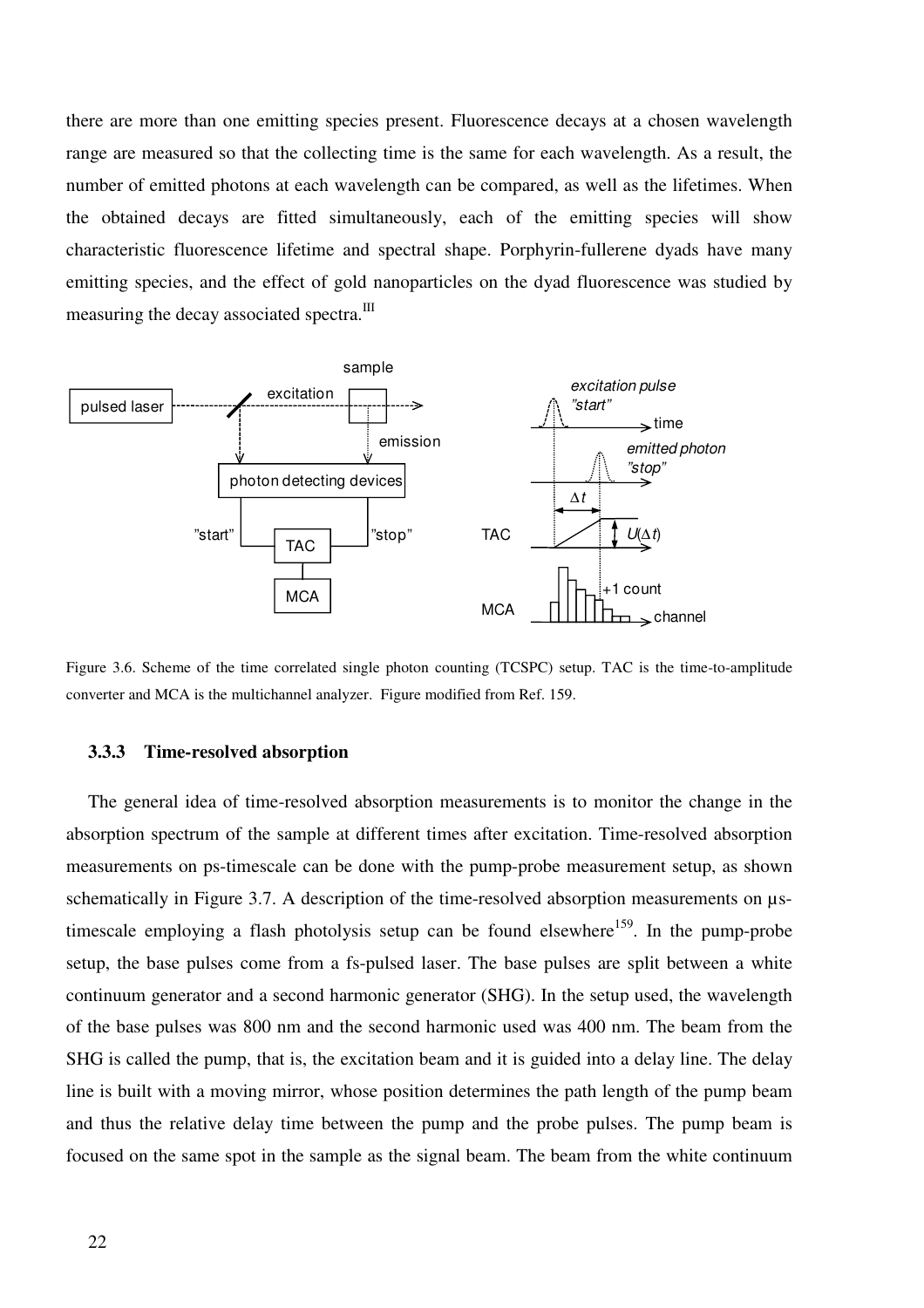generator is called the probe beam, and is used for monitoring the absorption spectra of the sample. The probe beam is further split into two parts, reference and signal. They both pass into the sample, the reference beam through unexcited spot and the signal beam through the same spot as the pump beam, and after that reach the spectrograph and the photo-detector. The spectrograph spreads the white light of the reference and signal beams into colourful spectra. The photo-detector records both the reference and signal spectra, and from those the absorption change due to the excitation is obtained. When several positions of the delay line are scanned and detected, raw data in the form of differential transient absorption spectra at different delay times is produced. The time dependence of the transient absorption signal at each wavelength is obtained from the raw data. The transient absorption decay curves are then fitted simultaneously with a multi-exponential model to get the decay component spectra.

The fast  $(< 1.2 \text{ ns})$  photoinduced processes of porphyrin and gold nanoparticle containing films could be monitored using the pump-probe technique.<sup>II</sup> Pump-probe method requires samples with high absorbance. In the case of LS films, this usually means tens of layers, which makes the sample preparation challenging. The photoinduced processes at the phthalocyaninefunctionalized gold nanoparticles were also studied with pump-probe measurements.  $V$  Pumpprobe is a useful tool for monitoring both decay of excited singlet states and formation of charge transfer states.



Figure 3.7. Simplified scheme of the pump-probe setup. SHG is a second harmonic generator. Figure modified from Ref. 159.

#### **3.4 Photoelectrical measurement**

Photoinduced charge transfer can be experimentally observed with two strategies: by measuring directly the number of moving charges (that is, the current) or by tracking the characteristic absorption of the charged species. The time-resolved Maxwell displacement charge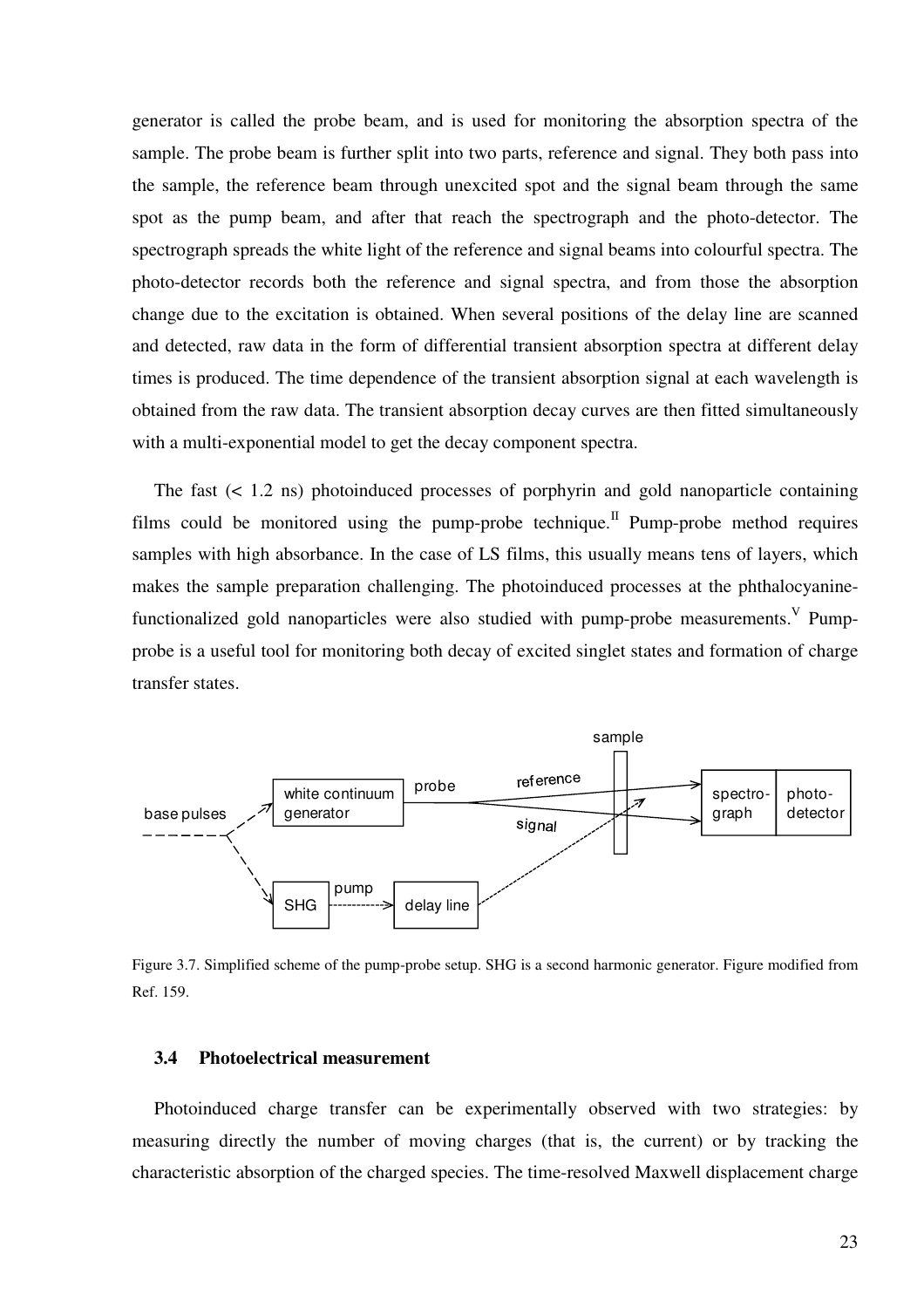method  $(TRMDC)^{160-162}$  has some advantages in detecting photoinduced charge transfer since it is very sensitive and can be applied to thin samples without destroying the photoactive films. The drawback of this method is the difficulty in calculating the absolute charge transfer efficiency.

The photovoltage measurement setup is shown schematically in Figure 3.8. The samples are prepared on glass substrates coated with conductive ITO. The photoactive films are insulated from the electrodes by ODA layers. The second electrode is an indium gallium (InGa) liquid metal drop, which is gently placed in contact with the sample. The sample is illuminated with light pulses. The photoexcitation leads to charge transfer between the donor and acceptor layers, inducing a voltage,  $U_{\text{out}}$ , between the electrodes, which is monitored as a function of time. There are no charges moving through the system because of the insulating ODA layers and the sample behaves as a capacitor  $(C \sim 200 \text{ pF})$ . The time constant of the measurement circuit is determined by sample capacitance and amplifier input resistance  $R_{\text{in}}$ . The input resistance was typically 100 MΩ, which gives a time constant of  $\sim$ 20 ms. When the photovoltage is measured on a timescale much shorter than the circuit time constant, there is no significant discharging of the capacitor. Thus, the amplitude of the photovoltage is proportional to the number of charges and to the charge transfer distance. The sign of the photovoltage depends on the direction of electron movement: when electrons move in direction from the InGa electrode to the ITO electrode, the photovoltage is positive and *vice versa*. The decay of the signal is determined by the rate of charge recombination. There is a difference of ca. 0.5 V in the work functions of ITO and InGa. This built-in field in the samples can be reversed by applying an external voltage,  $U_{\text{bias}}$ , of  $-0.5$ V. The change in external bias reveals if the photovoltage is independent of the external voltage, and thus actual charge separation, or dependent on the external bias and thus mainly caused by photoconductivity and field-induced charge shift.

The photovoltage measurements were applied to several bilayer films, including porphyringold nanoparticle<sup>I-II</sup>, fullerene-gold nanoparticle<sup>I</sup> and porphyrin-fullerene dyad-gold nanoparticle  $films<sup>I,III</sup>$ . As a result, conclusions on the directionality of the charge transfer<sup>I-III</sup>, on the origin of the photovoltage<sup>I-II</sup>, on the timescale of charge separation<sup>I</sup> and on the quantum efficiency of the charge transfer $I<sup>II</sup>$  could be made.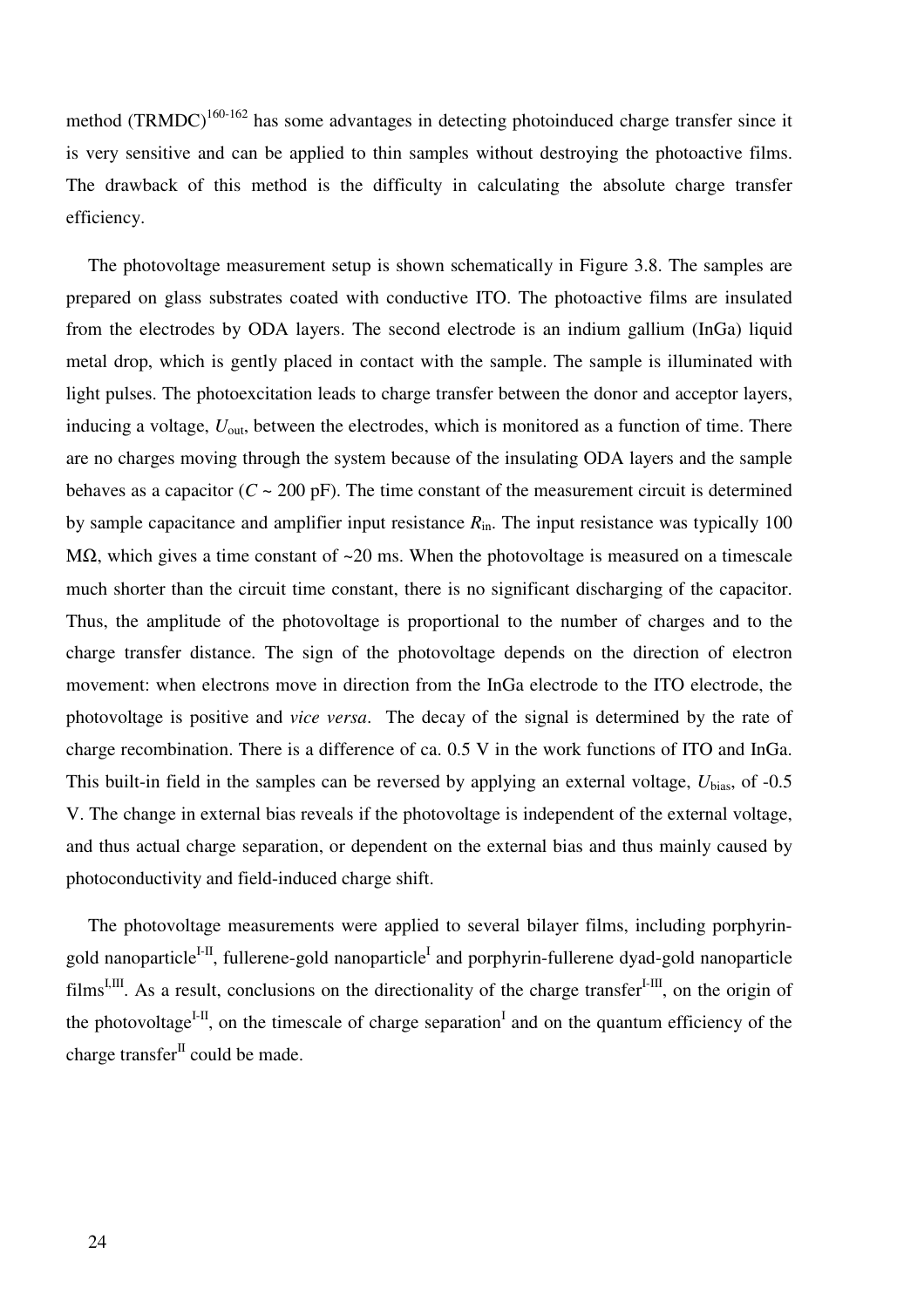

Figure 3.8. Schematic illustration of the TRMDC photovoltage measurement.

#### **3.5 Microscope techniques**

Transmission electron microscopy (TEM) was used for estimating the core diameter of gold nanoparticles.<sup>I-IV</sup> In a TEM measurement, an electron beam from an electron gun is guided into the sample using condenser lenses. The electrons are scattered from the sample atoms, mainly elastically, while passing through it. After this, the transmitted electrons are detected usually by a charge coupled device (CCD) camera. The spatial distribution of the scattered electrons is called electron diffraction pattern and provides information about the crystal structure of the sample, that is, arrangement of atoms. Besides diffraction pattern, TEM can yield a magnified image of the sample. $163$ 

Atomic force microscopy (AFM) was used for characterization of ODA-mixed DHD6ee and  $C_8$ SAu films on the nm-scale.<sup>I</sup> AFM is suitable for observing the roughness of both conducting and insulating samples. In a typical measurement setup, a tip is mounted on a cantilever. As the tip is placed in contact with the sample and moved across the sample surface, the cantilever is bent differently when the surface height changes. The displacement of the cantilever is due to repulsive forces between surface and tip. As a result, a map of force acting on the cantilever at different positions of the sample surface is obtained and this can be transformed into a topographic image. The cantilever displacement is usually monitored optically, using a light beam reflecting from the cantilever. AFM measurements can also be done in non-contact mode with an oscillating tip. The vibration frequency of the tip changes as the distance of the tip to the surface changes. This mode is based on attractive Van der Waals forces between the tip and the sample. Another AFM method is the tapping mode, where the resonating tip is brought into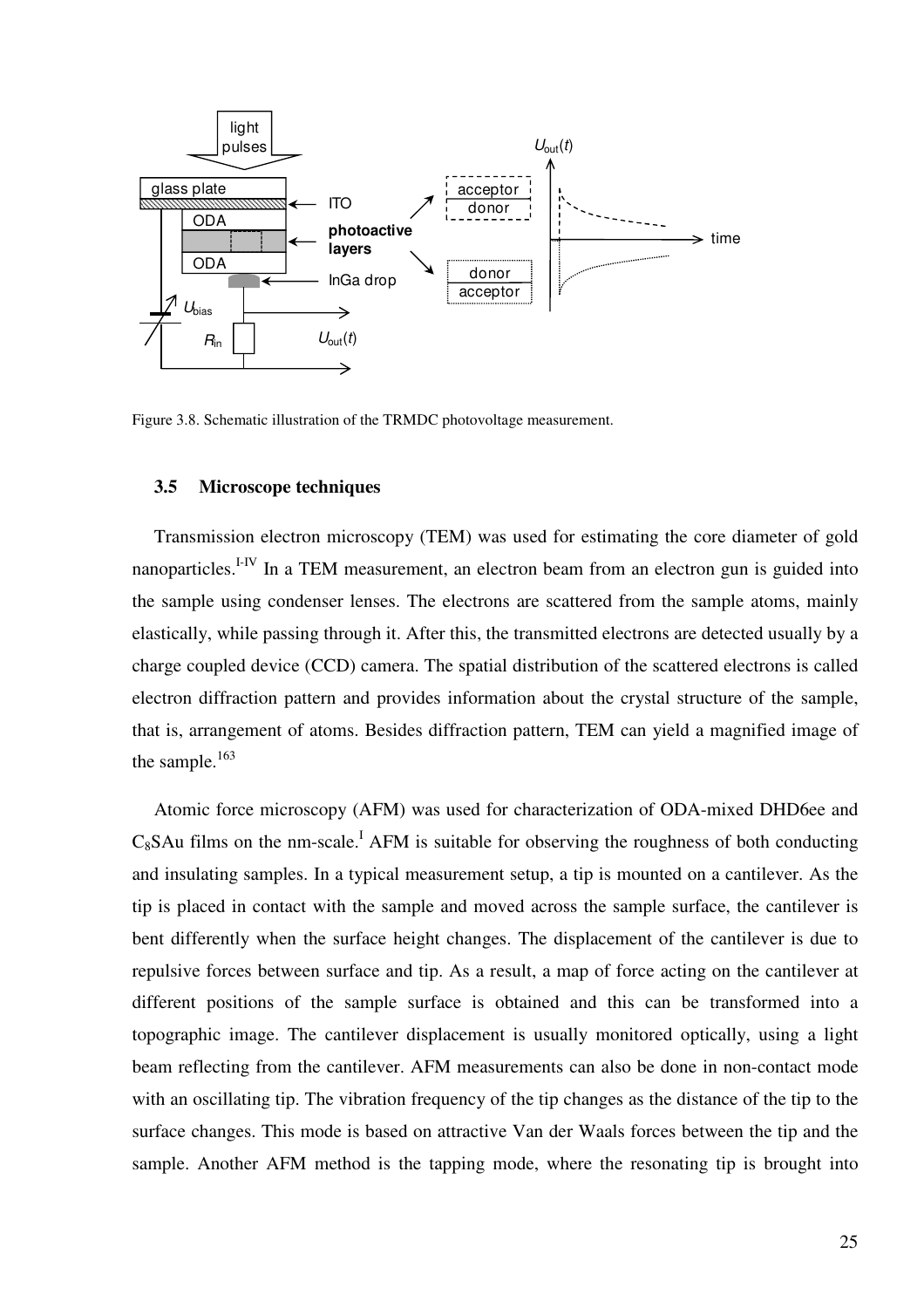contact with the sample surface and then retracted from the surface in cycles. Tapping mode is far less destructive method than contact mode.<sup>164</sup>

Fluorescence lifetime microscopy (FLM) maps fluorescence lifetime at different coordinates of the sample. In the used setup, the sample is moved and as a result 2D image of the fluorescence lifetime and intensity is obtained. TCSPC technique is used for data collecting. For a monolayer, possible holes and aggregates in the fluorescent film can be observed. In the case of bilayer films, the relative coverage of the films and the effect of the quenching layer on the fluorescent layer can be seen. FLM was applied to bilayers of TBD6a and  $C_8$ SAu to study the film structure on the  $\mu$ m-scale and the local variations of fluorescence lifetime.<sup>III</sup>

The above described microscope techniques (AFM, FLM) were used to characterize the selected thin films. The Langmuir films of TBD6a and  $C_8$ SAu on the water surface before deposition on solid substrate were studied with Brewster angle microscopy (BAM). BAM is based on reflection of polarized light at an interface of substances with different refractive indices. At Brewster angle, the reflection of the polarized light from the interface has a minimum. In a BAM measurement, there is no reflection from the air-water interface, but the monolayer changes the interface and the Brewster angle condition is not fulfilled anymore and light is reflected. The amount of the reflected light depends on the properties of the monolayer: thickness, roughness and anisotropy.<sup>165-166</sup>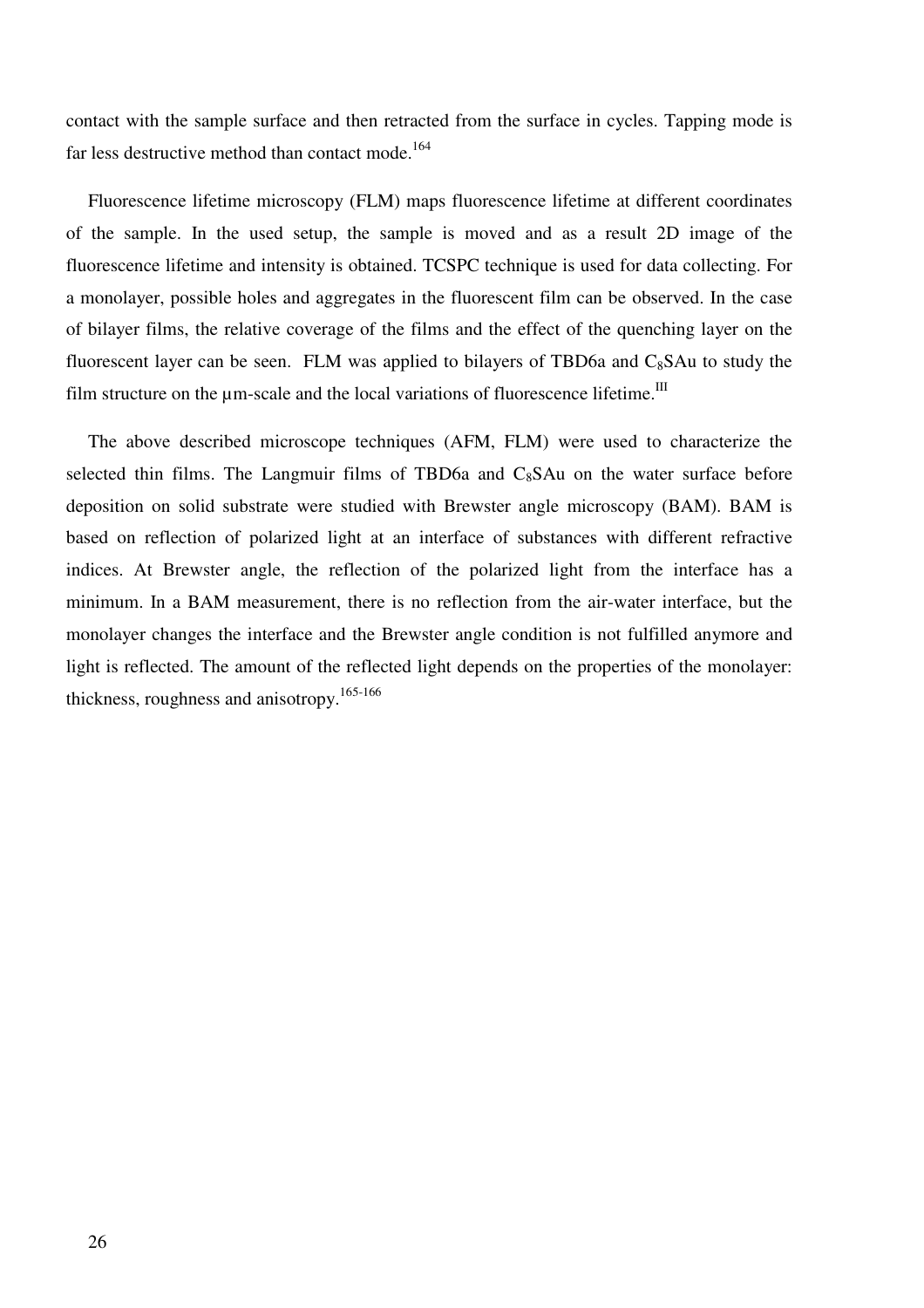## **4 Results and discussion**

This chapter summarizes the most important results and findings of the studies presented in detail in publications I-V. First, the assembly of chromophores and gold nanoparticles in films and their photophysical interactions are discussed. Secondly, preparation of porphyrinoidfunctionalized gold nanoparticles is introduced and their photoinduced processes are described.

#### **4.1 Films**

Assembly of film structures was performed using the Langmuir-Blodgett and -Schäfer techniques. Charge transfer in films was studied using the TRMDC photovoltage method. Spectroscopic methods were used to further characterize the film structures.

#### **4.1.1 Assembly of film structures**

The first step in assembling multilayer films of different compounds is to optimize the deposition of monolayers. It would be ideal to use pure films of the photoactive molecules but preparation of LB films from relatively hydrophobic molecules is difficult without the use of an amphiphilic matrix. On the other hand, the LS method can be applied to hydrophobic films, but the deposition is not always as controlled as in the case of LB films.

Thiol-protected gold nanoparticles have a hydrophobic character and their Langmuir film formation is enabled by the presence of the phase transfer agent employed in the synthesis.<sup>167</sup> The  $C_8$ SAu particles were prepared with the Brust method, which uses TOABr as the phase transfer agent. Another factor affecting the Langmuir film formation of the  $C_8$ SAu particles is their size dispersion. Particles obtained straight from the reaction were not suitable for film deposition but the size-fractioned particles readily organized in Langmuir films. Monodisperse particles arrange in ordered, close-packed crystalline structures.<sup>168</sup>

Absorption spectra of the three types of  $C_8$ SAu films used are shown in Figure 4.1A. The film of 3 nm  $C_8$ SAu particles shows a surface plasmon band at 520 nm. The film of 2 nm  $C_8$ SAu particles displays weaker surface plasmon band absorption due to the smaller particle size. The shape of the absorption spectrum of the  $2 \text{ nm C}_8$ SAu in ODA mixed film is similar to that of the 100% film, but the density of particles is smaller and therefore the absorption is also lower. AFM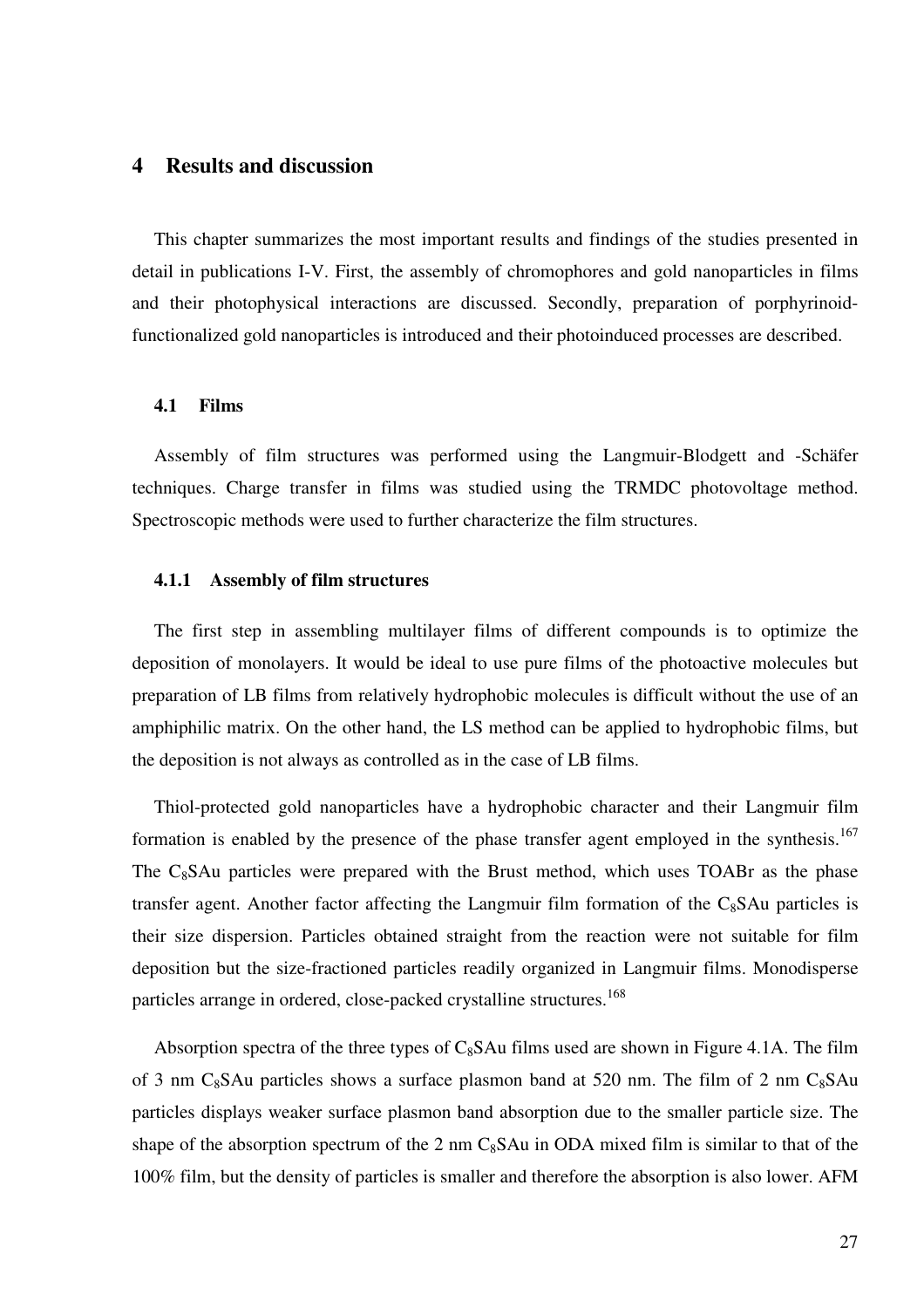images of the ODA mixed  $C_8$ SAu films show that the gold nanoparticles do not mix well with the ODA molecules but form separate domains with a relative surface coverage of  $33\%$ .<sup>I</sup>

TBP in ODA mixed film has an absorption maximum at 422 nm (Figure 4.1B). A DAF monolayer has typical absorption bands of fullerene at 210 and 260 nm and the tail of these bands is seen at longer wavelengths. Porphyrin-fullerene dyad films have an absorption maximum around 430 nm, as shown in Figure 4.1B for DHD6ee and in Figure 4.2A for TBD6a.



Figure 4.1. Absorption spectra of selected monolayers. (A)  $C_8$ SAu monolayers with different particle size and concentration and (B) monolayers of TBP, PF (DHD6ee) and DAF.

The quality of bilayer and multilayer deposition of photoactive materials was monitored by absorption measurements. Deposition was considered to be of good quality if the bilayer appeared to have both compounds in similar quantity as in their monolayers. An example of absorption spectrum measured after successful bilayer deposition is shown in Figure 4.2A for TBD6a and  $C_8$ SAu. For some measurements, the bilayers did not exhibit a high enough absorbance and multilayer deposition was necessary. The photoactive bilayers were separated from each other with three layers of ODA in multilayer films. The absorption increase during deposition of multilayers was linear for TBD6a and  $C_8$ SAu containing films, as shown in Figure 4.2B, indicating reproducible deposition of the layers.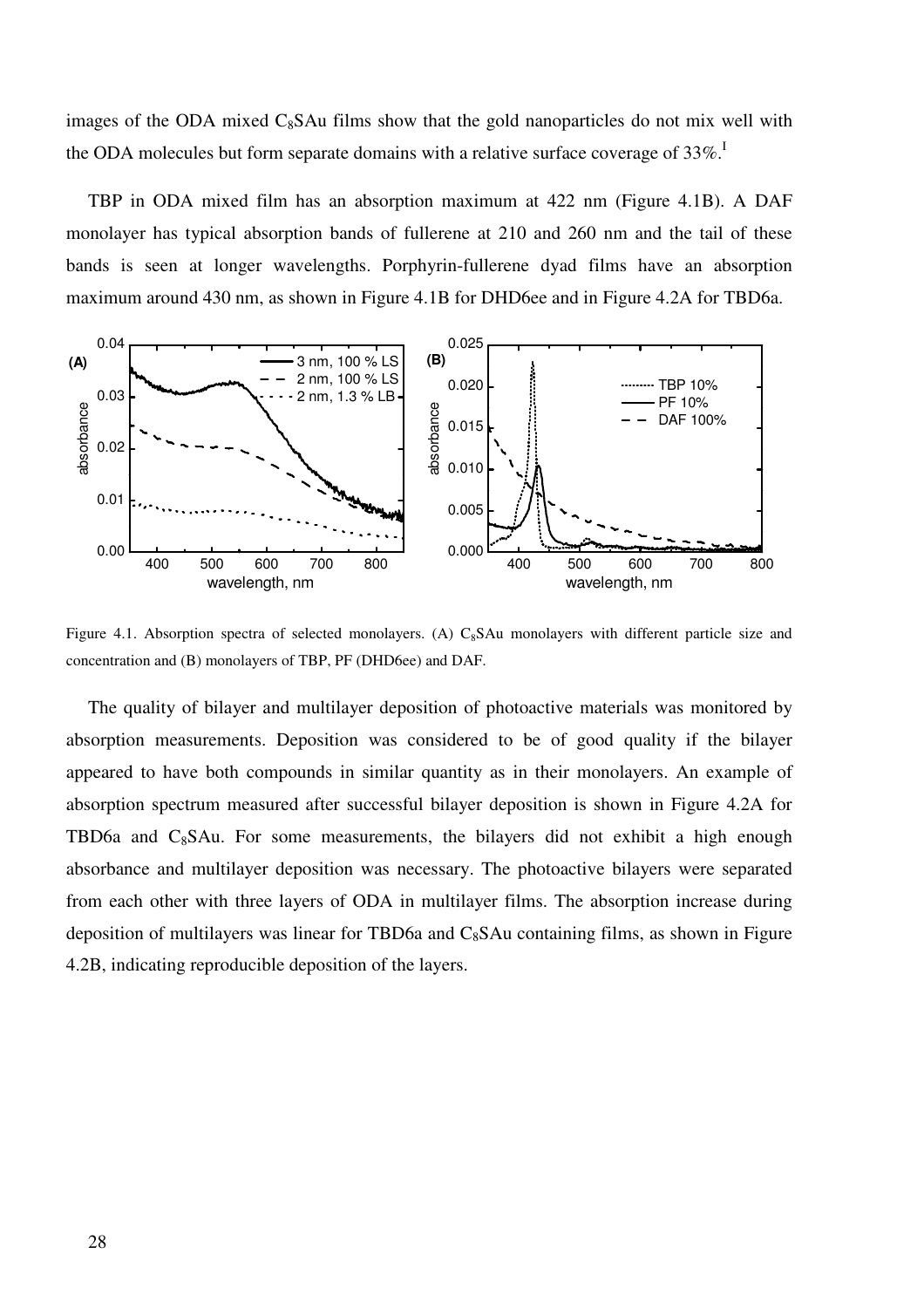

Figure 4.2. (A) Absorption spectra of PFIC<sub>8</sub>SAu bilayer and the corresponding monolayers and (B) increase in absorption during multilayer depositions of PF and  $C_8$ SAu. The porphyrin-fullerene dyad used was TBD6a.

The amount of compounds transferred to a substrate can be monitored from absorption measurements, but microscope techniques are needed to reveal the film quality and structure on nm- and  $\mu$ m-scales. The structure of the C<sub>8</sub>SAu|PF film, where both compounds are mixed in ODA, was studied on the nm-scale with  $AFM$ .<sup>I</sup> The bilayer has a complex structure because both films are dilute and  $C_8$ SAu and PF are present as separate islands in the ODA matrix. Nevertheless, the photoactive  $C_8$ SAu and PF covered areas partially overlap in the bilayer films. The PF|C<sub>8</sub>SAu and C<sub>8</sub>SAu|PF films, with both compounds as  $100\%$  layers, were characterized on the  $\mu$ m-scale with FLM.<sup>III</sup> The photoactive PF and C<sub>8</sub>SAu layers have almost full coverage on each other.

#### **4.1.2 Charge transfer in films**

The TRMDC photovoltage method is a very sensitive measurement for observing charge transfer in thin films. Gold nanoparticle films do not generate significant photovoltage, but they can function as electron donors and acceptors to adjacent photoexcited chromophore films.

#### *4.1.2.1 Porphyrin-gold nanoparticle bilayers*

Porphyrin films show a weak negative photovoltage signal (Figure 4.3) due to a photoinduced charge shift caused by the electric field between the electrodes<sup>161</sup>. The photovoltage of ITO|ODAs|TBP|C<sub>8</sub>SAu bilayer is positive (Figure 4.3), indicating electron transfer from the gold nanoparticles to the porphyrin layer<sup>I-II</sup>. At first, this observation seems to be in contradiction with the few reports on photoinduced charge transfer in chromophore-functionalized gold nanoparticles, where the latter usually acts as electron acceptor. From electrochemical studies, it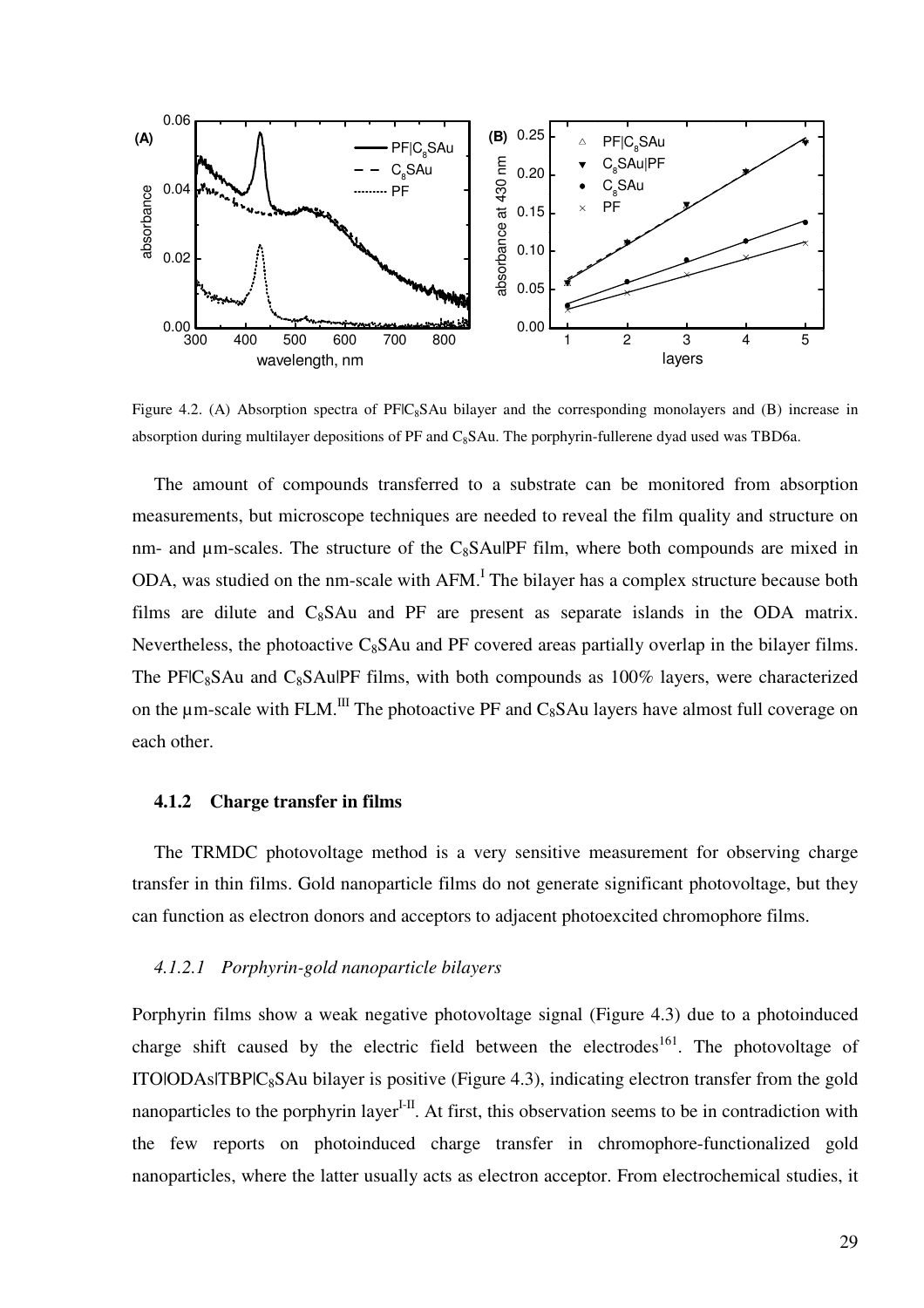is known that gold nanoparticles can both donate and accept electrons.<sup>75</sup> The work function of gold nanoparticles in the metallic size regime, is approximately the same as for bulk gold, 5.3- 5.5 eV against vacuum<sup>169</sup>. The HOMO level of porphyrin is 5.6 eV<sup>170</sup>. The energy levels of gold and porphyrin should allow hole transfer from porphyrin to gold nanoparticles, which is equivalent to electron transfer from the particles to the porphyrin. The reducing step in the synthesis of thiol-protected gold nanoparticles has been reported to leave the particles in a negatively charged state,<sup>74</sup> but exposure to air should remove this residual charge.<sup>75</sup>

Additional photovoltage measurements were carried out with poly(hexylthiophene) (PHT) films to clarify the electron donating and accepting properties of the gold nanoparticles. The HOMO level of PHT is 4.7-4.9  $eV^{170-171}$  and this compound is considered to be a good electron donor. The PHT layer absorbs light between wavelengths of 350 and 650 nm, with the maximum of the band located around 550 nm. Considering the energy levels of PHT in relation to the gold work function, hole transfer to gold nanoparticles should not be possible. Indeed, these bilayers show electron transfer from photoexcited PHT to the particles (Figure 4.3). It is thus clear that, depending on their companion, the gold nanoparticles can act both as electron acceptors and donors.



Figure 4.3. Photovoltage decays of TBP, TBP $|C_8SAu|$  and PHT $|C_6SAu|$  bilayers. The photovoltage amplitude has been divided with the photon density, because excitation wavelengths were 423 and 437 nm for porphyrin and PHT films, respectively. The molar concentrations of the molecules in ODA matrix are: TBP 10%, PHT 60%,  $C_8$ SAu 100%, and  $C_6$ SAu 80 mass-%.

Analysis of the dependence of the photovoltage amplitude on excitation energy density yields two parameters that describe the performance of the sample: saturation photovoltage  $U_0$  and saturation energy density  $I_0$ . The fitting function is:  $152$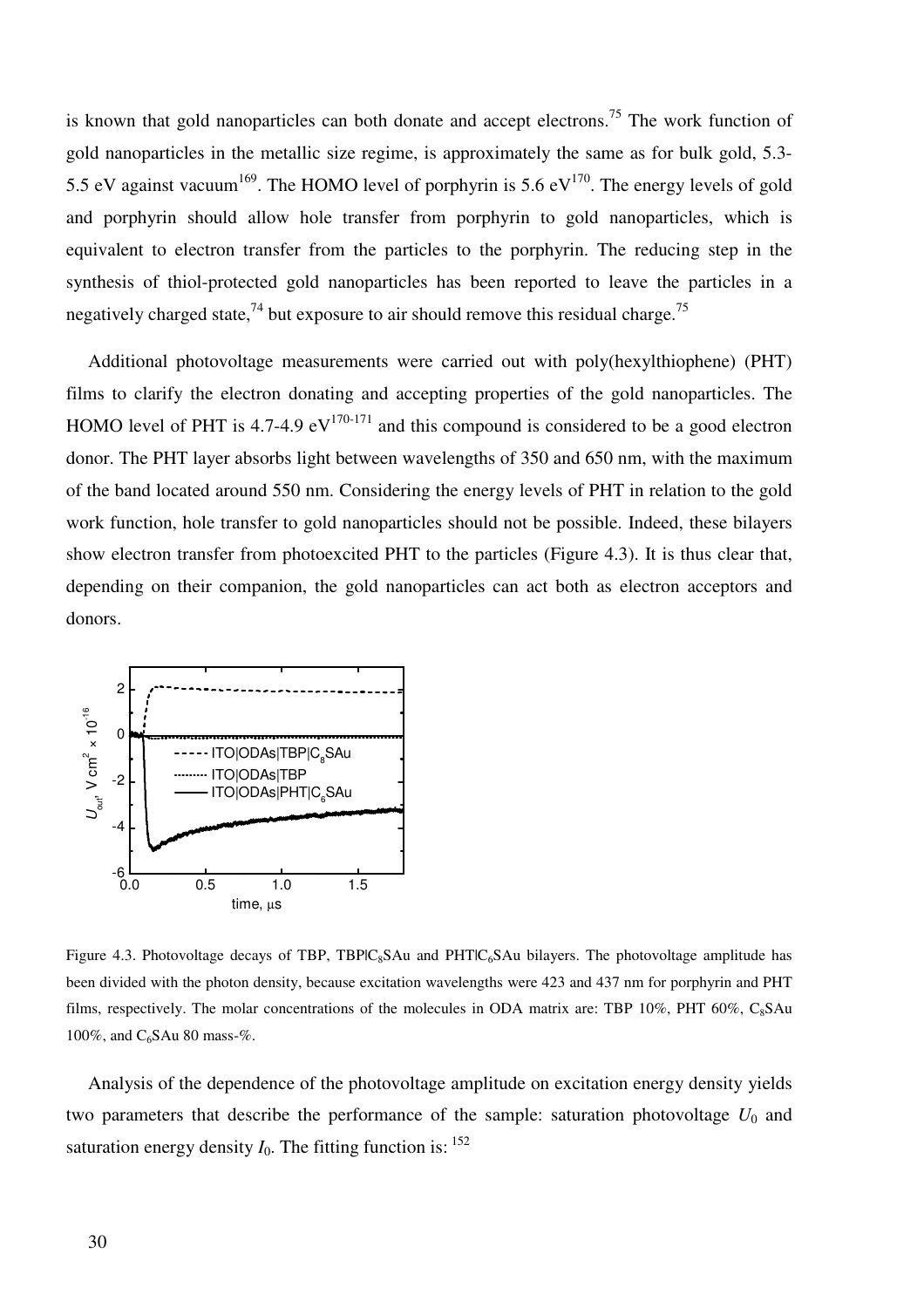$$
U_{\text{out}} = U_0 \left( 1 - \exp\left( -\frac{I_{\text{exc}}}{I_0} \right) \right),\tag{4.1}
$$

where  $I_0 = h \nu / \sigma$ ,  $I_{\text{exc}}$  is the excitation energy density, *h* is the Planck constant, *v* is the frequency, and  $\sigma$  is the absorption cross section. The value of  $U_0$  is the photovoltage at infinite excitation energy density. The saturation energy density can be used for calculating the absorption cross section of the species creating the photovoltage. In the case of bilayers of TBP and  $C_8SAu$ , the origin of photovoltage is the photoexcited porphyrin.<sup>II</sup>

The quantum efficiency of charge transfer in the  $TBPIC_8SAu$  bilayer is estimated from the saturation photovoltage: $162$ 

$$
\varphi = \frac{n_{\text{TBP}^-}}{n_{\text{exc}}} = \frac{U_0 \times C \times D}{g \times S_{\text{el}} \times e \times d \times n_{\text{TBP}}},\tag{4.2}
$$

where  $n_{\text{TBP}}$  is the surface density of porphyrin anions formed,  $n_{\text{exc}}$  is the surface density of excited porphyrins, *C* is the capacitance of the sample, *D* is the total distance between the ITO and InGa electrodes,  $g$  is the amplifying factor of the instrument,  $S_{el}$  is the area of the electrode,  $e$ is the elementary charge,  $d$  is the distance of charge separation and  $n_{\text{TBP}}$  is the surface density of porphyrin molecules. The saturation photovoltage  $U_0$  is used in the above equation, thus assuming that all the porphyrin molecules are excited. The quantum efficiency estimation is inaccurate due to the time resolution of the system. The initial charge transfer is usually very fast, but the time resolution of the TRMDC system is limited and the initial amplitude cannot be resolved. This means that the quantum efficiency is underestimated in the calculation. The lower limit of the quantum efficiency of the TBP $|C_8SAu$  bilayer calculated from Equation 4.2, was  $0.3\%$ . $^{\mathrm{II}}$ 

The fluorescence of the TBP film is quenched by the adjacent  $C_8SAu$  layer, which can be partly explained by charge transfer between porphyrin and gold nanoparticles. Energy transfer is, however, the main reason for fluorescence quenching and will be discussed in detail in Chapter 4.1.3.

#### *4.1.2.2 Fullerene-gold nanoparticle bilayers*

The photovoltage of the ITO|ODAs|C<sub>8</sub>SAu|DAF bilayer is negative (Figure 4.4) and thus electrons are transferred from gold nanoparticles to fullerene.<sup>I</sup> The HOMO level for fullerene is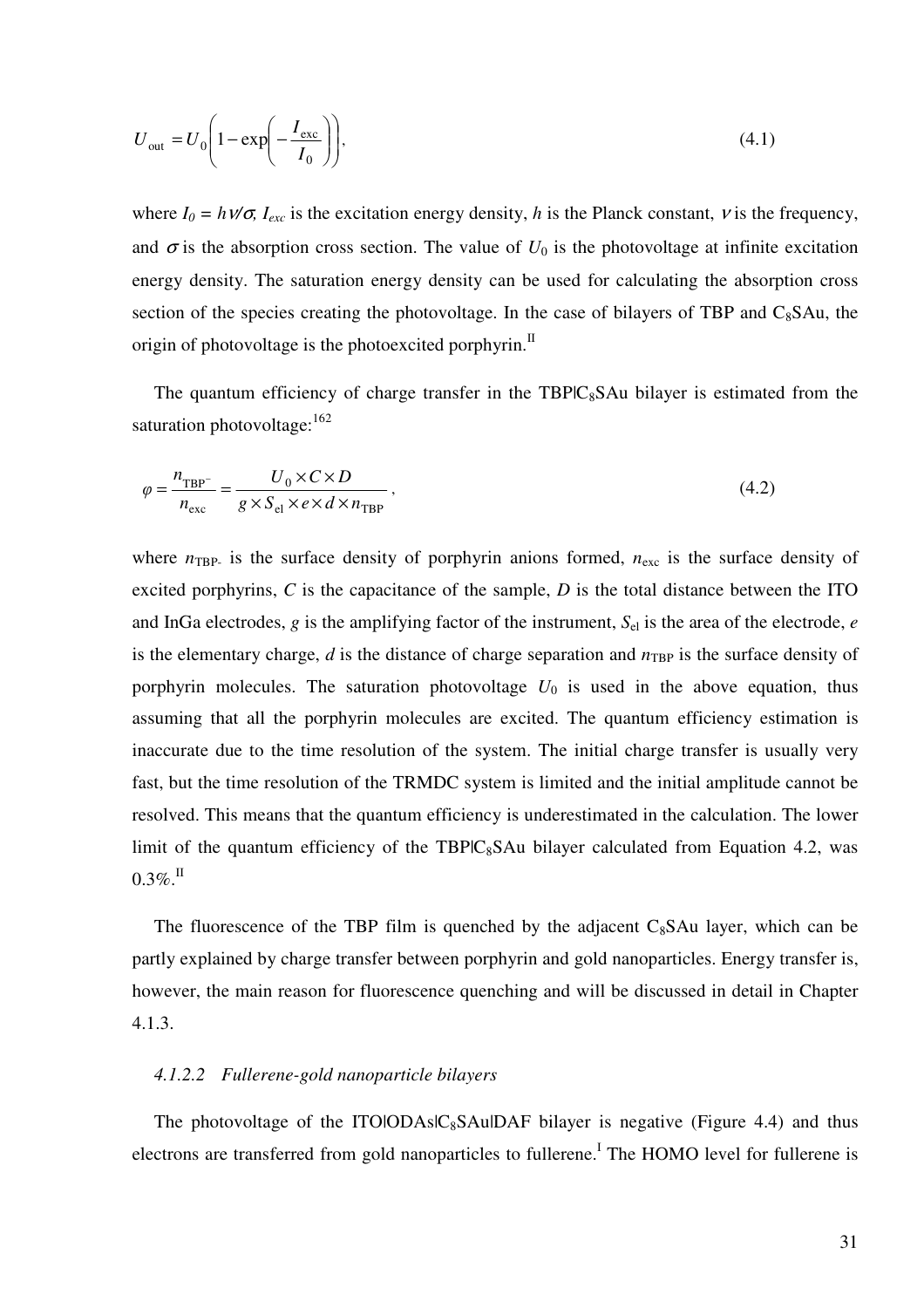6.0-6.2 eV against vacuum<sup>172</sup>, which is higher than that for porphyrin and therefore hole transfer from photoexcited fullerene to gold nanoparticles can readily take place.



Figure 4.4. Photovoltage decays of DAF and C<sub>8</sub>SAu|DAF bilayer. The photovoltage amplitude has been divided with the photon density at excitation wavelength of 434 nm. The molar concentration of  $C_8$ SAu is 2% in ODA and DAF film is 100%.

## *4.1.2.3 Porphyrin-fullerene dyads and gold nanoparticles*

The photovoltage amplitudes of TBP $|C_8SAu|$  and  $C_8SAu|DAF$  bilayers indicate that gold nanoparticles are electron donors to photoexcited porphyrins and fullerenes. The porphyrinfullerene dyads DHD6ee and TBD6a have hydrophilic groups either on the porphyrin or fullerene moiety, respectively. The dyads organize at the air-water interface due to the hydrophilic groups and form structures, where the porphyrins form a layer adjacent to the fullerene plane.<sup>152</sup> These organized porphyrin-fullerene dyad films generate photovoltage due to photoinduced electron transfer from the photoexcited porphyrins to the fullerenes. The photovoltage of the dyad layer is enhanced when the gold nanoparticle layer is placed near the porphyrin moieties of the dyad layer.<sup>I,III</sup> This is the case for the two different porphyrin-fullerene dyads, DHD6ee and TBD6a, as shown in Figure 4.5. The effect of gold nanoparticles placed near the fullerene moieties of the dyad layer is not as beneficial, because the photovoltage of these films is of opposite polarity compared to that of the dyad (Figure 4.5).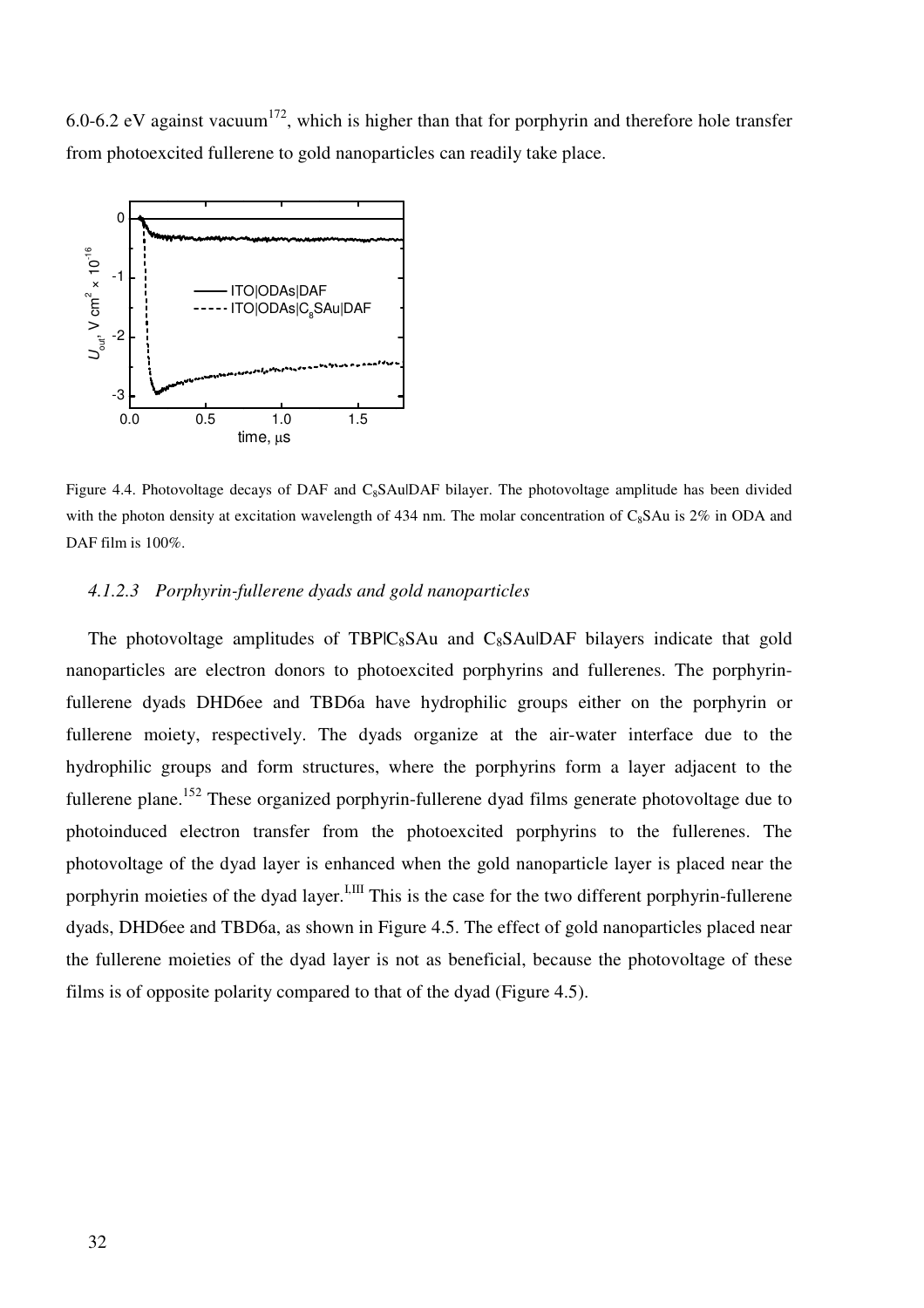

Figure 4.5. Photovoltage decays of PF dyad and gold nanoparticle bilayers (A) DHD6ee (10%) and  $C_8$ SAu (2 nm,  $2\%$ ) and (B) TBD6a (100%) and C<sub>8</sub>SAu (3 nm, 100%). The photovoltage amplitude has been divided with the photon density at excitation wavelengths of 432 and 430 nm for DHD6ee and TBD6a containing films, respectively.

There are two possible reasons for the increased photovoltage of the  $C_8$ SAu|PF films: either an increased number of charges or a longer charge separation distance. The number of separated charges is essentially dependent on absorption by the photoactive species. The dependence of the photovoltage amplitude on excitation energy density confirms that the dyad is the species creating the photovoltage of the  $C_8$ SAulPF films.<sup>I</sup> This conclusion is also supported by results obtained using an excitation wavelength of 530 nm, where the absorption cross section obtained from the fit of photovoltage dependence on excitation energy density corresponds to that of the dyad.<sup>I</sup> At this wavelength, the possible effect from the gold nanoparticles should be visible because their absorbance is higher than that of the dyad. Increased absorption of the sample is not thus a reasonable explanation for the enhancement of photovoltage, especially because the size of the gold nanoparticles is so small that their scattering is negligible compared to their absorption. It can be concluded, therefore that the enhanced photovoltage is due to the increased charge separation distance.

The excitation of porphyrin in TBD6a films leads to fast  $(< 100 \text{ fs})$  exciplex formation.<sup>173</sup> The charge-separated state can be reached from the exciplex intermediate. The dyad exciplex has a characteristic emission band in non-polar solvents at  $700-900$  nm<sup>94</sup> but in films, the exciplex emission is not very reproducible. The fluorescence of the TBD6a layer is partially quenched by gold nanoparticles in both  $C_8$ SAu|PF and PF|C<sub>8</sub>SAu films at all emission wavelengths.<sup>III</sup> The fluorescence spectrum of TBD6a film is the sum of emissions of three species: porphyrin, fullerene and exciplex.<sup>152</sup> All these species have their characteristic lifetimes and spectral characteristics that can be studied by measuring the decay associated fluorescence spectra. DAS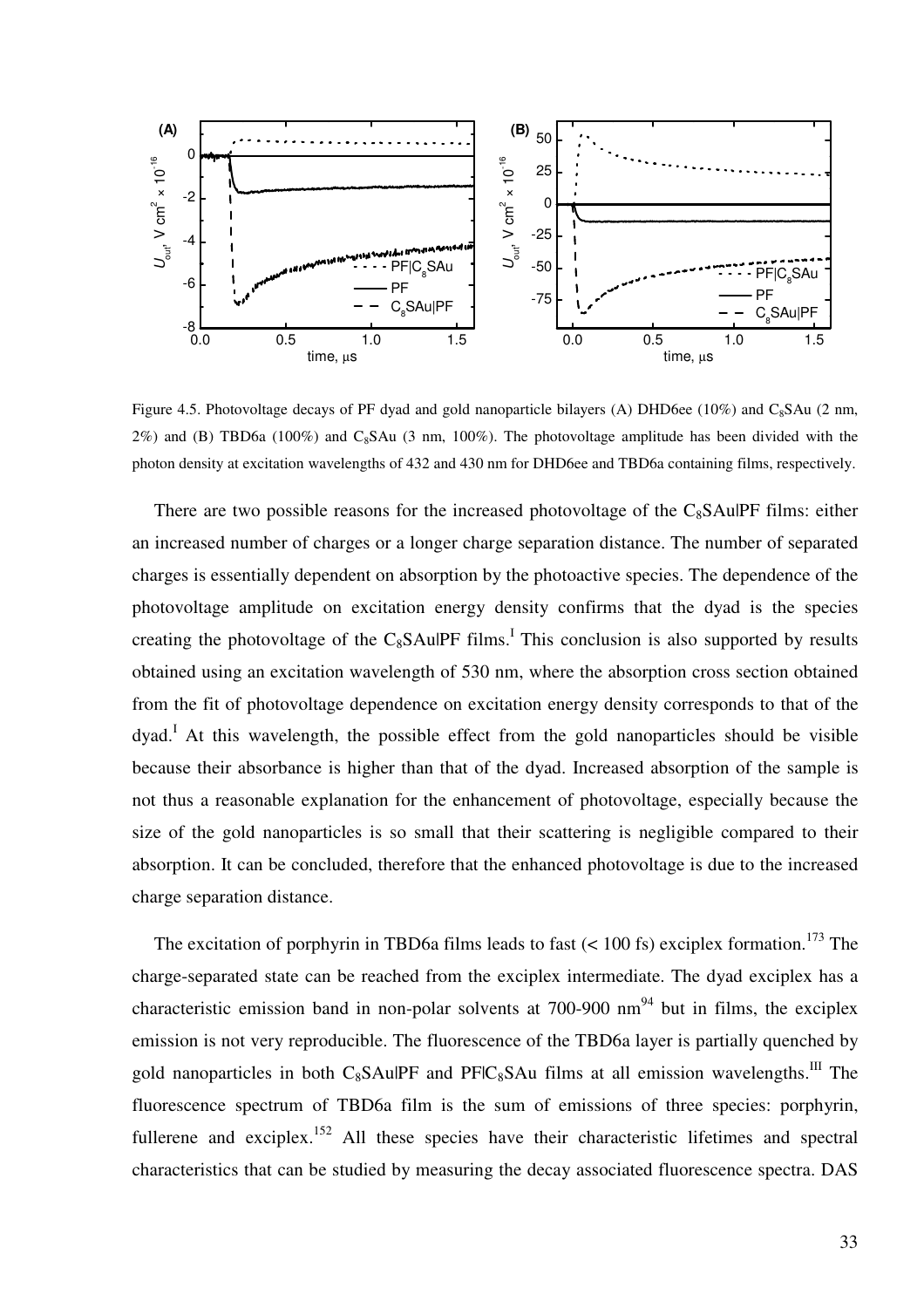measurements were used to study the effect of gold nanoparticles on the TBD6a exciplex emission.<sup>III</sup>

Unexpectedly, the TBD6a film has strong porphyrin emission bands at 660 nm and 720 nm. The lifetime of this porphyrin fluorescence is distributed to different values due to different local environments and organization of the molecules in the film. Based on the measured lifetimes, the 0.14 ns component in Figure 4.6A corresponds to porphyrin emission, the 0.46 ns to fullerene emission and the 1.5 ns to exciplex emission. For  $C_8$ SAulPF film, the lifetimes of the emitting species of the dyad are decreased but the spectral characteristics of the different components remain the same (Figure 4.6B). This is in agreement with the enhanced photovoltage of the  $C_8$ SAu|PF film if two parallel mechanisms are considered: 1) gold nanoparticles help the dyad to proceed from the exciplex state to the charge separated state and 2) a hole is transferred from the porphyrin to the gold nanoparticle after charge separation in the dyad. Quantum efficiency of charge separation is less than 25% in a TBD6a film,  $173$  and thus mechanism 1) is feasible and results in an increased number of separated charges. Mechanism 2) indicates an increased charge separation distance.

The photovoltage signals of the  $PFC_8SAu$  films are opposite in sign to those of the dyads (Figure 4.5). As already mentioned, the exciplex formation in the dyad is very fast and it most likely cannot be disturbed by the adjacent gold nanoparticle layer. The interaction of the fullerene moiety and the gold nanoparticle film seems to be quite strong, since the exciplex component in  $PFC_8SAu$  (Figure 4.6C) has different characteristic compared to that of the dyad. Together with the change in the polarity of the photovoltage signal, this indicates that the gold nanoparticle film donates electrons to the fullerene moieties thus reducing the efficiency of charge separated state formation in the  $PFIC_8SAu$  films.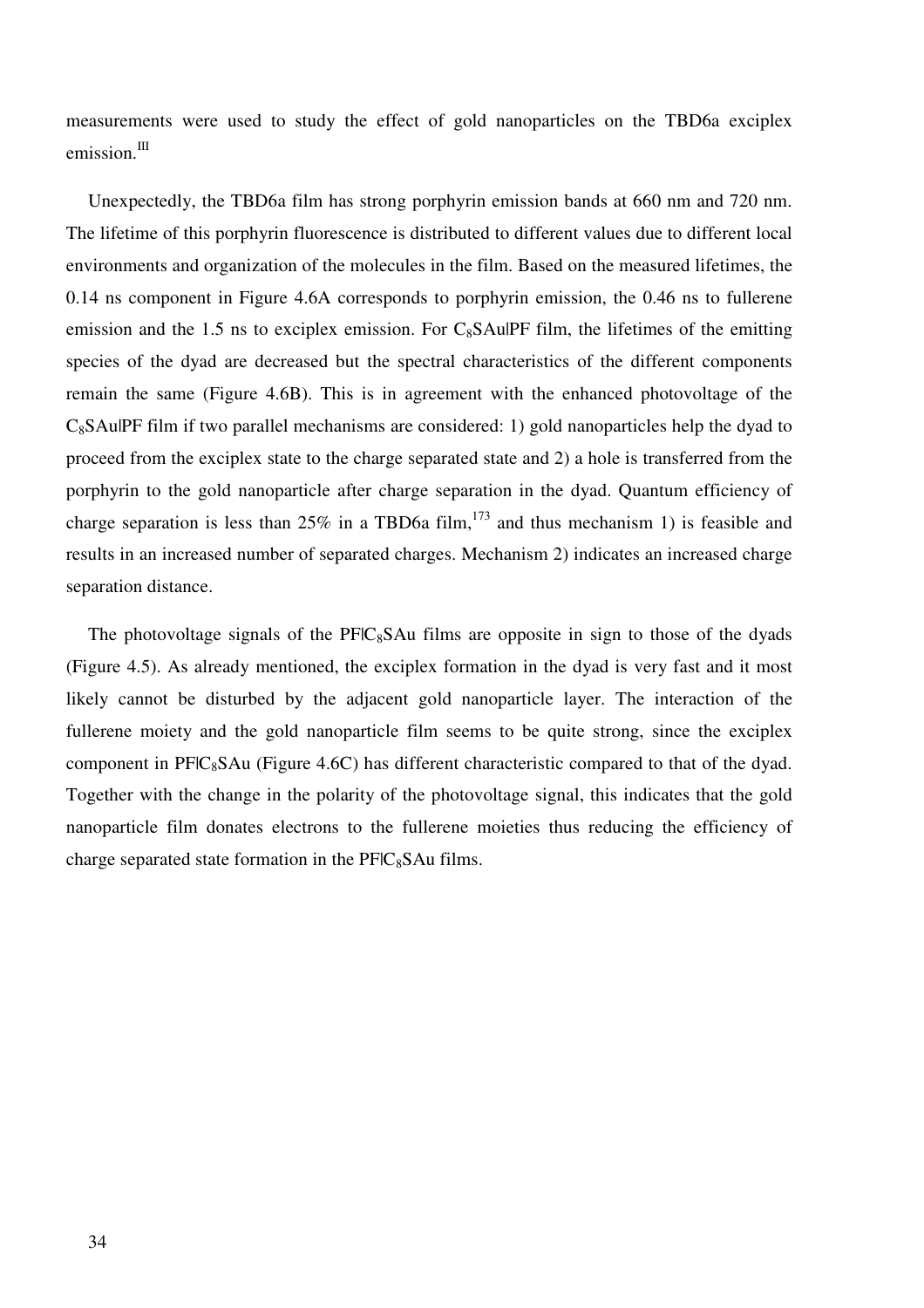

Figure 4.6. Normalized decay associated spectra of (A) PF, (B)  $C_8$ SAulPF and (C) PFIC<sub>8</sub>SAu multilayer films. Both TBD6a and  $C_8$ SAu films were 100%. Excitation wavelength was 405 nm.

It is well known that gold nanoparticles are capable of quenching excited singlet states of chromophores. The results with porphyrin-fullerene dyad films show that also intramolecular exciplex state can be quenched by gold nanoparticles. Moreover, the photovoltage amplitude and exciplex emission of the dyad are very sensitive to the positioning of the gold nanoparticle layer, either facing the fullerene or porphyrin moieties of the dyad film.

## **4.1.3 Energy transfer in porphyrin-gold nanoparticle films**

#### *4.1.3.1 Relative importance of energy and charge transfers*

Photovoltage measurements demonstrate that charge transfer takes place in the porphyringold nanoparticle bilayers but also resonant energy transfer can occur due to the overlap of porphyrin fluorescence and gold nanoparticle absorption spectra. Porphyrin fluorescence in the TBPIC<sub>8</sub>SAu bilayer is strongly quenched, to 2% of the TBP monolayer fluorescence intensity.<sup>II</sup> The average fluorescence lifetime of the porphyrin is also reduced significantly, from 4.3 ns for a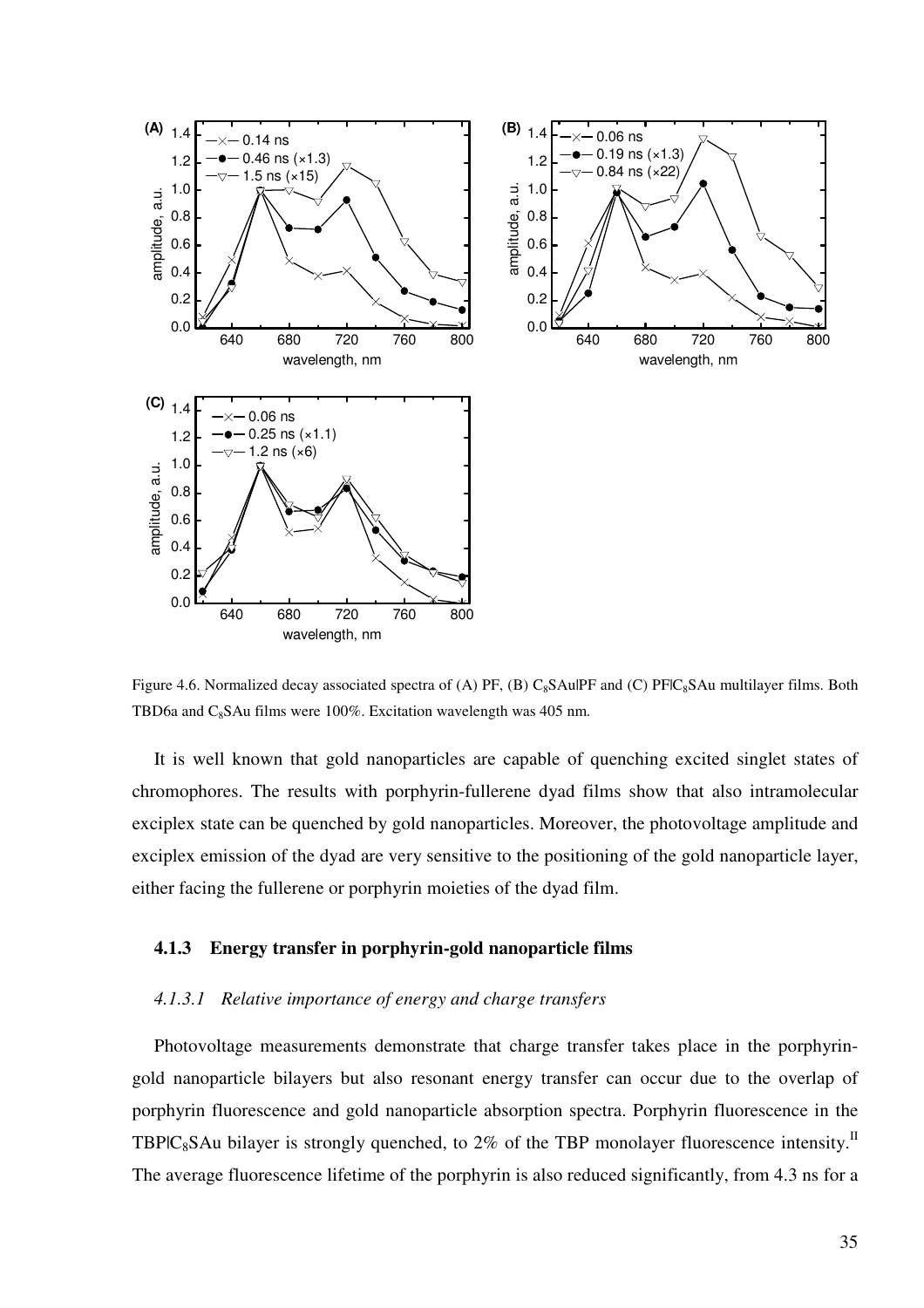TBP film to 0.3 ns for the TBPIC<sub>8</sub>SAu bilayer.<sup>II</sup> The fluorescence decays measured with the TCSPC instrument are shown in Figure 4.7. Both energy and electron transfers are possible reasons for the observed quenching.



Figure 4.7. Fluorescence decay curves for TBP and TBPIC<sub>8</sub>SAu films. The molar concentration of TBP is 30% in ODA and  $C_8$ SAu film is 100%. Excitation wavelength was 405 nm and monitoring wavelength 660 nm.

Time-resolved absorption measurements are useful in tracking species formed by photoinduced electron transfer, because radical ions have characteristic absorption bands. The pump-probe measurements require high absorbance of the samples and therefore multilayer films of TBP,  $C_8$ SAu and TBPl $C_8$ SAu were prepared.<sup>II</sup>

The decay component spectrum of the  $C_8$ SAu film shows bleaching of the plasmon band at ~540 nm, with photoinduced absorbance on both sides of the bleach (Figure 4.8). A lifetime of  $\sim$ 2 ps is observed for the C<sub>8</sub>SAu film, which can be attributed to an electron-phonon scattering process.<sup>II</sup> The decay component spectrum of the TBP film has two components, both corresponding to the first excited singlet state. The component with the longer lifetime, 690 ps, is too long to be fully resolved by pump-probe measurement. This is in agreement with the fluorescence lifetime of the TBP film. The 23 ps component probably originates from energy transfer between porphyrins in the TBP film. The decay component spectrum of the  $TBP|C_8SAu$ film has two components at  $\sim$ 2 and 20 ps. The shorter component clearly corresponds to the response from the gold nanoparticles and the longer to the porphyrin first excited singlet state. The lifetime of the porphyrin first excited singlet state is thus significantly shorter in the  $TBP|C_8SAu$  film compared with that of the TBP film. The photovoltage measurements indicate that the charge separated species in the  $TBPIC<sub>8</sub>SAu$  film have lifetimes of microseconds, but such long living components were not observed in the pump-probe measurements.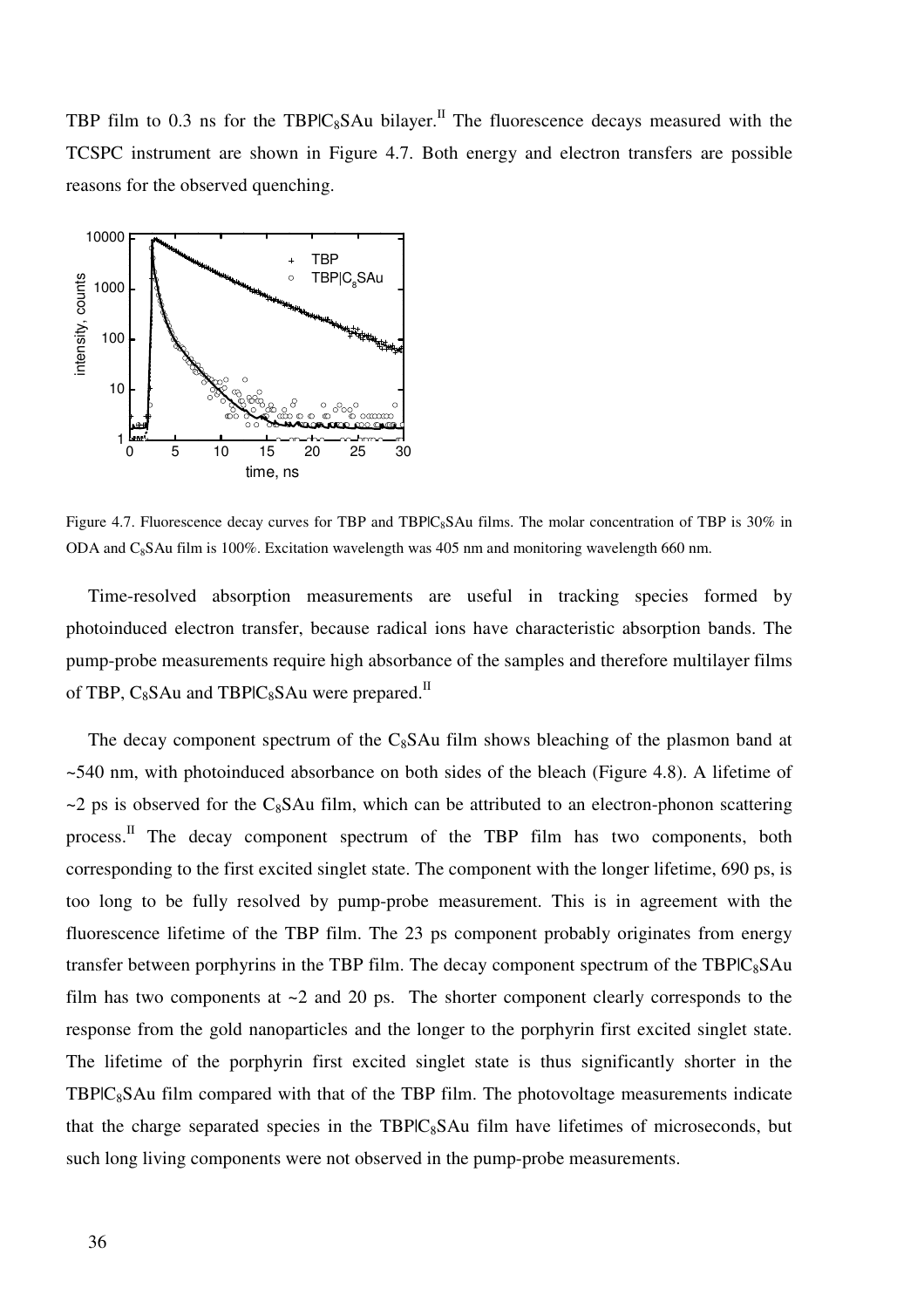

Figure 4.8. Decay component spectra obtained from global fitting of pump-probe decay curves for (A)  $C_8$ SAu, (B) TBP and (C) TBP|C $s$ SAu multilayer films. The molar concentration of TBP is 30% in ODA and C $s$ SAu film is 100%. Excitation wavelength was 420 nm.

The transient absorption of the  $TBPIC_8SAu$  film was too weak to be measured with the pumpprobe technique in the NIR region, so this wavelength range was studied using flash photolysis measurements. In addition to the long-lived radical species, the long-lived triplet state of the porphyrin can be expected to be observed by this method. The porphyrin triplet state has an absorption band around 450 nm in the TBP film and this is significantly reduced in the  $TBP|C_8SAu$  film.<sup>II</sup> No proof for the presence of porphyrin radical ions was observed in these flash photolysis measurements. On the other hand, photovoltage measurements clearly show electron transfer from the gold nanoparticles to the porphyrins. The estimated lower limit of the charge transfer quantum efficiency obtained by this method is 0.3% (see Chapter 4.1.2.1). Taking into account the noise level of the flash photolysis setup and the absorption coefficient of the porphyrin radical anion, its absorption will not be distinguishable from instrumental noise if charge transfer efficiency is less than 10%. In conclusion, 10% of the excited porphyrins relax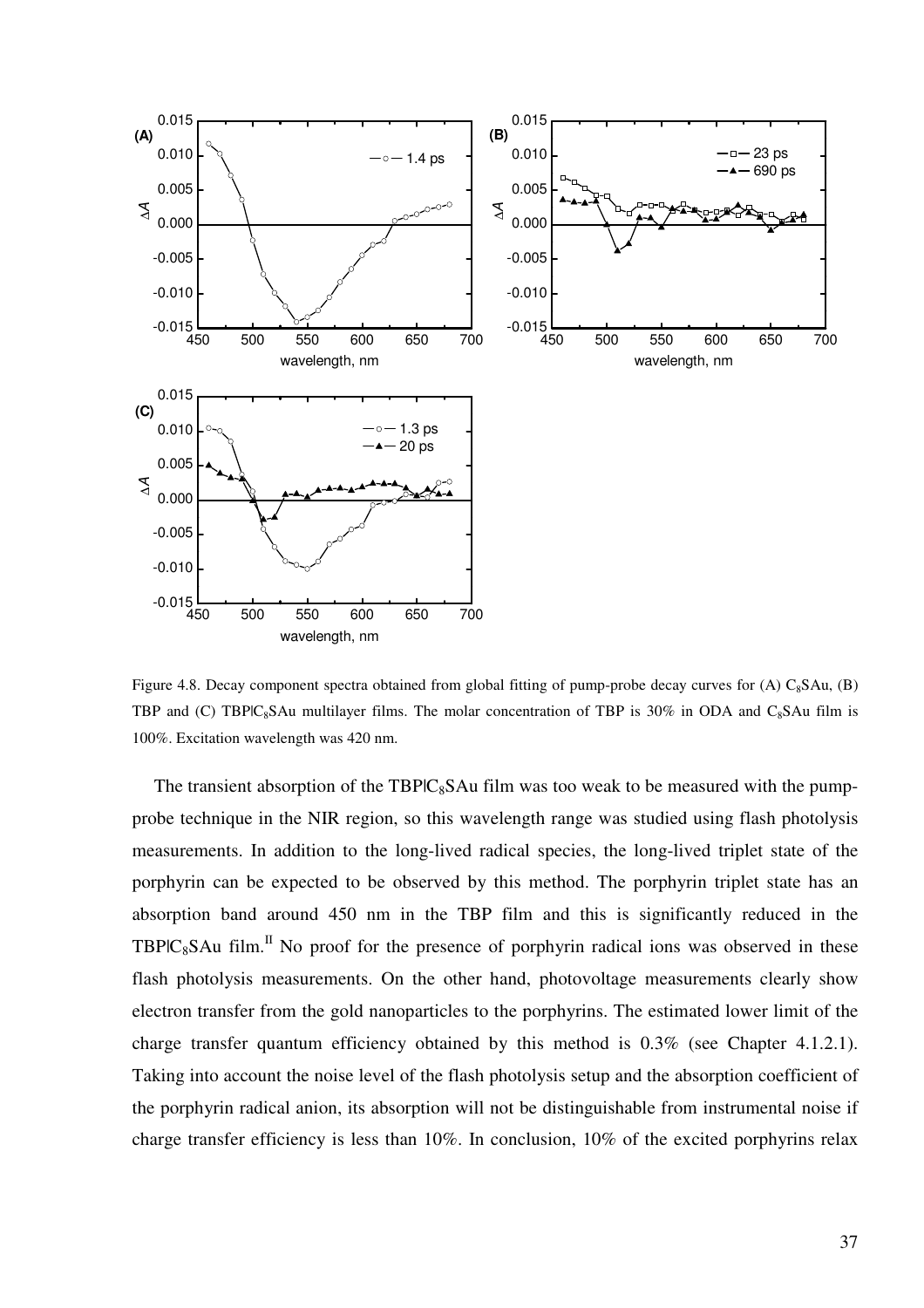via the triplet state in the TBPIC<sub>8</sub>SAu films, less than  $10\%$  by hole transfer to the gold nanoparticles and more than 80% by energy transfer to the gold nanoparticles.

#### *4.1.3.2 Distance dependence*

Energy transfer to gold nanoparticles was found to be the major relaxation path for photoexcitation of porphyrins in the TBP $IC_8SAu$  films and therefore, further analysis of this process was conducted. The efficiency of resonance energy transfer is dependent on the distance between the donor and acceptor according to: $127-128$ 

$$
\frac{F_{\text{with acceptor}}}{F_{\text{without acceptor}}} = \frac{1}{1 + \left(\frac{d_0}{d}\right)^n},
$$
\n(4.3)

where  $F$  is fluorescence intensity,  $d_0$  is the critical distance,  $d$  is the distance between donor and acceptor and *n* is the parameter determined by molecular organization. At the critical distance, the relaxation by energy transfer is as efficient as through other relaxation routes. In the Förster mechanism  $n = 6$  when energy is transferred between two isolated dipoles. For energy transfer from a point dipole to a layer,  $n = 4$  and for layer-to-layer energy transfer  $n = 2$ .

Porphyrins are packed closely in the TBP films and energy transfer in the  $TBPLC_8SAu$  film is considered to take place between two layers. The distance between TBP and  $C_8$ SAu layers was changed by depositing ODA layers between them. The thickness of one ODA layer is estimated to be  $\sim$  2.5 nm from the number of bonds. The distance between adjacent TBP and C<sub>8</sub>SAu layers is taken as the length of the protecting thiol chain, ~1 nm. The fitting of data points from fluorescence quenching at different distances is shown in Figure 4.9, from which a critical distance of  $~6.4$  nm was obtained.<sup>II</sup>

As shown by the photovoltage measurements, charge transfer can occur in the  $TBPIC_8SAu$ bilayers. The photovoltage decay for films where the TBP layer was separated from the  $C_8SAu$ layer by one or three ODA layers was also measured. Three layers of ODA between the porphyrin and gold nanoparticle layers prevent charge transfer and one layer of ODA reduces the photovoltage amplitude to about half compared to a  $TBPIC_8SAu$  bilayer. Thus, there is some charge transfer trough one ODA layer, corresponding to a distance of 3.5 nm in Figure 4.9. The distance is probably too long for charge transfer to take place through the ODA layer, but most likely the deposition of ODA is uneven and TBP and  $C_8$ SAu layers are in direct contact with each other.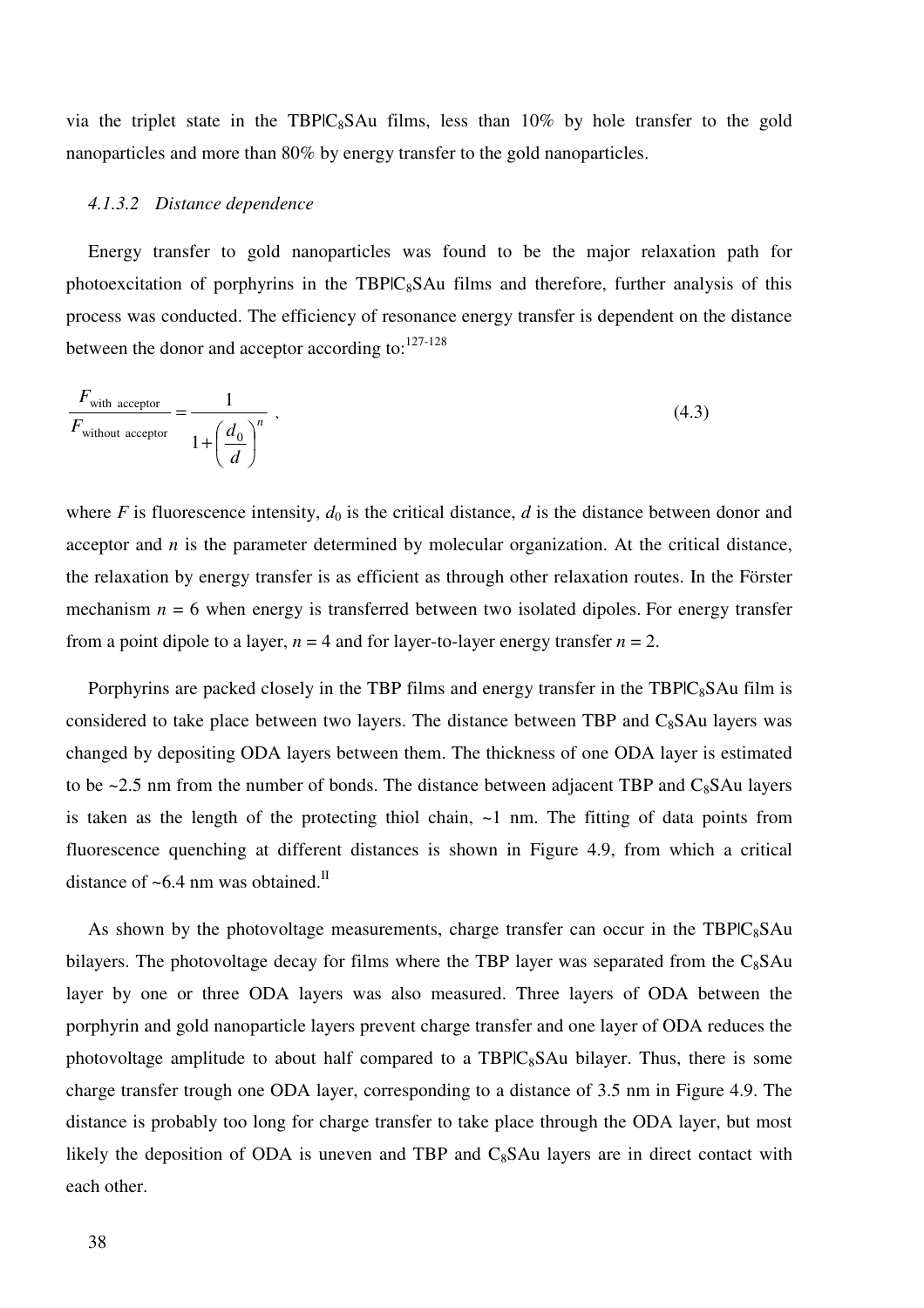

Figure 4.9. Fluorescence quenching as a function of distance between the TBP and C<sub>8</sub>SAu monolayers.

#### **4.2 Porphyrinoid-functionalized gold nanoparticles**

The preparation of thiol-protected gold nanoparticles is relatively simple and there are many alternative synthetic approaches available. The synthesis gets more complicated if bulkier molecules are used as the protecting layer. Aliphatic thiols can pack tightly on the surface of the gold nanoparticle and as a consequence, aggregation is well prevented. The packing is not as tight with bulkier molecules, which can yield to insoluble materials due to aggregation of the gold cores.

Thioacetates are easier to handle and prepare than thiols and they form similar bonds to gold as thiols since the acetyl-group cleaves on gold surfaces.<sup>155</sup> The downside of the easier handling is lower reactivity of thioacetates towards gold and a higher concentration compared to thiols is needed for reaction.<sup>155</sup> Formation of porphyrin-functionalized gold nanoparticles proved to be quite challenging because the synthetic chemistry, in contrast with the behaviour with thiols, failed with the big thioacetate porphyrins. Thiol exchange would have been one choice but the exchange of a small thiol by a bulkier one would have required very high excess of the incoming thiol and the exchange number would be probably very low. On the other hand, gold particles protected with a weakly bound ligand allow an easy exchange of the ligand by the porphyrin thioacetates. Therefore, TOABr-protected gold nanoparticles were chosen for the ligand exchange reactions.

There are some advantages of using the ligand exchange route for the attachment of chromophores to gold nanoparticles compared to the traditional Brust reaction<sup>36</sup>, for instance, the chromophore to be attached is not exposed to acidic or reducing conditions. The attachment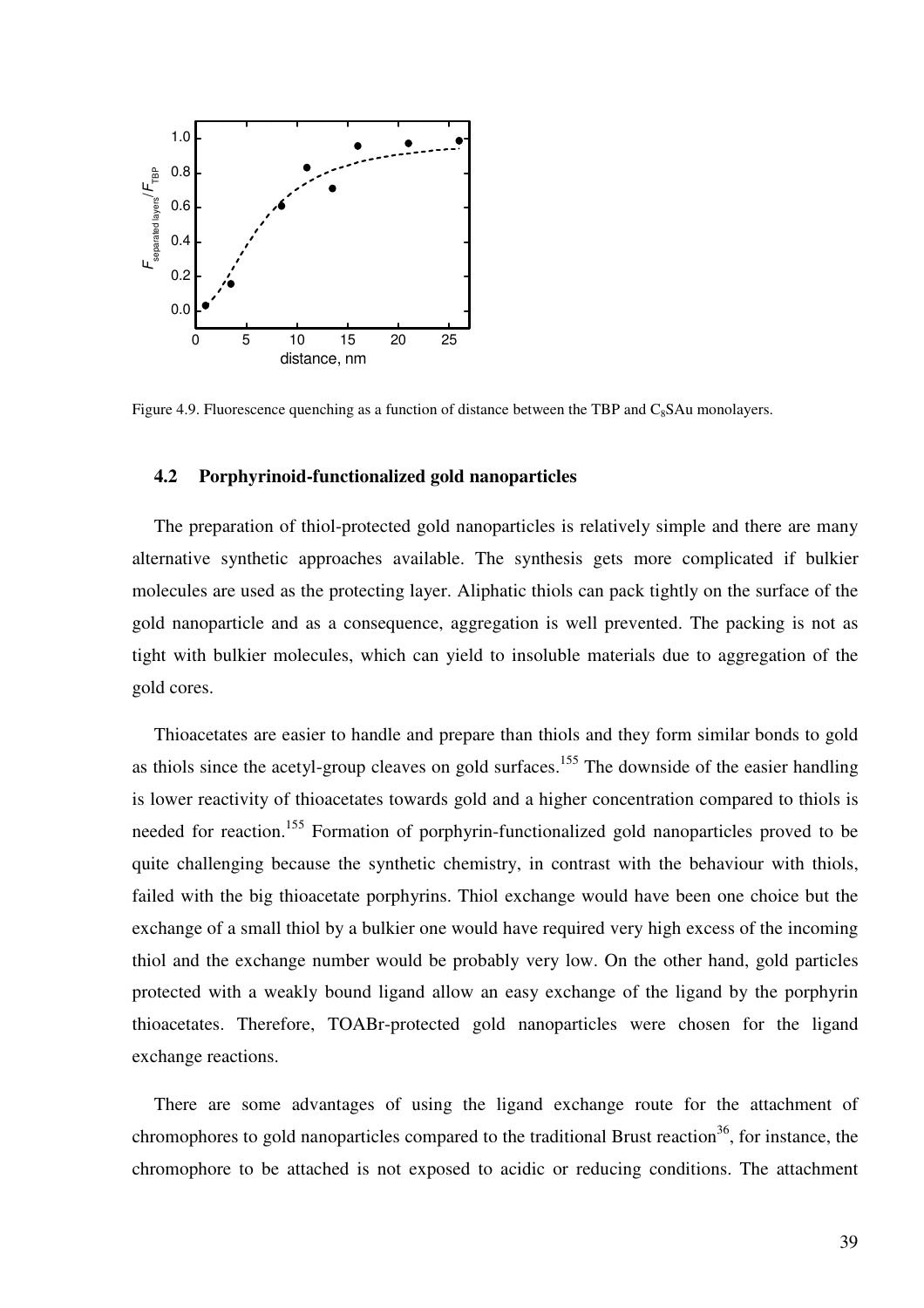process using TOABr-AuNP should therefore be suitable for many types of molecules. A drawback of the method is the presence of TOABr impurity in the final chromophorefunctionalized gold nanoparticles.

Porphyrinoid-functionalized gold nanoparticles<sup> $IV-V$ </sup> were thus obtained by a ligand exchange reaction, where porphyrinoid thioacetates attach to TOABr-protected gold nanoparticles. Excess of porphyrinoid thioacetates was used and the unattached molecules had to be removed after the reaction. This was done using size-exclusion chromatography since the free porphyrinoids are smaller than the functionalized gold nanoparticles. The progression of the exchange reaction could be monitored by thin layer chromatography; TOABr-AuNP are immobilized on the silica plate, while the porphyrinoid-functionalized gold nanoparticles move as a tailing spot. The modification of the protecting layer of the nanoparticles thus affects their polarity, though no big changes in solubility were observed.

Absorption spectra of porphyrinoid-functionalized gold nanoparticles are shown in Figure 4.10A. The absorption spectrum of porphyrin-functionalized gold nanoparticles is composed of the porphyrin Soret-band at 420 nm and the surface plasmon band of gold nanoparticles at 526 nm (Figure 4.10A). The porphyrin Soret-band is not affected by attachment to the nanoparticle and its shape and position remain the same as for the *cis*-Por or *trans*-Por toluene solutions. The plasmon band seems to be slightly broader in porphyrin-functionalized gold nanoparticles compared to TOABr-AuNP. TEM images of *cis*-Por-AuNP show that the size of the gold core is not significantly affected by the ligand exchange reaction.<sup>IV</sup>

The phthalocyanine Soret-band of Pc-AuNP is observed at ~340 nm and has similar shape and position as that of Pc (Figure 4.10B). By contrast, broadening of the phthalocyanine Q-band is observed for Pc-AuNP compared to that of Pc. The Q-band broadening is due to aggregation<sup>174</sup> of the phthalocyanine molecules attached to the nanoparticles. Pc-AuNP have a surface plasmon band at 519 nm, and it has same shape and position as that of TOABr-AuNP before ligand exchange.

Several batches of TOABr-AuNP were prepared from the same reactants and with similar conditions, but their synthesis is extremely sensitive to small variations in reaction conditions. This is seen as a variation of the bandwidth and the position of the surface plasmon band between 520-534 nm.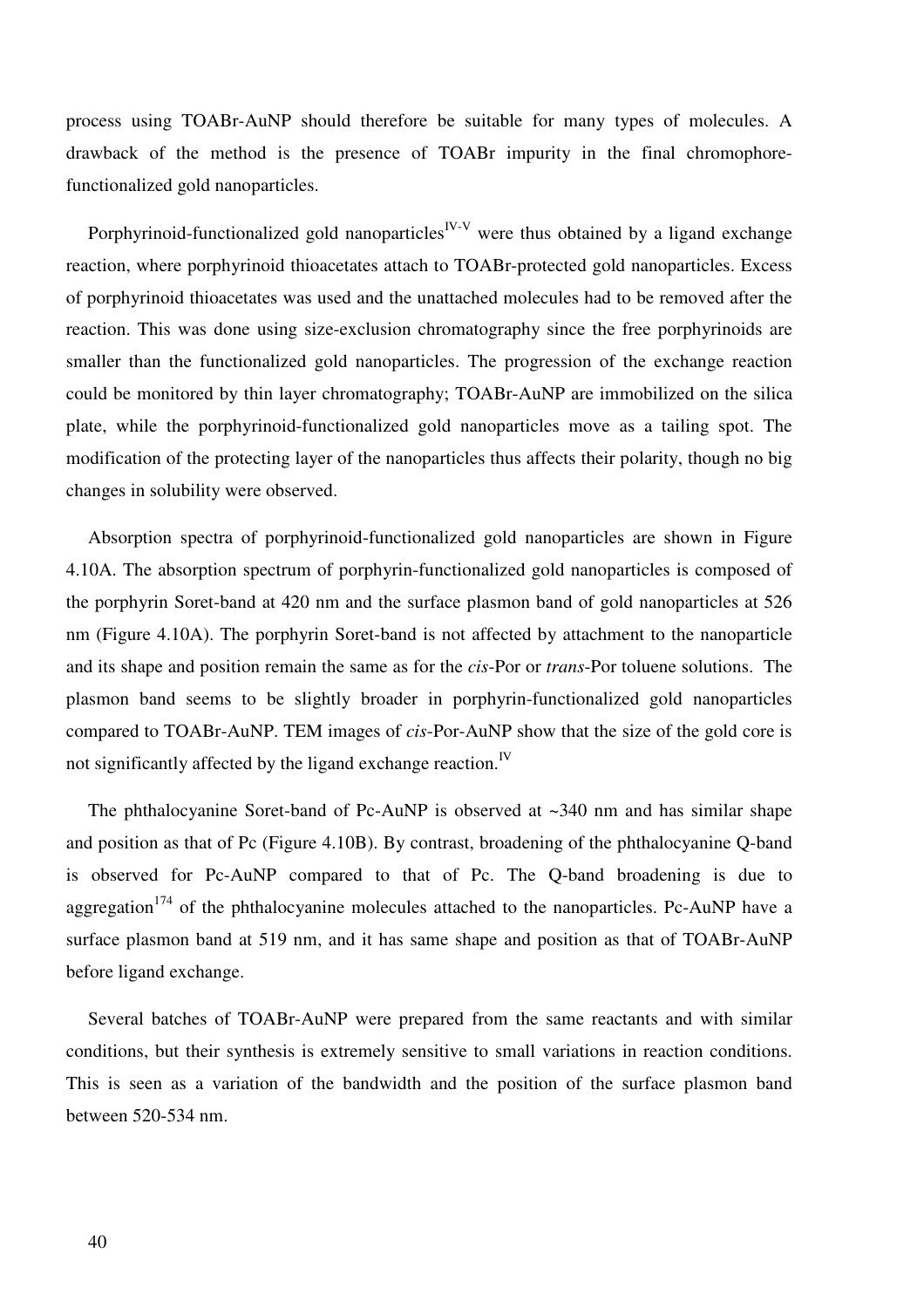Absorption spectra of the porphyrinoid-functionalized gold nanoparticles can be used in estimating how many molecules are on average attached to one gold core. This is a very rough estimation because the particle is approximated as a sphere with a diameter of 5 nm and the size distribution or surface structure are not taken into account. Based on molar absorption coefficients of thioacetate porphyrinoids and TOABr-AuNP, there are 30, 23 and 60 *cis*-Por, *trans*-Por and Pc molecules, respectively, attached to one gold core. The difference in the number of porphyrins per nanoparticle for *cis*-Por-AuNP and *trans*-Por-AuNP is most likely caused by different position of the linkers, which causes different packing of the molecules on the particle surface.



Figure 4.10. Absorption spectra of (A) porphyrin-functionalized gold nanoparticles and (B) phthalocyaninefunctionalized gold nanoparticles.

#### **4.2.1 Energy transfer in porphyrinoid-functionalized gold nanoparticles**

Fluorescence of the porphyrinoids is quenched after attachment, as shown in Figure 4.11. In the case of porphyrin-functionalized gold nanoparticles, the quenching is to less than 20% compared to porphyrin solution with similar absorbance at the excitation wavelength (Figure 4.11A). In phthalocyanine-functionalized gold nanoparticles the quenching is close to  $\sim 10\%$ (Figure 4.11B). This quenching raises two questions: what is the reason for fluorescence quenching and where the remaining observed fluorescence comes from? The quenching mechanism cannot be extracted from the fluorescence spectra, but the absorption spectrum of Pc-AuNP indicates aggregation of the phthalocyanines on the particle surface. The close packing of phthalocyanines can cause self-quenching of the fluorescence.

The two anticipated mechanisms of fluorescence quenching in these systems are energy and charge transfer to the gold cores. Fluorescence lifetime measurements can be used to investigate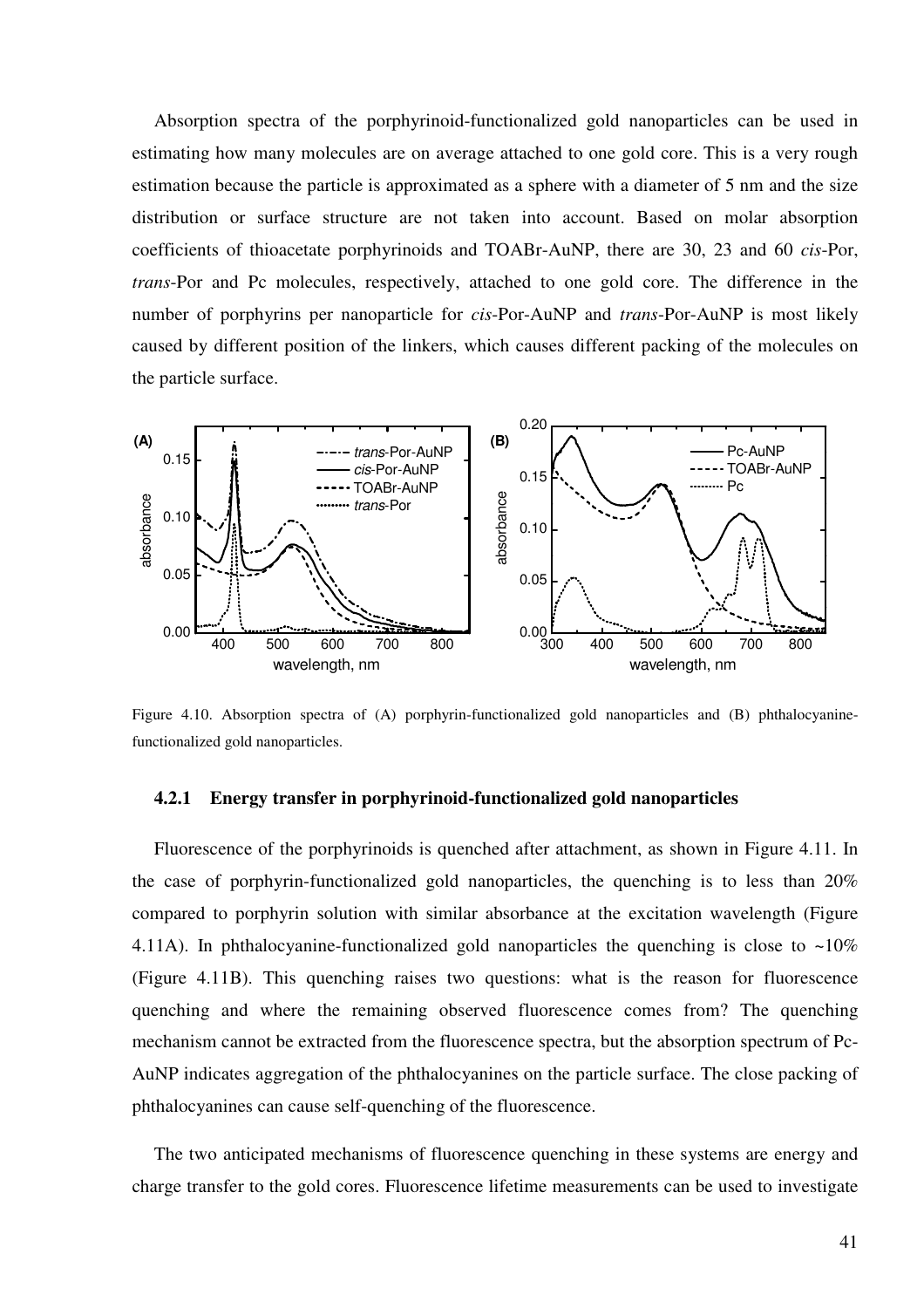the origin of the remaining fluorescence. Fluorescence of porphyrin-functionalized gold nanoparticles shows two-exponential decay with shorter lifetimes of 20 and 40 ps for *trans*-Por-AuNP and *cis*-Por-AuNP, respectively and a longer lifetime of 9.8 ns for both.<sup>IV</sup> The longer component has the same lifetime as that of *cis*-Por or *trans*-Por in solution. The fluorescence lifetime of Pc-AuNP is 4.6 ns, which is very similar to the lifetime of Pc in toluene,  $5.0 \text{ ns.}^{\text{V}}$  The longer lifetime for porphyrin-functionalized gold nanoparticles is attributed mainly to free, unattached porphyrins resulting from incomplete purification process. This conclusion is based on the observation that an increased number of runs through the size exclusion column increased the apparent fluorescence quenching. The problem was that after certain number of column purification runs, the particles became unstable. By contrast, the phthalocyanine-functionalized gold nanoparticles were thoroughly purified from unattached Pc molecules. Thus, there has to be some other explanation than free phthalocyanines for the remaining fluorescence of Pc-AuNP. It is assumed that some of the attached phthalocyanine molecules on the gold nanoparticle surface are packed differently and therefore have intact fluorescence lifetime.



Figure 4.11. Fluorescence spectra of (A) porphyrin-functionalized gold nanoparticles and (B) phthalocyaninefunctionalized gold nanoparticles. Excitation wavelength was 420 nm for samples with porphyrin and 655 nm for samples with phthalocyanine.

Based on the fluorescence spectra, most of the attached porphyrinoids are quenched completely after attachment to gold nanoparticles and their fluorescence lifetime is too short to be fully resolved with the TCSPC method. Fluorescence lifetimes of porphyrin-functionalized gold nanoparticles were determined on a ps-timescale with the up-conversion measurements<sup>IV</sup> and the decay curves are shown Figure 4.12. The stretched-exponential model was applied for fitting the decays according to:175-176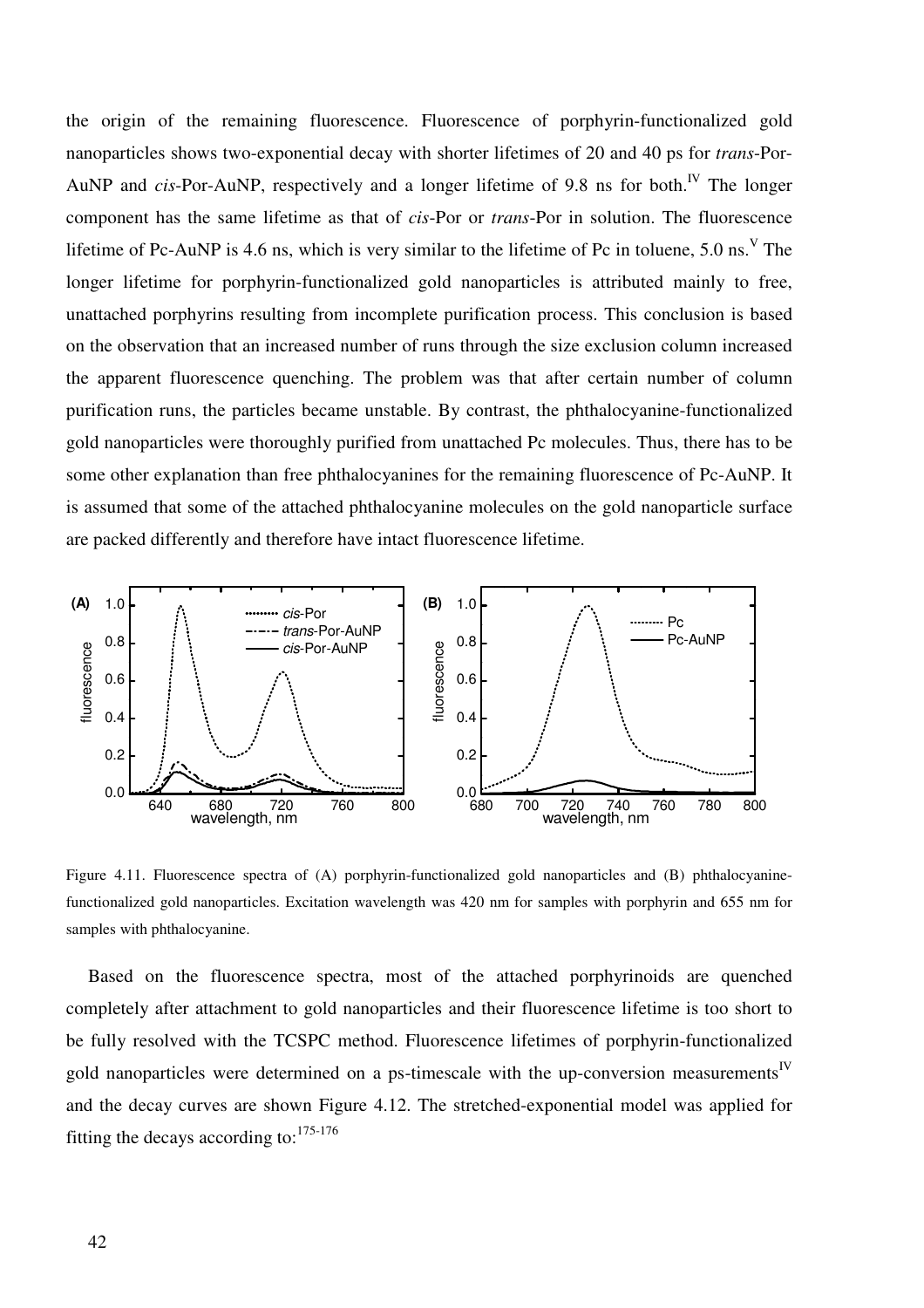$$
F(t) = \exp\left[-\left(\frac{t}{\tau}\right)^{\beta}\right],\tag{4.4}
$$

where  $\tau$  is the fluorescence lifetime and  $\beta$  is the stretching parameter. The stretched-exponential model is applicable to heterogeneous systems. The stretching parameter describes the variation within the system: the smaller the value of  $\beta$ , the more diverse the system is. The choice of the fitting model is reasonable because all the porphyrins cannot be assumed to be attached in exactly a similar way to the particle surface.

The fluorescence intensity of *trans*-Por-AuNP decays faster than that of *cis*-Por-AuNP based on the lifetimes obtained from the stretched-exponential fit (Figure 4.12). Moreover, the stretching parameter is smaller for *trans*-Por-AuNP, which indicates a less uniform attachment of *trans*-Por compared to that of *cis*-Por. The fluorescence lifetime of a chromophore attached to a gold nanoparticle of certain size depends on the distance between the chromophore and the gold core, and on the orientation of the chromophore relative to the particle surface.<sup>134</sup> Previous studies on porphyrin-functionalized gold nanoparticles<sup>124,139</sup> and layered films of porphyrins and gold nanoparticles<sup>II</sup> have shown that the main mechanism for quenching of the porphyrin fluorescence is energy transfer. The linkers of the porphyrin molecules are short,  $\sim$ 1 nm. At this short distances, the energy transfer rate is highly dependent on the distance<sup>133</sup> and less dependent on the orientation of the chromophore<sup>177</sup>. When attached to gold nanoparticles, *cis*-Por can be expected to have a more perpendicular alignment relative to the particle surface based on the position of the linkers on the porphyrin core and the smaller mean molecular area. The *trans*-Por molecules can have a more parallel orientation relative to the particle surface, because the mean molecular area is higher than for *cis*-Por. In addition, the structure of *trans*-Por should allow a shorter distance between the particle surface and the porphyrin core. It is thus concluded that the main reason for the shorter fluorescence lifetime of *trans*-Por-AuNP compared to *cis*-Por-AuNP arises from the shorter distance between the porphyrin core and the particle surface.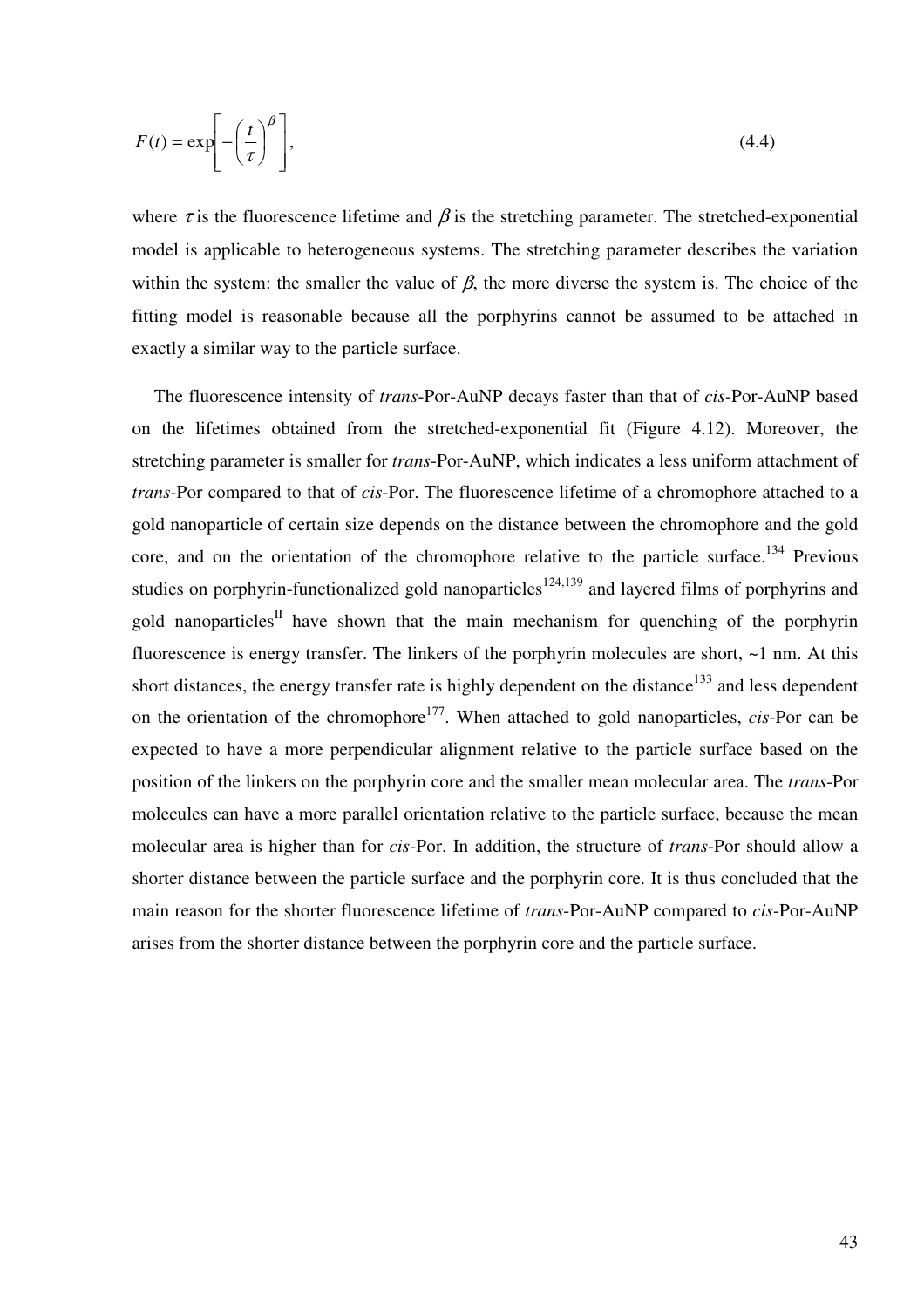

Figure 4.12. Fluorescence decay curves from up-conversion measurements for (A) *cis*-Por-AuNP and (B) *trans*-Por-AuNP. Excitation wavelength was 417 nm and monitoring wavelength 660 nm.

Selective excitation of the chromophore or the gold nanoparticle is not possible in porphyrinfunctionalized gold nanoparticles, but this is not the case for phthalocyanine-functionalized gold nanoparticles. Transient absorption measurements with the pump-probe setup were done by exciting gold cores of Pc-AuNP at a wavelength of 500 nm. The decay component spectrum of TOABr-AuNP has two components (Figure 4.13A) arising from electron-phonon (3.4 ps) and phonon-phonon scattering (15 ps). The 3.4 ps component shows plasmon band bleaching around 540 nm, accompanied by photoinduced absorption at wavelengths of 590-710 nm. Pc-AuNP has only one component with a lifetime of 2.4 ps (Figure 4.13B). The Pc-AuNP spectrum shows the features from the gold nanoparticles, the plasmon bleaching at 530 nm and a photoinduced absorption at 575-645 nm. The bleaching of the plasmon band recovers faster in Pc-AuNP compared to TOABr-AuNP. Furthermore, there is a new feature at 645-730 nm that corresponds to bleaching of the phthalocyanine Q-band absorption. The phthalocyanines are not directly excited by the laser pulses, so they have to be excited by energy transfer from the gold cores, which correspondingly relax faster than in the TOABr-AuNP sample.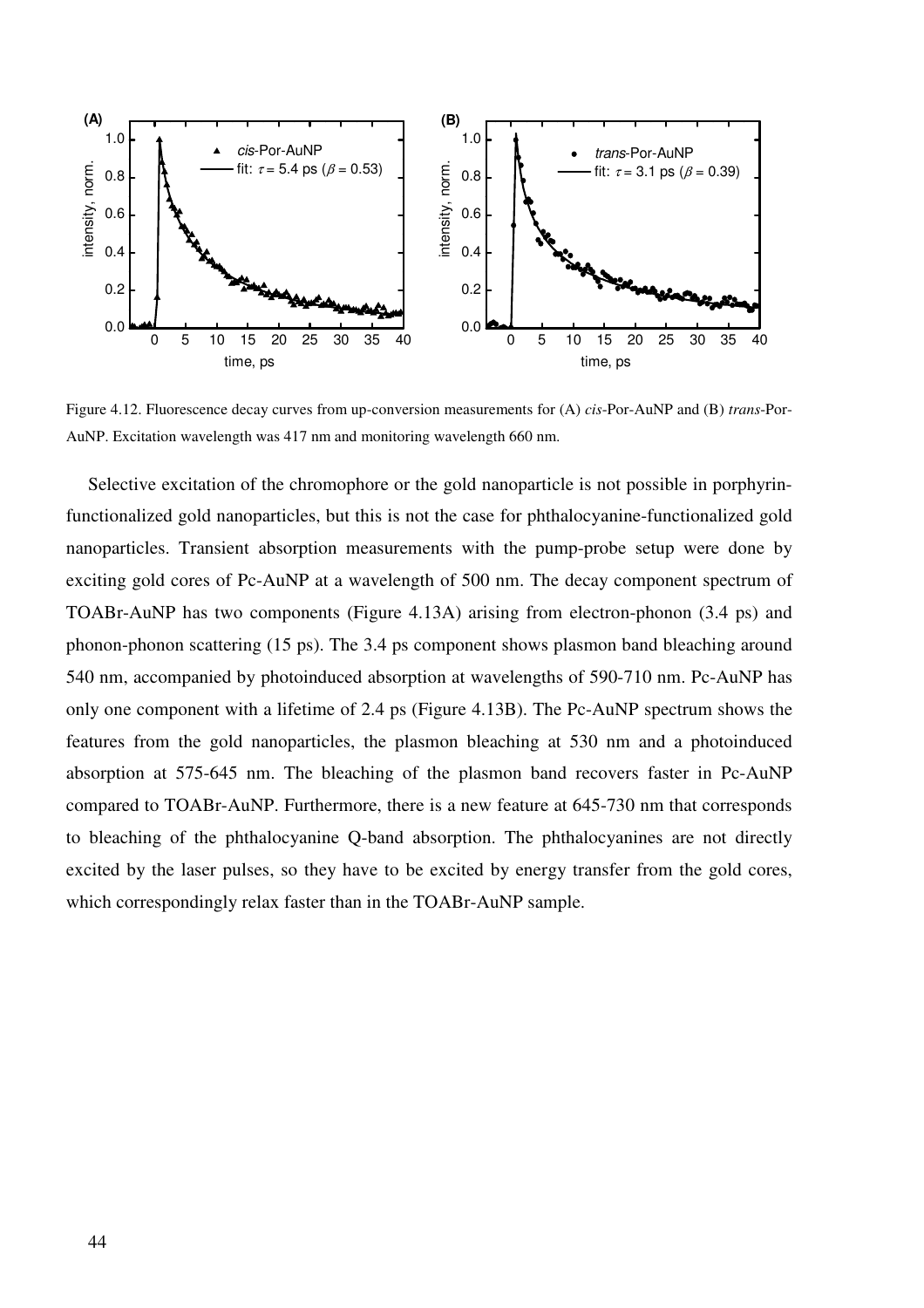

Figure 4.13. Decay component spectra obtained from global fitting of the pump-probe decay curves for (A) TOABr-AuNP in toluene and (B) Pc-AuNP in toluene. Excitation wavelength was 500 nm.

Phthalocyanines in Pc-AuNP cannot be excited selectively, but at 680 nm the phthalocyanines absorb more light than the gold cores. Pump-probe measurements using an excitation wavelength of 680 nm show that energy is transferred from the photoexcited phthalocyanines to the gold cores in Pc-AuNP, but along with energy transfer charge transfer is also observed.

#### **4.2.2 Charge transfer in phthalocyanine-functionalized gold nanoparticles**

Bleaching of the plasmon band at 530 nm is observed for TOABr-AuNP when excited at 680 nm (Figure 4.14A). The lifetime of the component corresponding to electron-phonon scattering is 1.8 ps. This feature was observed also after excitation at 500 nm. The phonon-phonon scattering is not observed after excitation at 680 nm, because the electronic temperature of the gold cores is not increased as much as after excitation at 500 nm. A component with a long lifetime,  $\sim$ 2.7 ns, is obtained for Pc in toluene solution (Figure 4.14A). The Pc component spectrum shows bleaching of the phthalocyanine Q-band around 700 nm and corresponds to the first excited singlet state of phthalocyanine. A toluene solution of Pc is not a good reference sample for Pc-AuNP, because in toluene the phthalocyanine molecules are dissolved well and no intermolecular interactions are observed. The phthalocyanine molecules in Pc-AuNP, however, have intermolecular interactions, as concluded from the absorption spectrum of Pc-AuNP solutions.

Three decay components are obtained for Pc-AuNP (Figure 4.14B). The  $\sim$ 2 ns component corresponds to those phthalocyanines that, even though attached to the particles, undergo no quenching of fluorescence and behave in a similar way as Pc in toluene. The 0.3 ps component observed for Pc-AuNP has the features of the first excited singlet state of phthalocyanine, and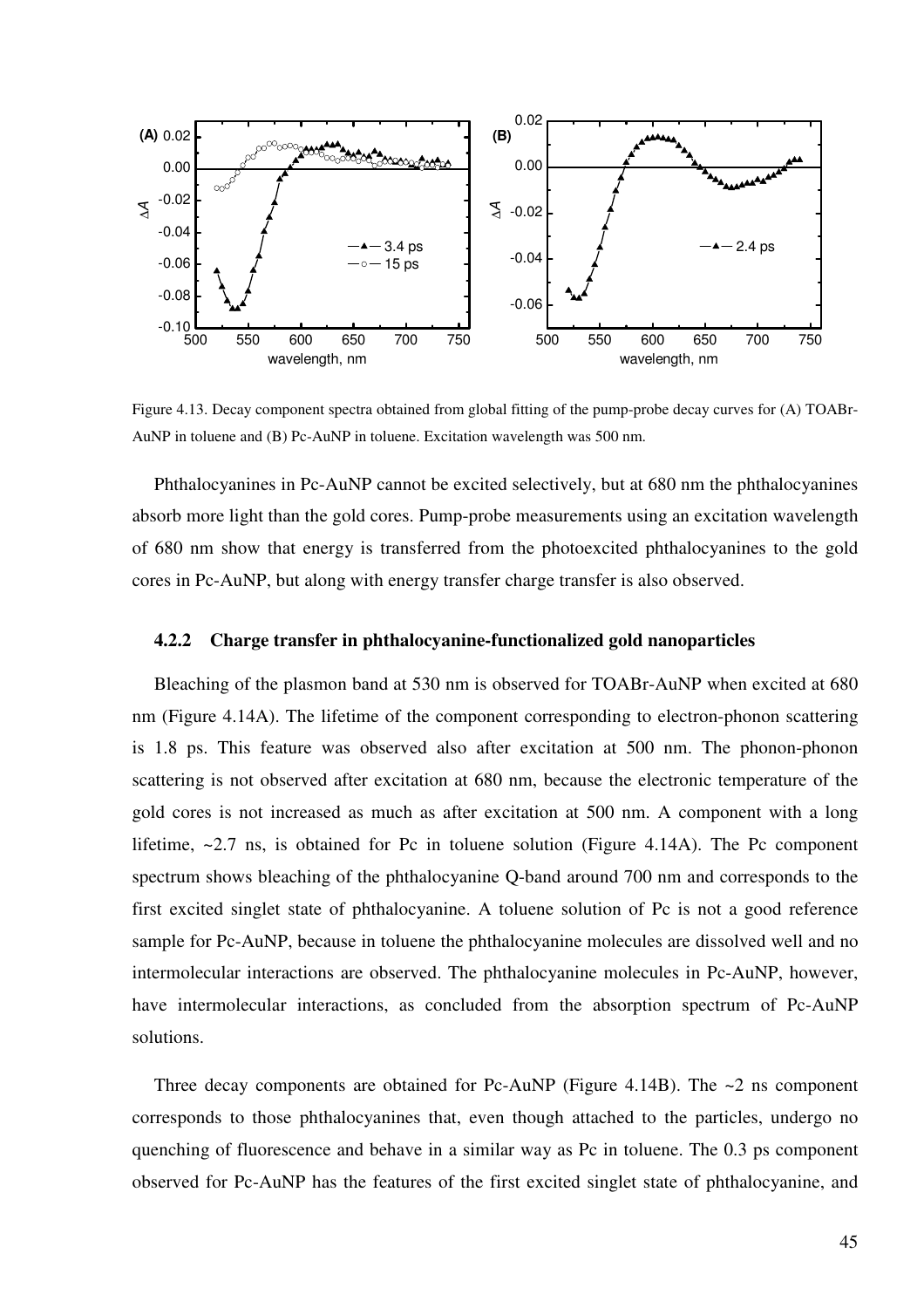additional photoinduced absorption at  $\sim$  530 and 840-1000 nm. The 3.0 ps component for Pc-AuNP shows bleaching of the surface plasmon and phthalocyanine Q-band accompanied by a photoinduced absorption at 840-1000 nm. Recovery of the surface plasmon band is slower in Pc-AuNP compared with TOABr-AuNP, indicating energy transfer from phthalocyanines to the gold cores. Energy transfer from photoexcited attached chromophores has a similar effect as an increased excitation power: increased electronic temperature slows down the relaxation of the gold nanoparticles<sup>178</sup>.

The phthalocyanine excited singlet state decays more rapidly in Pc-AuNP compared with TOABr-AuNP. This is partially explained by energy transfer to the gold cores but the appearance of the phthalocyanine radical cation absorption band<sup>179-181</sup> at 840-1000 nm for Pc-AuNP indicates electron transfer from the photoexcited phthalocyanines to the gold cores. The lifetime of the charge separated state is short, and fast charge recombination could arise from the short distance between the phthalocyanine and the gold nanoparticle. Electron transfer from photoexcited chromophores to gold nanoparticles has been observed to occur in pyrenefunctionalized gold nanoparticles<sup>108</sup> and in electrostatic assemblies of chlorophyll and gold nanoparticles<sup>107</sup>. The HOMO level of metal-free phthalocyanine is 4.9 eV<sup>182</sup>, and electron transfer from photoexcited phthalocyanine to gold nanoparticles is thus a valid mechanism for charge transfer in Pc-AuNP.



Figure 4.14. Decay component spectra obtained from global fitting of the pump-probe decay curves for (A) TOABr-AuNP and Pc in toluene and (B) Pc-AuNP in toluene. Excitation wavelength was 680 nm.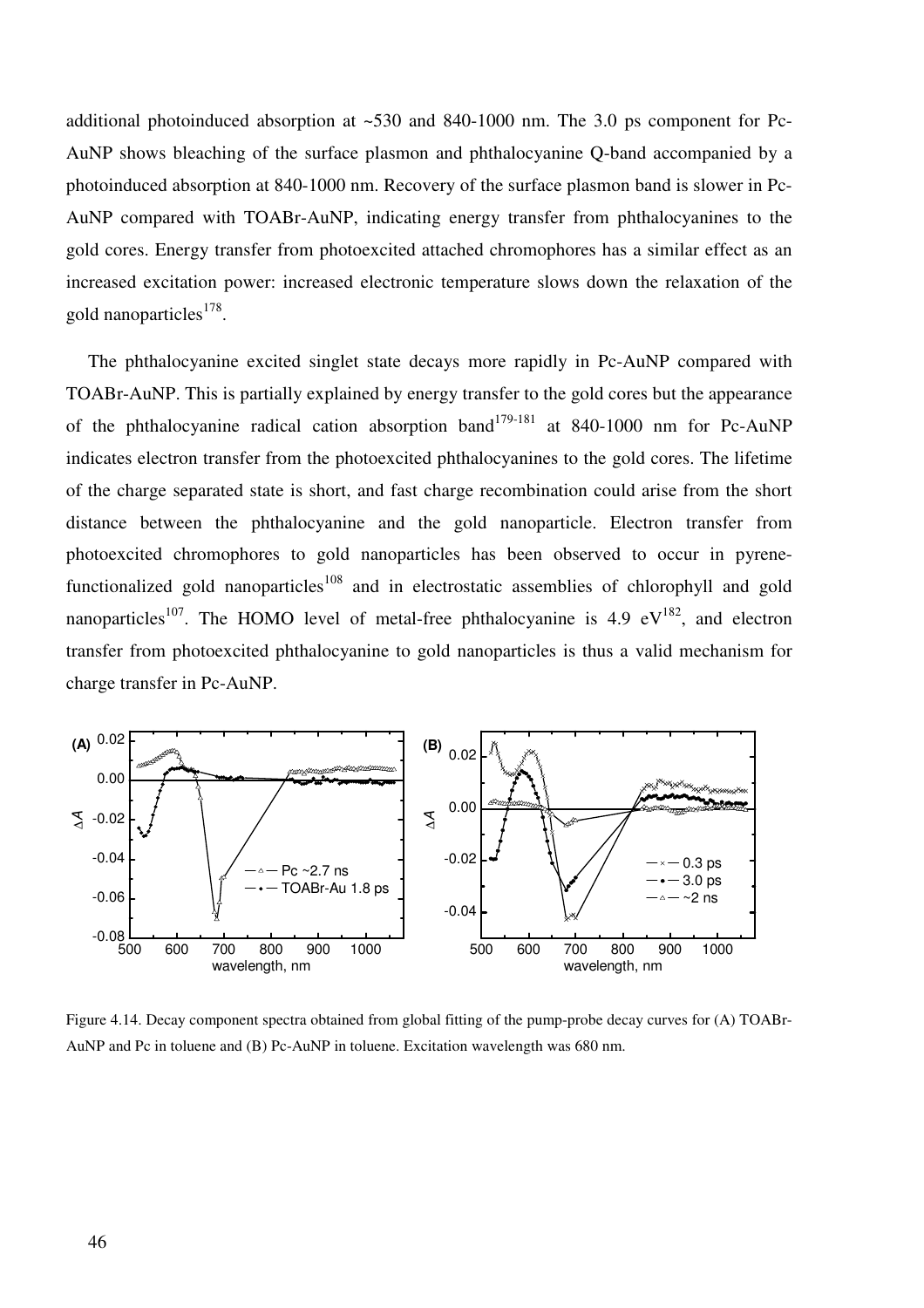## **5 Conclusions**

Controlled assembly of gold nanoparticles and chromophores into solid structures is necessary for building photoactive devices but the design of applications relies on knowledge of photoinduced processes within the gold nanoparticle-chromophore systems. The active role of the gold core in photoinduced charge transfer reactions in films was demonstrated by their capability of donating electrons to photoexcited porphyrins or fullerenes, and their capability for accepting electrons from photoexcited poly(hexylthiophene). Gold nanoparticle films act also as efficient energy acceptors in the case of porphyrin films. Both energy and charge transfer processes are known to take place in chromophore-gold nanoparticle systems and in the case of porphyrin-gold nanoparticle films the relative importances of these two processes could be estimated.

Films of porphyrin-fullerene dyads and gold nanoparticles are a step towards the construction of both structurally and functionally more complex systems. Porphyrin-fullerene dyads are known to undergo intramolecular photoinduced electron transfer via an exciplex intermediate state. Gold nanoparticles enhance charge transfer of the dyad film significantly when placed appropriately. In addition, the relaxation of the exciplex state of the dyad is affected by the adjacent gold nanoparticle film.

The thin film strategy followed was successful in organizing the particles and chromophores at close distances. The way to control even better their organization is to attach the chromophores, in this case porphyrins and phthalocyanines, directly to the metal core surface. Photoexcited porphyrins transfer energy very rapidly to the gold cores and energy transfer takes place also in phthalocyanine-functionalized gold nanoparticles. Selective excitation of the phthalocyanines leads also to electron transfer to the gold cores. Selective excitation of the gold cores in phthalocyanine-functionalized particles results in energy transfer to the phthalocyanines, demonstrating that the gold cores can behave as energy donors.

These conclusions show that although the photoinduced processes of gold nanoparticlechromophore systems are generally known, they are strongly affected by the choice of the chromophore and by the design of the system. The next step in assembling chromophores and gold nanoparticles would be to organize functionalized gold nanoparticles into solid structures. These systems offer many possibilities for controlling organization and thus the rates of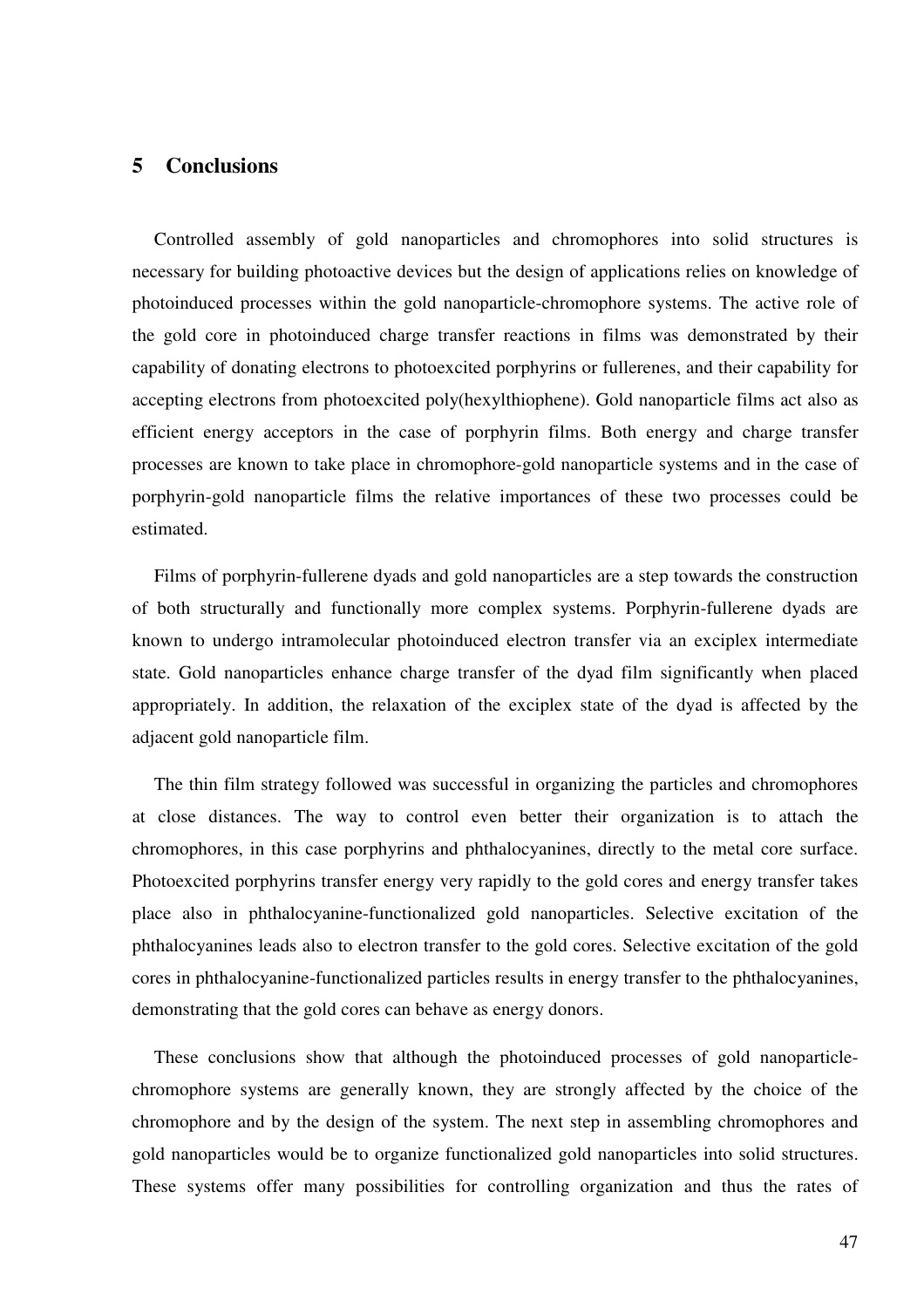photoinduced processes. Tunable parameters could include, for example, size and choice of the metal nanoparticle, choice of the chromophores, orientation and distance of the chromophore relative to the metal core and excitation energy. The gold nanoparticle-chromophore systems are a fragment of the booming area of nanotechnology that is and continues to develop, more and more as a part of everyday life and not just something from the pages of science fiction books.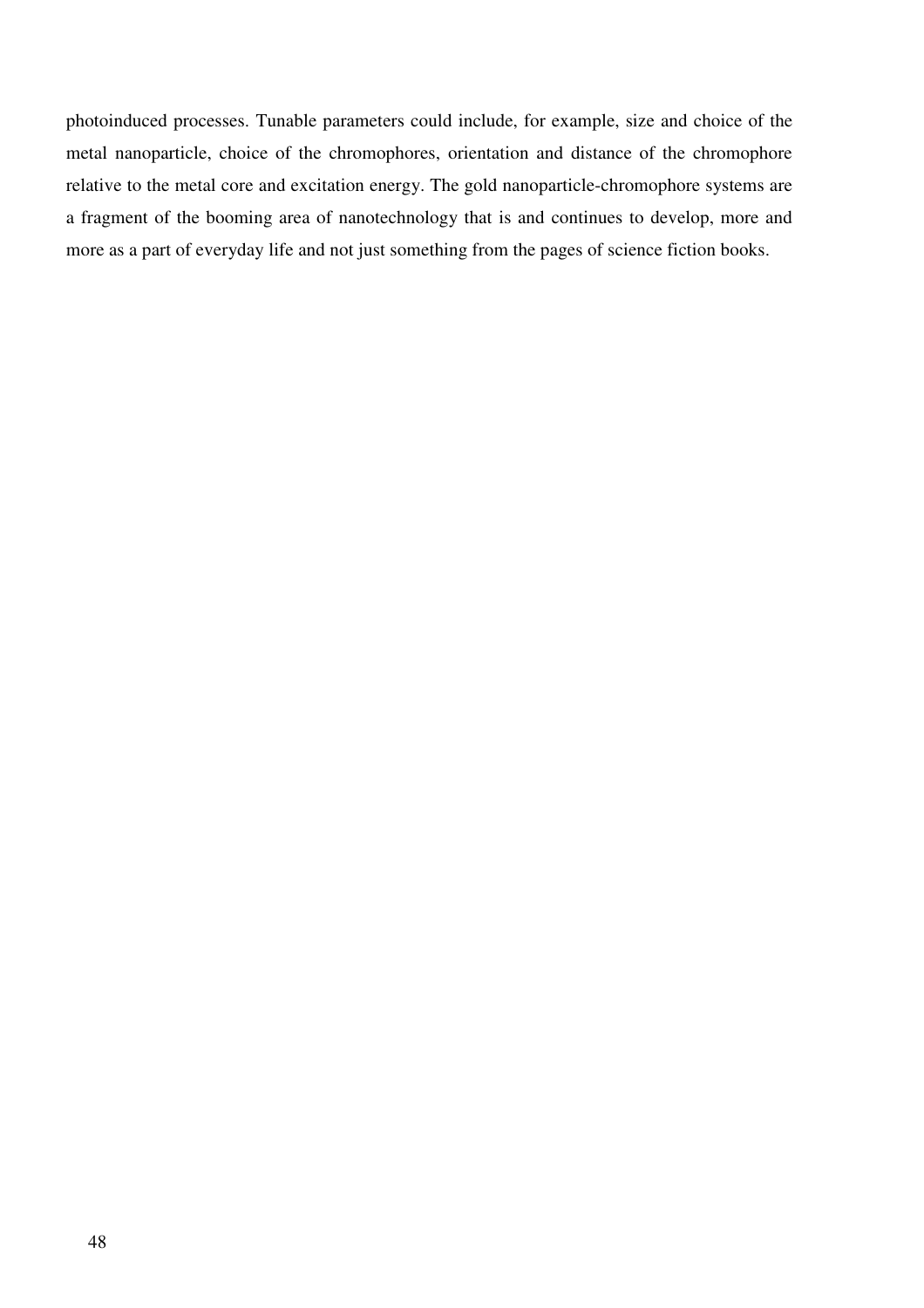## **References**

- 1. M. Faraday, *Phil. Trans. R. Soc. Lond.* **1857**, *147*, 145.
- 2. P.P. Edwards, J.M. Thomas, *Angew. Chem. Int. Ed.* **2007**, *46*, 5480.
- 3. T.W. Odom, C.L. Nehl, *ACS Nano* **2008**, *2*, 612.
- 4. R. Sardar, A.M. Funston, P. Mulvaney, R.W. Murray, *Langmuir* **2009**, *in press*.
- 5. V. Amendola, M. Meneghetti, *Phys. Chem. Chem. Phys.* **2009**, *11*, 3805.
- 6. M. Pelton, J. Aizpurua, G. Bryant, *Laser & Photon. Rev.2* **2008**, *3*, 136.
- 7. P.K. Jain, X. Huang, I.H. El-Sayed, M.A. El-Sayed, *Acc. Chem. Res.* **2008**, *41*, 1578.
- 8. E. Hutter, J.H. Fendler, *Adv. Mater.* **2004**, *16*, 1685.
- 9. R.W. Murray, *Chem. Rev.* **2008**, *108*, 2688.
- 10. J. Ouyang, C.-W. Chu, D. Sieves, Y. Yang, *Appl. Phys. Lett.* **2005**, *86*, 123507.
- 11. L.D. Bozano, B.W. Kean, M. Beinhoff, K.R. Carter, P.M. Rice, J.C. Scott, *Adv. Funct. Mater.* **2005**, *15*, 1933.
- 12. W.L. Leong, P.S. Lee, S.G. Mhaisalkar, T.P. Chen, A. Dodabalapur, *Appl. Phys. Lett.* **2007**, *90*, 042906.
- 13. D.I. Gittins, D. Bethell, D.J. Schiffrin, R.J. Nichols, *Nature*, **2000**, *408*, 67.
- 14. M. Chen, D.W. Goodman, *Acc. Chem. Res.* **2006**, *39*, 739.
- 15. M.-C. Daniel, D. Astruc, *Chem. Rev.* **2004**, *104*, 293.
- 16. H. Haick, *J. Phys. Chem. D: Appl. Phys.* **2007**, *40*, 7173.
- 17. E. Katz, I. Willner, *Angew. Chem. Int. Ed.* **2004**, *43*, 6042.
- 18. V. Biju, T. Itoh, A. Anas, A. Sujith, M. Ishikawa, *Anal. Bioanal. Chem.* **2008**, *391*, 2469.
- 19. R. Shenhar, V.M. Rotello, *Acc. Chem. Res.* **2003**, *36*, 549.
- 20. Z. Shen, M. Yamada, M. Miyake, *J. Am. Chem. Soc.* **2007**, *129*, 14271.
- 21. S.I. Lim, C.-J. Zhong, *Acc. Chem. Res.* **2009**, *42*, 798.
- 22. M.E. El-Khouly, O. Ito, P.M. Smith, F. D'Souza, *J. Photochem. Photobiol. C* **2004**, *5*, 79.
- 23. D.M. Guldi, *Chem. Soc. Rev.* **2002**, *31*, 22.
- 24. H. Imahori, S. Fukuzumi, *Adv. Funct. Mater.* **2004**, *14*, 525.
- 25. K.G. Thomas, P.V. Kamat, *Acc. Chem. Res.* **2003**, *36*, 888.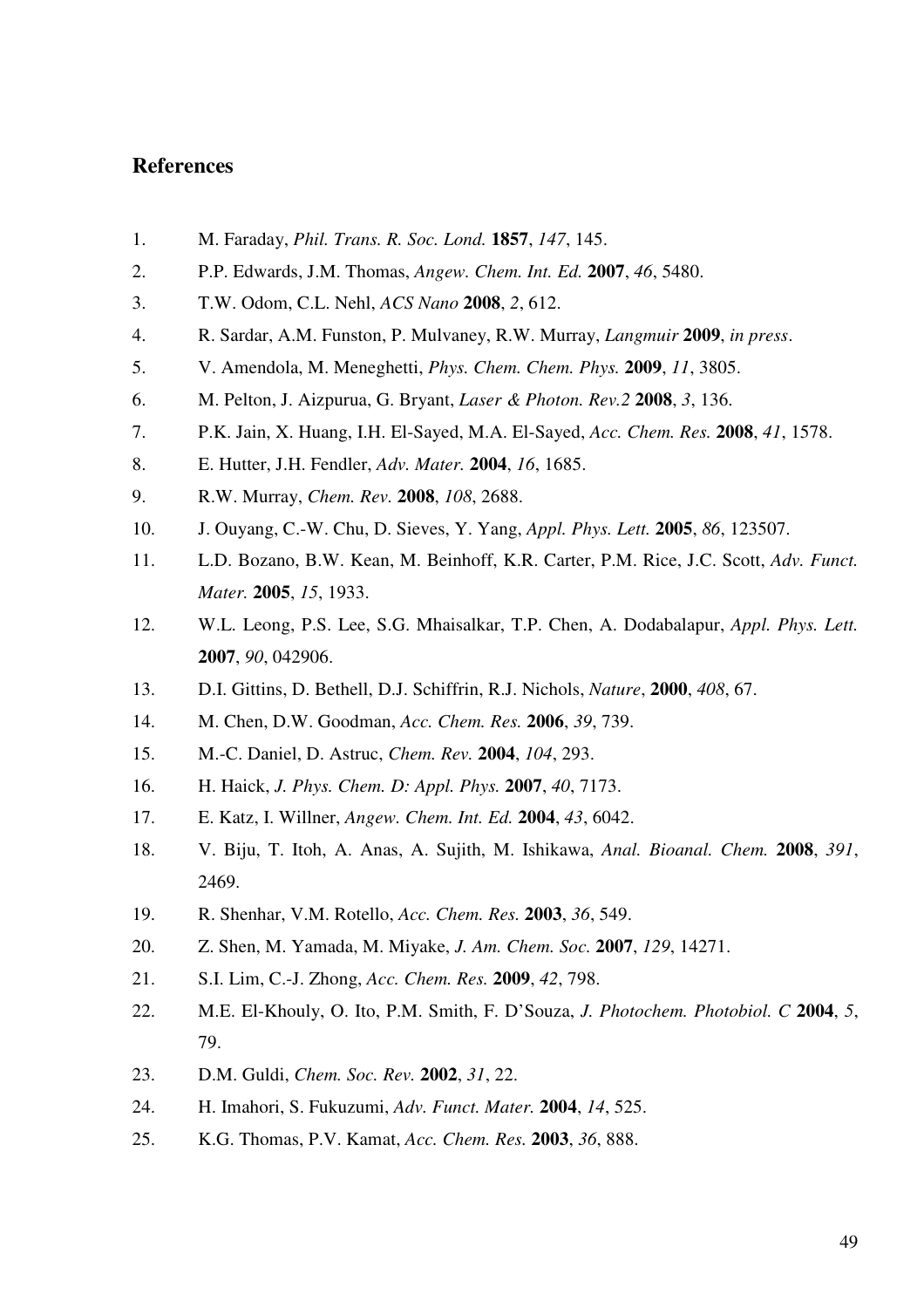- 26. J.R. Lakowicz, C.D. Geddes, I. Gryczynski, J. Malicka, Z. Gryczynski, K. Aslan, J. Lukomska, E. Matveeva, J. Zhang, R. Badugu, J. Huang, *J. Fluoresc.* **2004**, *14*, 425.
- 27. K. Aslan, S.N. Malyn, C.D. Geddes, *J. Fluoresc.* **2007**, *17*, 7.
- 28. O. Masala, R. Seshadri, *Annu. Rev. Mater. Res.* **2004**, *34*, 41.
- 29. D.I. Gittins, F. Caruso, *Ang. Chem. Int. Ed.* **2001**, *40*, 3001.
- 30. H. Hiramatsu, F.E. Osterloh, *Chem. Mater.* **2004**, *16*, 2509.
- 31. M. Aslam, L. Fu, M. Su, K. Vijayamohanan, V.P. Dravid, *J. Mater. Chem.* **2004**, *14*, 1795.
- 32. M. Schulz-Dobrick, K.V. Sarathy, M. Jansen, *J. Am. Chem. Soc.* **2005**, *127*, 12816.
- 33. F. Manea, C. Bindoli, S. Polizzi, L. Lay, P. Scrimin, *Langmuir*, **2008**, *24*, 4120.
- 34. M. Tréguer-Delapierre, J. Majimel, S. Mornet, E. Duguet, S. Ravaine, *Gold Bulletin* **2008**, *41*, 195.
- 35. B.V. Enüstün, J. Turkevich, *J. Am. Chem. Soc.* **1963**, *85*, 3317.
- 36. M. Brust, M. Walker, D. Bethell, D.J. Schiffrin, R. Whyman, *J. Chem. Soc., Chem. Commun.* **1994**, *7*, 801.
- 37. A.C. Templeton, W.P. Wuelfing, R.W. Murray, *Acc. Chem. Res.* **2000**, *33*, 27.
- 38. J. Fink, C.J. Kiely, D. Bethell, D.J. Schiffrin, *Chem. Mater.* **1998**, *10*, 922.
- 39. V.L. Jimenez, D.G. Georganopoulou, R.J. White, A.S. Harper, A.J. Mills, D. Lee, R.W. Murray, *Langmuir* **2004**, *20*, 6864.
- 40. J.M. Jørgensen, K. Erlacher, J.S. Pedersen, K.V. Gothelf, *Langmuir* **2005**, *21*, 10320.
- 41. M.J. Hostetler, J.E. Wingate,C.-J.Zhong, J.E. Harris,R.W. Vachet, M.R. Clark, J.D. Londono, S.J. Green, J.J. Stokes, G.D. Wignall, G.L. Glish, M.D. Porter, N.D. Evans, R.W. Murray, *Langmuir* **1998**, *14*, 17.
- 42. M.M. Maye, W. Zheng, F.L. Leibowitz, N.K. Ly, C.-J. Zhong, *Langmuir* **2000**, *16*, 490.
- 43. X.M. Lin, C.M. Sorensen, K.J. Klabunde, *J. Nanopart. Res.* **2000**, *2*, 157.
- 44. T. Shimizu, T. Teranishi, S. Hasegawa, M. Miyake, *J. Phys. Chem. B* **2003**, *107*, 2719.
- 45. T.G. Schaaff, M.N. Shafigullin, J.T. Khoury, I. Vezmar, R.L. Whetten, W.G. Cullen, P.N. First, C. Gutiérrez-Wing, J. Ascensio, M.J. Jose-Yacamán, *J. Phys. Chem. B* **1997**, *101*, 7885.
- 46. J.P. Wilcoxon, J.E. Martin, P. Provencio, *J. Chem. Phys.* **2001**, *115*, 998.
- 47. S. Link, M.A. El-Sayed, *Int. Rev. Phys. Chem.* **2000**, *19*, 409.
- 48. T.S. Ahmadi, S.L. Logunov, M.A. El-Sayed, *J. Phys. Chem.* **1996**, *100*, 8053.
- 49. K.L. Kelly, E. Coronado, L.L. Zhao, G.C. Schatz *, J. Phys. Chem. B* **2003**, *107*, 668.
- 50. P. K. Jain, K. S. Lee, I.H. El-Sayed, M.A. El-Sayed, *J. Phys. Chem. B* **2006**, *110*, 7238.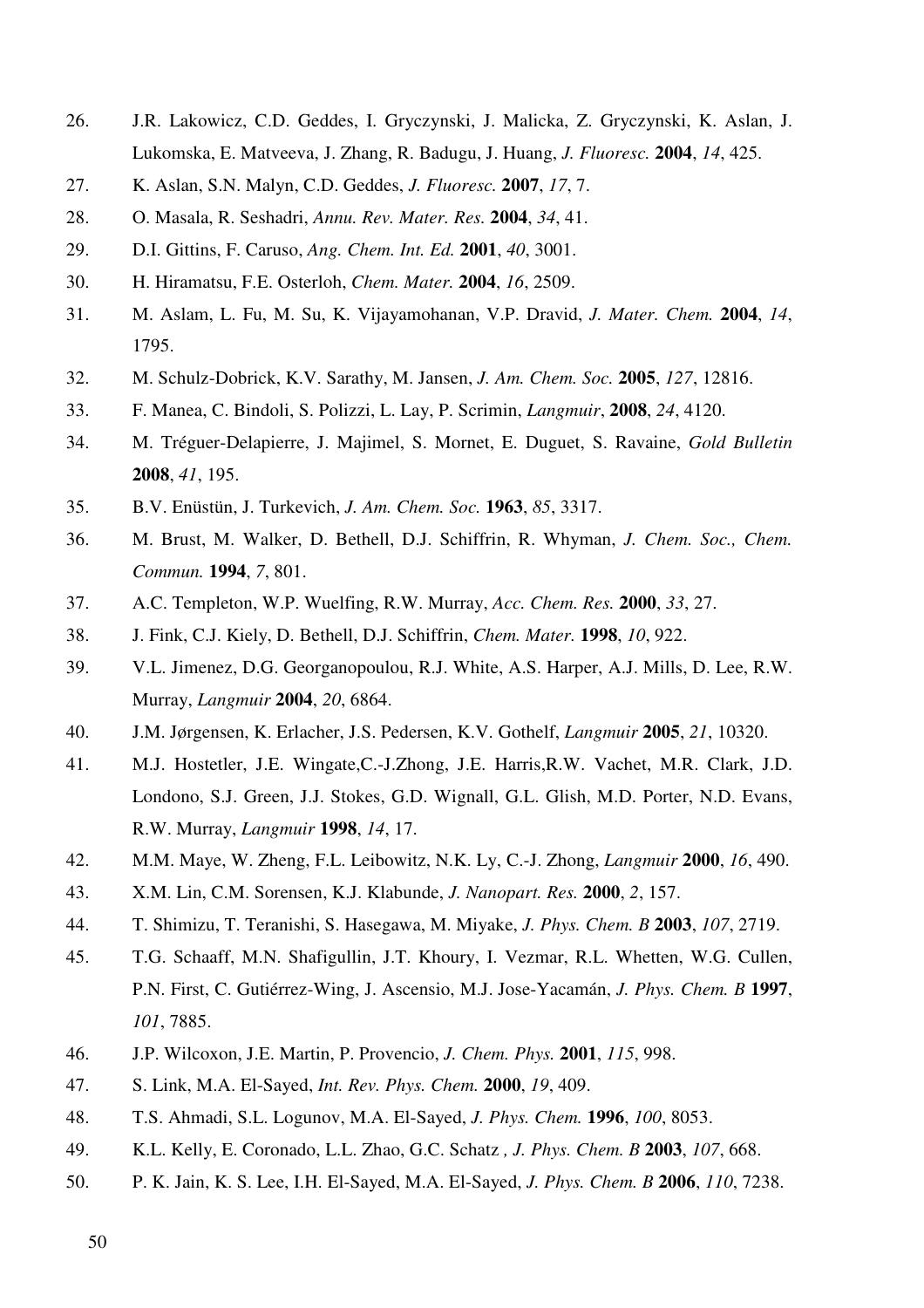- 51. X. Liu, M. Atwater, J. Wang, Q. Huo, *Colloids & Surfaces B: Biointerfaces* **2007**, *58*, 3.
- 52. M.M. Alvarez, J.T. Khoury, T.G. Schaaff, M.N. Shafigullin, I. Vezmar, R.L. Whetten, *J. Phys. Chem. B* **1997**, *101*, 3706.
- 53. C.P. Vinod, G.U. Kulkarni, C.N.R. Rao, *Chem. Phys. Lett.* **1998**, *289*, 329.
- 54. S. Link, C. Burda, Z.L. Wang, M.A. El-Sayed, *J. Chem. Phys.* **1999**, *111*, 1255.
- 55. C. Voisin, N. Del Fatti, D. Christofilos, F. Vallée, *J. Phys. Chem. B* **2001**, *105*, 2264.
- 56. M. Perner, P. Bost, U. Lemmer, G. von Plessen, J. Feldmann, U. Becker, M. Mennig, M. Schmitt, H. Schmidt, *Phys. Rev. Lett.* **1997**, *78*, 2192.
- 57. S.L. Logunov, T.S. Ahmadi, M.A. El-Sayed, J.T. Khoury, R.L. Whetten, *J. Phys. Chem. B* **1997**, *101*, 3713.
- 58. J.H. Hodak, I. Martini, G.V. Hartland, *J. Phys. Chem. B* **1998**, *102*, 6958.
- 59. M.B. Mohamed, T.S. Ahmadi, S. Link, M. Braun, M.:A El-Sayed, *Chem. Phys. Lett.* **2001**, *343*, 55.
- 60. J.P. Wilcoxon, J.E. Martin, F. Parsapour, B. Wiedenman, D.F. Kelley, *J. Chem. Phys.* **1998**, *108*, 9137.
- 61. T. Huang, R.W. Murray, *J. Phys. Chem. B* **2001**, *105*, 12498.
- 62. S. Link, A. Beeby, S. FitzGerald, M. A. El-Sayed, T.G. Schaaff, R.L. Whetten, *J. Phys. Chem. B* **2002**, *106*, 3410.
- 63. T.P. Bigioni, R.L. Whetten, Ö. Dag, *J. Phys. Chem. B* **2000**, *104*, 6983.
- 64. Y. Yang, S. Chen, *Nano Lett.* **2003**, *3*, 75.
- 65. G. Wang, R. Guo, G. Kalyuzhny, J.-P. Choi, R.W. Murray, *J. Phys. Chem. B* **2006**, *110*, 20282.
- 66. J. Zheng, J.T. Petty, R.M. Dickson, *J. Am. Chem. Soc.* **2003**, *125*, 7780.
- 67. G. Hodes, *Adv. Mater.* **2007**, *19*, 639.
- 68. O.P. Varnavski, T. Goodson III, M.B. Mohamed, M.A. El-Sayed, *Phys. Rev. B* **2005**, *72*, 235405.
- 69. Y.-N. Hwang, D.H. Jeong, H.J. Shin, D. Kim, S.C. Jeoung, S.H. Han, J.-S. Lee, G. Cho, *J. Phys. Chem. B* **2002**, *106*, 7581.
- 70. E. Dulkeith, T. Niederreichholz, T.A. Klar, J. Feldmann, G. von Plessen, D.I. Gittins, K.S. Mayya, F. Caruso, *Phys. Rev. B* **2004**, *70*, 205424.
- 71. S. Chen, R.S. Ingram, M.J. Hostetler, J.J. Pietron, R.W. Murray, T.G. Schaaf, J.T. Khoury, M.M. Alvarez, R.L. Whetten, *Science* **1998**, *280*, 2098.
- 72. N.K. Chaki, P. Singh, C.V. Dharmadhikari, K.P. Vijayamohanan, *Langmuir* **2004**, *20*, 10208.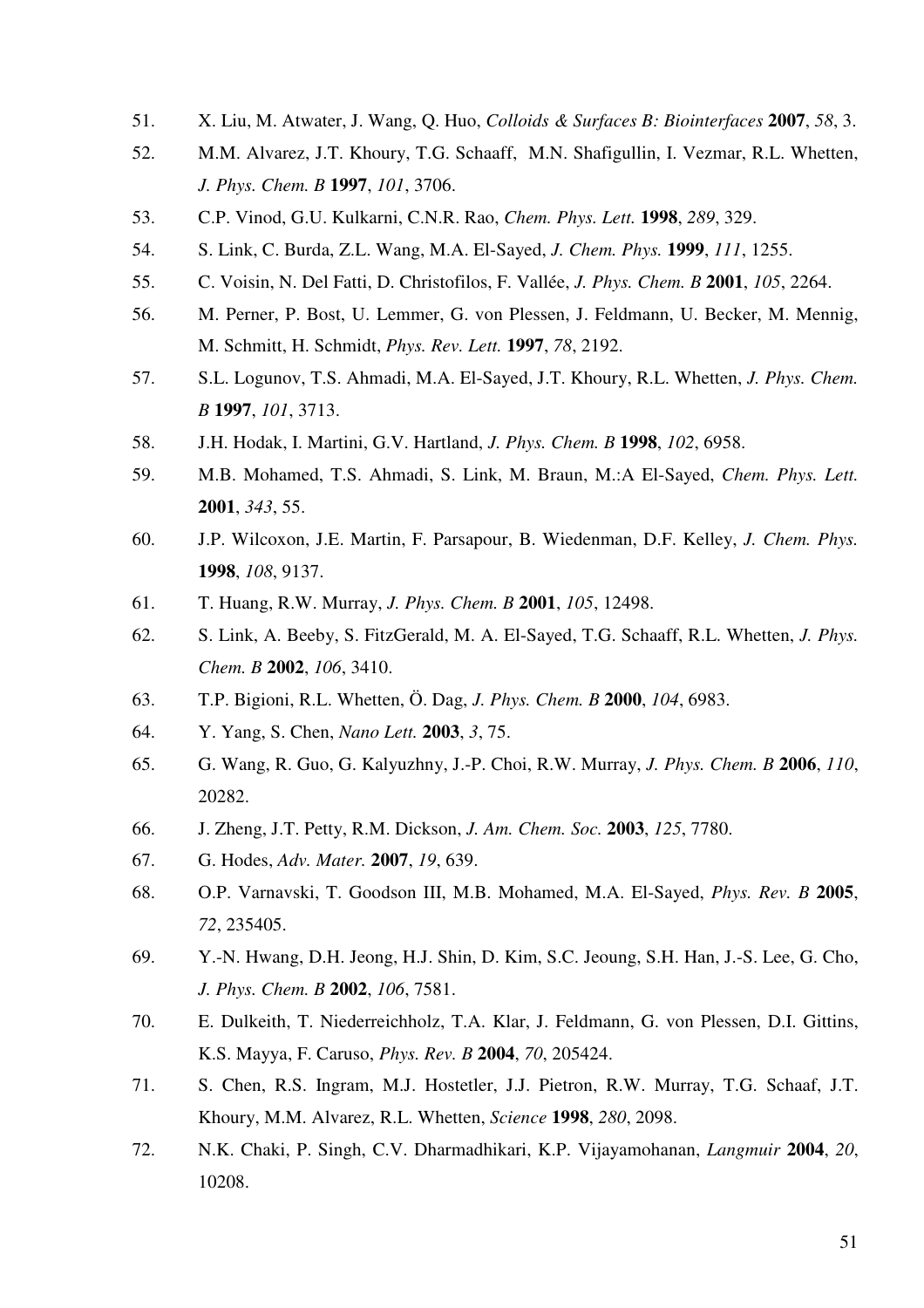- 73. R.S. Ingram, M.J. Hostetler, R.W. Murray, T.G. Schaaff, J.T. Khoury, R.L. Whetten, T.G. Bigioni, D.K. Guthrie, P.N. First, *J. Am. Chem. Soc.* **1997**, *119*, 9279.
- 74. B.M. Quinn, P. Liljeroth, V. Ruiz, T. Laaksonen, K. Kontturi, *J. Am. Chem. Soc.* **2003**, *125*, 6644.
- 75. J.J. Pietron, J.F. Hicks, R.W. Murray, *J. Am. Chem. Soc.* **1999**, *121*, 5565.
- 76. W.P. Wuelfing, S.J. Green, J.J. Pietron, D.E. Cliffel, R.W. Murray, *J. Am. Chem. Soc.* **2000**, *122*, 11465.
- 77. R.H. Terrill, T.A. Postlethwaite, C. Chen, C.-D. Poon, A. Terzis, A. Chen, J.E. Hutchison, M.R. Clark, G. Wignall, J.D. Londono, R. Superfine, M. Falvo, C.S. Johnson Jr., E.T. Samulski, R.W. Murray, *J. Am. Chem. Soc.* **1995**, *117*, 12537.
- 78. S. Chen, *Anal. Chim. Acta* **2003**, *496*, 29.
- 79. P. Liljeroth, D. Vanmaekelbergh, V. Ruiz, K. Kontturi, H. Jiang, E. Kauppinen, B.M. Quinn, *J. Am. Chem. Soc.* **2004**, *126*, 7126.
- 80. N. Kobayashi, T. Fukuda: *Recent progress in phthalocyanine chemistry: Synthesis and characterization*, in S.H. Kim (Ed.): *Functional dyes*, Elsevier, **2006**.
- 81. P.-C. Lo, X. Leng, D.K.P. Ng, *Coord. Chem. Rev.* **2007**, *251*, 2334.
- 82. C.M. Drain, A. Varotto, I. Radivojevic, *Chem. Rev.* **2009**, *109*, 1630.
- 83. H.W. Kroto, J.R. Heath, S.C. O'Brien, R.F. Curland, R.E. Smalley, *Nature* **1985**, *318*, 162.
- 84. M.S. Mauter, M. Elimelech, *Environ. Sci. Technol.* **2008**, *42*, 5843.
- 85. Q. Xie, E. Pérez-Cordero, L. Echegoyen, *J. Am. Chem. Soc.* **1992**, *114*, 3978.
- 86. D. Kuciauskas, S. Lin, G.R. Seely, A.L. Moore, T.A. Moore, D. Gust, T. Drovetskaya, C.A. Reed, P.D.W. Boyd, *J. Phys. Chem. B* **1996**, *100*, 15926.
- 87. H. Imahori, K. Hagiwara, M. Aoki, T. Akiyama, S. Taniguchi, T. Okada, M. Shirakawa, Y. Sakata, *J. Am. Chem. Soc.* **1996**, *118*, 11771.
- 88. N. Armaroli, G. Marconi, L. Echegoyen, J.-P. Bourgeois, F. Diederich, *Chem. Eur. J.* **2000**, *6*, 1629.
- 89. F. D'Souza, G.R. Deviprasad, M.E. El-Khouly, M. Fujitsuka, O. Ito, *J. Am. Chem. Soc.* **2001**, *123*, 5277.
- 90. T.J. Kesti, N.V. Tkachenko, V. Vehmanen, H. Yamada, H. Imahori, S. Fukuzumi, H. Lemmetyinen, *J. Am. Chem. Soc.* **2002**, *124*, 8067.
- 91. H. Yamada, H. Imahori, Y. Nishimura, I. Yamazaki, T.K. Ahn, S.K. Kim, D. Kim, S. Fukuzumi, *J. Am. Chem. Soc.* **2003**, *125*, 9129.
- 92. V. Chukharev, T. Vuorinen, A. Efimov, N.V. Tkachenko, *Langmuir* **2005**, *21*, 6385.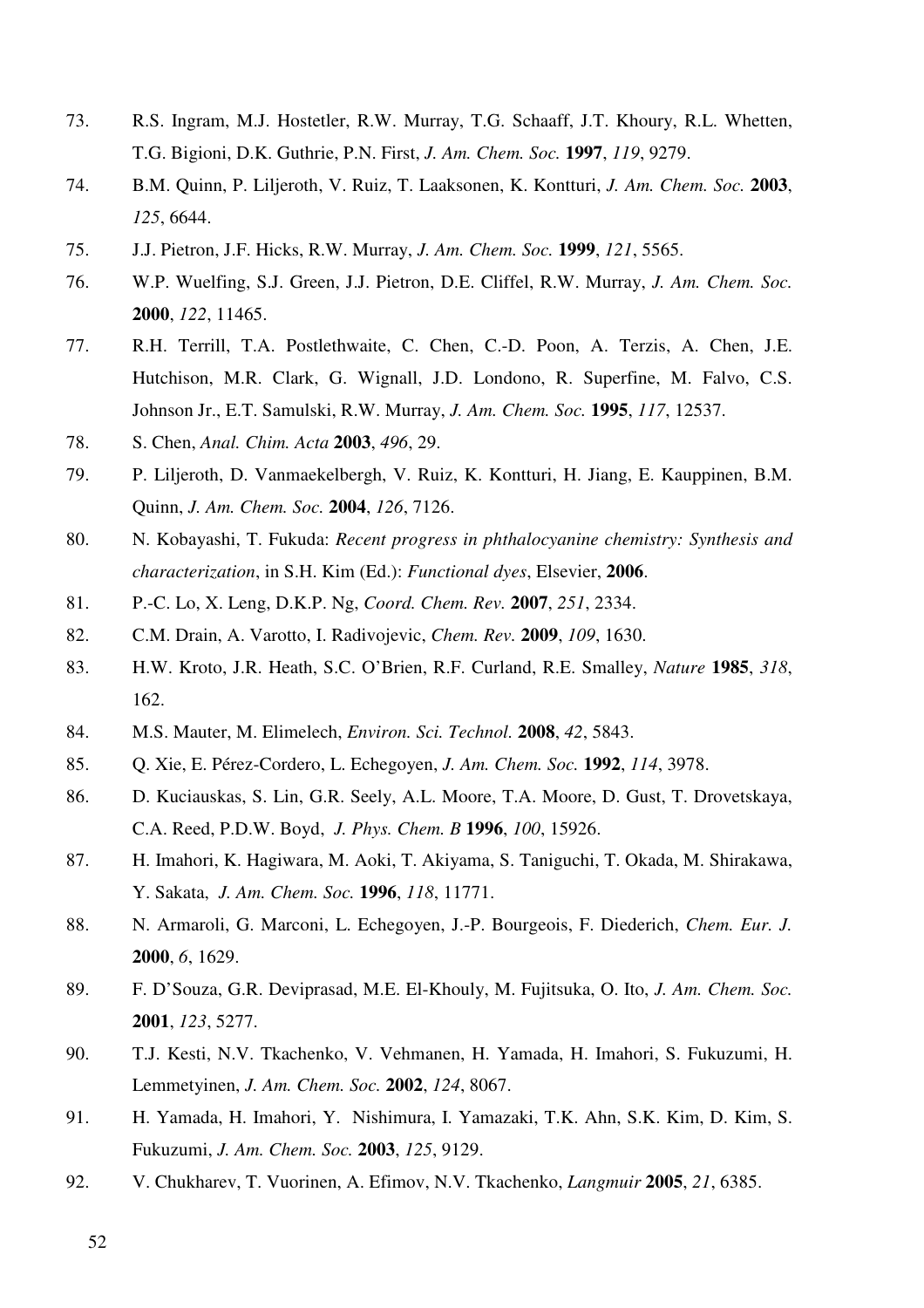- 93. E. Dietel, A. Hirsch, E. Eichhorn, A. Rieker, S. Hackbarth, B. Roder, *Chem. Commun.* **1998**, 1981.
- 94. V. Chukharev, N.V. Tkachenko, A. Efimov, D.M. Guldi, A. Hirsch, M. Scheloske, H. Lemmetyinen, *J. Phys. Chem. B* **2004**, *108*, 16377.
- 95. D.I. Schuster, P. Cheng, P.D. Jarowski, D.M. Guldi, C. Luo, L. Echegoyen, S. Pyo, A.R. Holzwarth, S.E. Braslavsky, R.M. Williams, G. Klihm, *J. Am. Chem. Soc.* **2004**, *126*, 7257.
- 96. O. Stenzel, A. Stendal, K. Voigtsberger, C. von Borzyskowski, *Solar Energy Mater. Solar Cells* **1995**, *37*, 337.
- 97. M. Westphalen, U. Kreibig, J. Rostalski, H. Lüth, D. Meissner, *Solar Energy Mater. Solar Cells* **2000**, *61*, 97.
- 98. Y. Tian, T. Tatsuma, *J. Am. Chem. Soc.* **2005**, *127*, 7632.
- 99. Z.H. Chen, Y.B. Tang, C.P. Liu, Y.H. Leung, G.D. Yuan, L.M. Chen, Y.Q. Wang, I. Bello, J.A. Zapien, W.J. Zhang, C.S. Lee, S.T. Lee, *J. Phys. Chem. C* **2009**, *113*, 13433.
- 100. A. Yakimov, S.R. Forrest, *Appl. Phys. Lett.* **2002**, *80*, 1667.
- 101. Y. Sato, K. Yamagishi, M. Yamashita, *Opt. Rev.* **2005**, *12*, 324.
- 102. Y.H. Su, W.H. Lai, L.G. Teoh, M.H. Hon, J.L. Huang, *Appl. Phys. A* **2007**, *88*, 173.
- 103. S.W. Tong, C.F. Zhang, C.Y. Jiang, G. Liu, Q.D. Ling, E.T. Kang, D.S.H. Chan, C. Zhu, *Chem. Phys. Lett.* **2008**, *453*, 73.
- 104. K. Kim, D.L. Carroll, *Appl. Phys. Lett.* **2005**, *87*, 203113.
- 105. T. Huang, R.W. Murray, *Langmuir* **2002**, *18*, 7077.
- 106. C. Fan, S. Wang, J.W. Hong, G.C. Bazan, K.W. Plaxco, A.J. Heeger, *Proceedings of the National Academy of Sciences of the USA* **2003**, *100*, 6297.
- 107. S. Barazzouk, P. V. Kamat, S. Hotchandani, *J. Phys. Chem. B* **2005**, *109*, 716.
- 108. B.I. Ipe, K. G. Thomas, S. Barazzouk, S. Hotchandani, P.V. Kamat, *J. Phys. Chem. B* **2002**, *106*, 18.
- 109. A. Aguila, R.W. Murray, *Langmuir* **2000**, *16*, 5949.
- 110. T. Gu, J.K. Whitesell, M.A. Fox, *Chem. Mater.* **2003**, *15*, 1358.
- 111. T.L. Jennings, M.P. Singh, G.F. Strouse, *J. Am. Chem. Soc.* **2006**, *128*, 5462.
- 112. T. Sen, S. Sadhu, A. Patra, *Appl. Phys. Lett.* **2007**, *91*, 043104.
- 113. M.P. Rowe, K.E. Plass, K. Kim, C. Kurdak, E.T. Zellers, A.J. Matzger, *Chem. Mater.* **2004**, *16*, 3513.
- 114. M.J. Hostetler, S.J. Green, J.J. Stokes, R.W. Murray, *J. Am. Chem. Soc.* **1996**, *118*, 4212.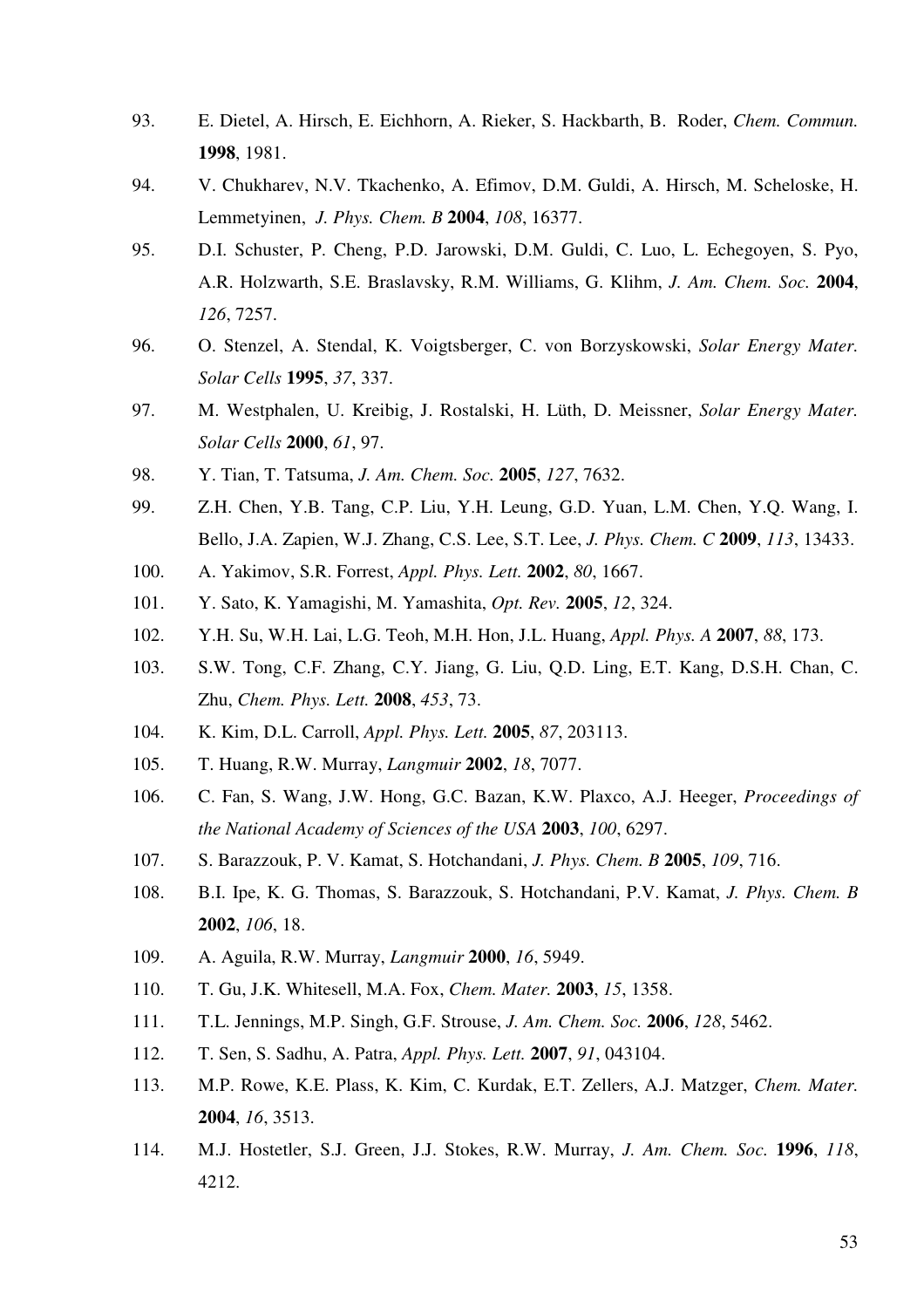- 115. H. Choo, E. Cutler, Y.-S. Shon, *Langmuir* **2003**, *19*, 8555.
- 116. N. Nerambourg, M.H.V. Werts, M. Charlot, M. Blanchard-Desce, *Langmuir* **2007**, *23*, 5563.
- 117. A.C. Templeton, M.J. Hostetler, E.K. Warmoth, S. Chen, C.M. Hatshorn, V.M. Krishnamurthy, M.D.E. Forbes, R.W. Murray, *J. Am. Chem. Soc.* **1998**, *120*, 4845.
- 118. Y.-S. Shon, H. Choo, *C.R. Chimie* **2003**, *6*, 1009.
- 119. A.R. Tao, J. Huang, P. Yang, *Acc. Chem. Res.* **2008**, *41*, 1662.
- 120. F. Caruso, *Adv. Mater.* **2001**, *13*, 11.
- 121. V. Kriegisch, C. Lambert, *Top. Curr. Chem.* **2005**, *258*, 257.
- 122. B.I. Ipe, K.G. Thomas, *J. Phys. Chem. B* **2004**, *108*, 13265.
- 123. T. Pons, I.L. Medintz, K.E. Sapsford, S. Higashiya, A.F. Grimes, D.S. English, H. Mattoussi, *Nano Lett.* **2007**, *7*, 3157.
- 124. H. Imahori, M. Arimura, T. Hanada, Y. Nishimura, I. Yamazaki, Y. Sakata, S. Fukuzumi, *J. Am. Chem. Soc.* **2001**, *123*, 335.
- 125. P.K. Sudeep, B.I. Ipe, K.G. Thomas, M.V. George, S. Barazzouk, S. Hotchandani, P.V. Kamat, *Nano Lett.* **2002**, *2*, 29.
- 126. B. Valeur: *Molecular Fluorescence Principles and Applications*, Wiley-VCH, Federal Republic of Germany, **2002**.
- 127. H. Kuhn, *J. Chem. Phys.* **1970**, *53*, 101.
- 128. J. Hill, S.Y. Heriot, O. Worsfold, T.H. Richardson, A.M. Fox, D.D.C. Bradley, *Phys. Rev. B* **2004**, *69*, 041303.
- 129. C.S. Yun, A. Javier, T. Jennings, M. Fisher, S. Hira, S. Peterson, B. Hopkins, N.O. Reich, G.F. Strouse, *J. Am. Chem. Soc.* **2005**, *127*, 3115.
- 130. T. Sen, A. Patra, *J. Phys. Chem. C* **2008**, *112*, 3216.
- 131. E. Dulkeith, A.C. Morteani, T. Niederreichholz, T.A. Klar, J. Feldmann, S.A. Levi, F.C.J.M. van Veggel, D.N. Reinhoudt, M. Möller, D.I. Gittins, *Phys. Rev. Lett.* **2002**, *89*, 203002.
- 132. E. Dulkeith, M. Ringler, T.A. Klar, J. Feldmann, A.M. Javier, W.J. Parak, *Nano Lett.* **2005**, *5*, 585.
- 133. S. Vukovic, S. Corni, B. Mennucci, *J. Phys. Chem. C* **2009**, *113*, 121.
- 134. J. Gersten, A. Nitzan, *J. Chem. Phys.* **1981**, *75*, 1139.
- 135. J.R. Lakowicz, *Anal. Biochem.* **2005**, *337*, 171.
- 136. S. Yamada, T. Tasaki, T. Akiyama, N. Terasaki, S. Nitahara, *Thin Solid Films* **2003**, *438-439*, 70.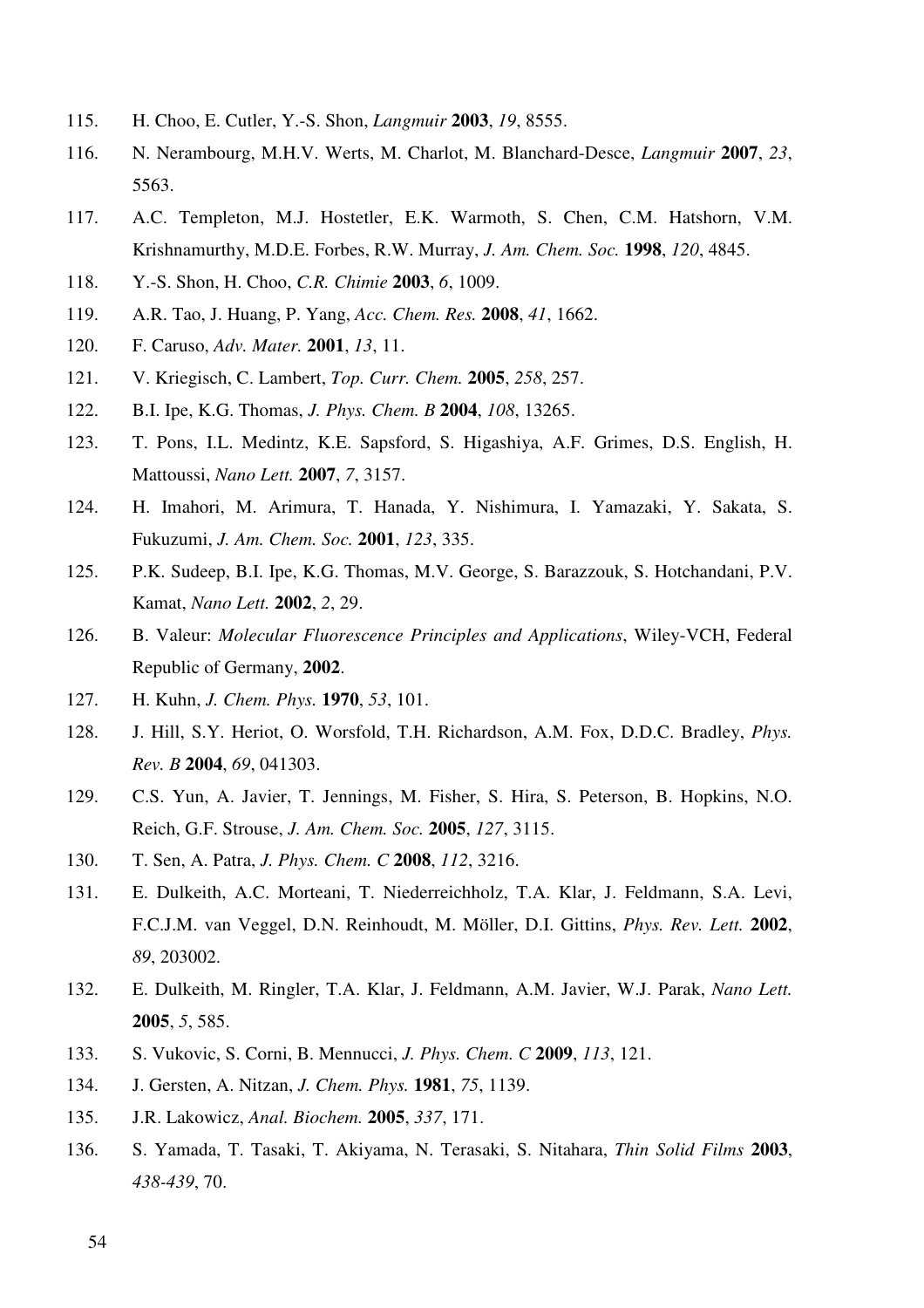- 137. S. Fukuzumi, Y. Endo, Y. Kashiwagi, Y. Araki, O. Ito, H. Imahori, *J. Phys. Chem. B* **2003**, *107*, 11979.
- 138. P.D. Beer, D.P. Cormode, J.J. Davis, *Chem. Commun.* **2004**, 414.
- 139. H. Imahori, Y. Kashiwagi, Y. Endo, T. Hanada, Y. Nishimura, I. Yamazaki, Y. Araki, O. Ito, S. Fukuzumi, *Langmuir* **2004**, *20*, 73.
- 140. T. Hasobe, H. Imahori, P.V. Kamat, T.K. Ahn, S.K. Kim, D. Kim, A. Fujimoto, T. Hirakawa, S. Fukuzumi, *J. Am. Chem. Soc.* **2005**, *127*, 1216.
- 141. H. Imahori, A. Fujimoto, S. Kang, H. Hotta, K. Yoshida, T. Umeyama, Y. Matano, S. Isoda, M. Isosomppi, N.V. Tkachenko, H. Lemmetyinen, *Chem. Eur. J.* **2005**, *11*, 7265.
- 142. M. Kanehara, H. Takahashi, T. Teranishi, *Angew. Chem. Int. Ed.* **2008**, *47*, 307.
- 143. D.C. Hone, P.I. Walker, R. Evans-Gowing, S. FitzGerald, A. Beeby, I. Chambrier, M.J. Cook, D.A. Russell, *Langmuir* **2002**, *18*, 2985.
- 144. M.E. Wieder, D.C. Hone, M.J. Cook, M.M. Handsley, J. Gavrilovic, D.A. Russell, *Photochem. Photobiol. Sci.* **2006**, *5*, 727.
- 145. T. Akiyama, M. Nakada, N. Terasaki, S. Yamada, *Chem. Commun.* **2006**, 395.
- 146. K. Sugawa, T. Akiyama, H. Kawazumi, S. Yamada, *Langmuir* **2009**, *25*, 3887.
- 147. M. Brust, C.J. Kiely, D. Bethell, D.J. Schiffrin, *J. Am. Chem. Soc.* **1998**, *120*, 12367.
- 148. F. Deng, Y. Yang, S. Hwang, Y.-S. Shon, S. Chen, *Anal. Chem.* **2004**, *76*, 6102.
- 149. V. Amendola, G. Mattei, C. Cusan, M. Prato, M. Meneghetti, *Synth. Met.* **2005**, *155*, 283.
- 150. A. Efimov, P. Vainiotalo, N.V. Tkachenko, H. Lemmetyinen, *J. Porphyrins Phthalocyanines* **2003**, *7*, 610.
- 151. X. Camps, A. Hirsch, *J. Chem. Soc., Perkin Trans. 1* **1997**, 1595.
- 152. T. Vuorinen, K. Kaunisto, N.V. Tkachenko, A. Efimov, H. Lemmetyinen, *Langmuir* **2005**, *21*, 5383.
- 153. D.V. Leff, P.C. Ohara, J.R. Heath, W.M. Gelbart, *J. Phys. Chem.* **1995**, *99*, 7036.
- 154. R.L. Whetten, J.T. Khoury, M.M. Alvarez, S. Murthy, I. Vezmar, Z.L. Wang, P.W. Stephens, C.L. Cleveland, W.D. Luedtke, U. Landman, *Adv. Mater.* **1996**, *8*, 428.
- 155. J.M. Tour, L. Jones II, D.L. Pearson, J.J.S. Lamba, T.P. Burgin, G.M. Whitesides, D.L. Allara, A.N. Parikh, S.V. Atre, *J. Am. Chem. Soc.* **1995**, *117*, 9529.
- 156. E.Sariola, A. Kotiaho, N.V. Tkachenko, H. Lemmetyinen, A. Efimov, *J. Porphyrins Phthalocyanines*, accepted for publication.
- 157. G.G. Roberts, *Adv. Phys.* **1985**, *34*, 475.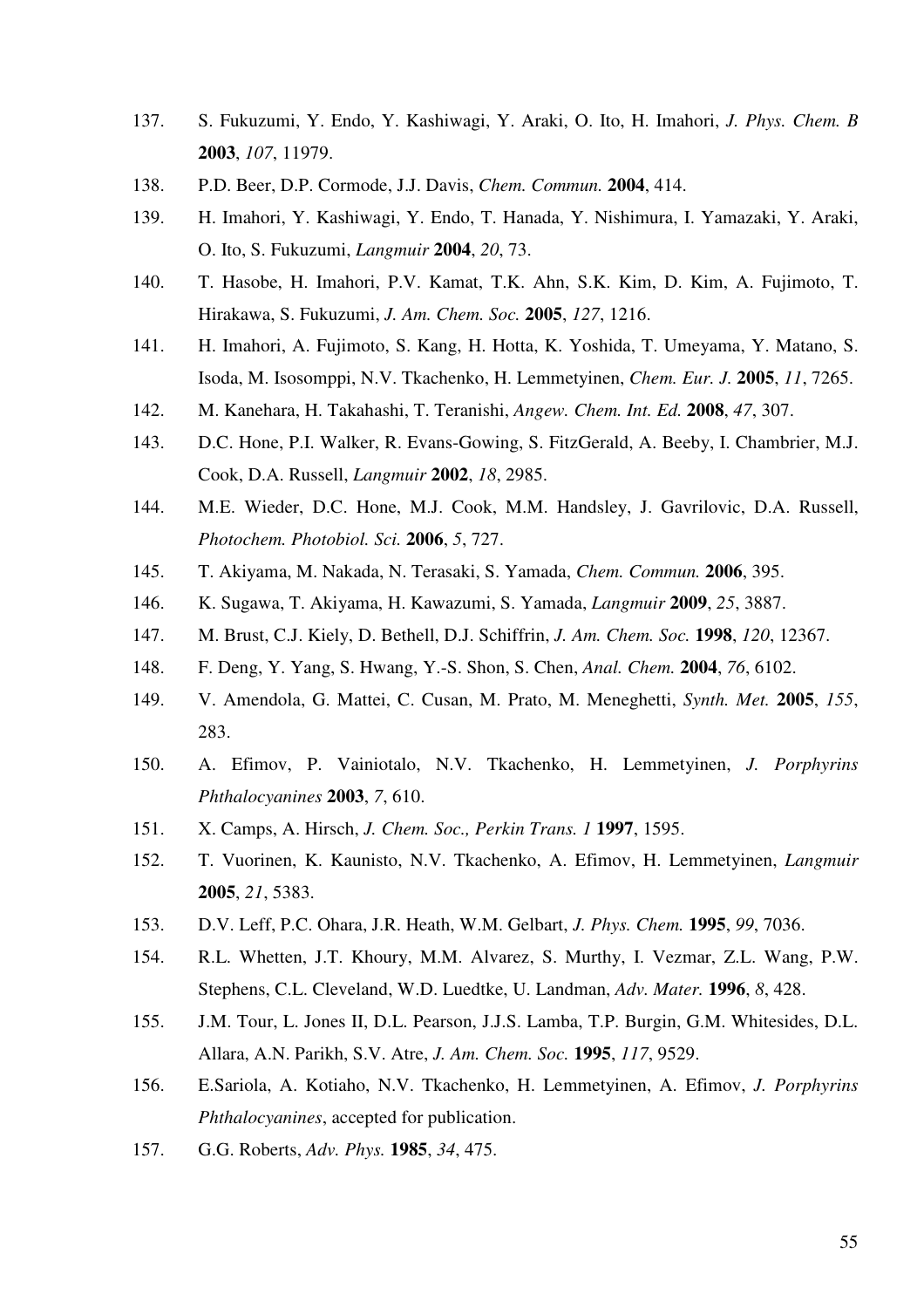- 158. G.T. Barnes, I.R. Gentle: *Interfacial Science*, Oxford University Press, Great Britain, **2005**.
- 159. N.V. Tkachenko: *Optical Spectroscopy Methods and Instrumentations*, Elsevier, Amsterdam, **2006**.
- 160. M. Ikonen, A. Sharonov, N.V. Tkachenko, H. Lemmetyinen, *Adv. Mater. Opt. Electron.* **1993**, *2*, 115.
- 161. N.V. Tkachenko, P.H. Hynninen, H. Lemmetyinen, *Chem. Phys. Lett.* **1996**, *261*, 234.
- 162. N.V. Tkachenko, E. Vuorimaa, T. Kesti, A.S. Alekseev, A.Y. Tauber, P.H. Hynninen, H. Lemmetyinen *J. Phys. Chem. B* **2000**, *104*, 6371.
- 163. P.J. Goodhew, F.J. Humphreys, R. Beanland: *Electron Microscopy and Analysis*, Taylor & Francis Ltd., **2000**. Online version available at http://site.ebrary.com.
- 164. H.J. Moore, N. Spencer (Ed.): *Encyclopedia of Chemical Physics and Physical Chemistry, Vol. 2 Methods*, CRC Press, **2001**. Online version available at http://www.physicsnetbase.com
- 165. S. Hénon, J. Meunier, *Rev. Sci. Instrum.* **1991**, *62*, 936.
- 166. T. Kaercher, D. Hönig, D. Möbius, *Int. Ophthalmol.* **1993**, *17*, 341.
- 167. Y. Sun, A.I. Frenkel, H. White, L. Zhang, Y. Zhu, H. Xu, J.C. Yang, T. Koga, V. Zaitsev, M.H. Rafailovich, J.C. Sokolov, *J. Phys. Chem. B* **2006**, *110*, 23022.
- 168. J.R. Heath, C.M. Knobler, D.V. Leff, *J. Phys. Chem. B* **1997**, *101*, 189.
- 169. D.R. Lide (Ed.): *CRC Handbook of Chemistry and Physics*, 89th ed., CRC Press, **2009**. Online version available at http://www.hbcpnetbase.com
- 170. K. Takahashi, Y. Takano, T. Yamaguchi, J. Nakamura, C. Yokoe, K. Murata, *Synth. Met.* **2005**, *155*, 51.
- 171. J.-J. Yun, H.-S. Jung, S.-H. Kim, E.-M. Han, V. Vaithianathan, S.A. Jenekhe, *Appl. Phys. Lett.* **2005**, *87*, 123102.
- 172. H. Ishii, A. Seko, A. Kawakami, K. Umishita, Y. Ouchi, K. Seki, *Mater. Res. Soc. Symp. Proc.* **2003**, *771*, L3.5.1.
- 173. H. Lehtivuori, A. Efimov, H. Lemmetyinen, N.V. Tkachenko, *Chem. Phys. Lett.* **2007**, *437*, 238.
- 174. W.J. Schutte, M. Sluyters-Rebbach, J.H. Sluyters, *J. Phys. Chem.* **1993**, *97*, 6069.
- 175. M.N. Berberan-Santos, E.N. Bodunov, B. Valeur, *Chem. Phys.* **2005**, *315*, 171.
- 176. R. Metivier, I. Leray, J.-P. Lefevre, M. Roy-Auberger, N. Zanier-Szydlowski, B. Valeur, *Phys. Chem. Chem. Phys.* **2003**, *5*, 758.
- 177. S. Bhowmick, S. Saini, V.B. Shenoy, B. Bagchi, *J. Chem. Phys.* **2006**, *125*, 181102.